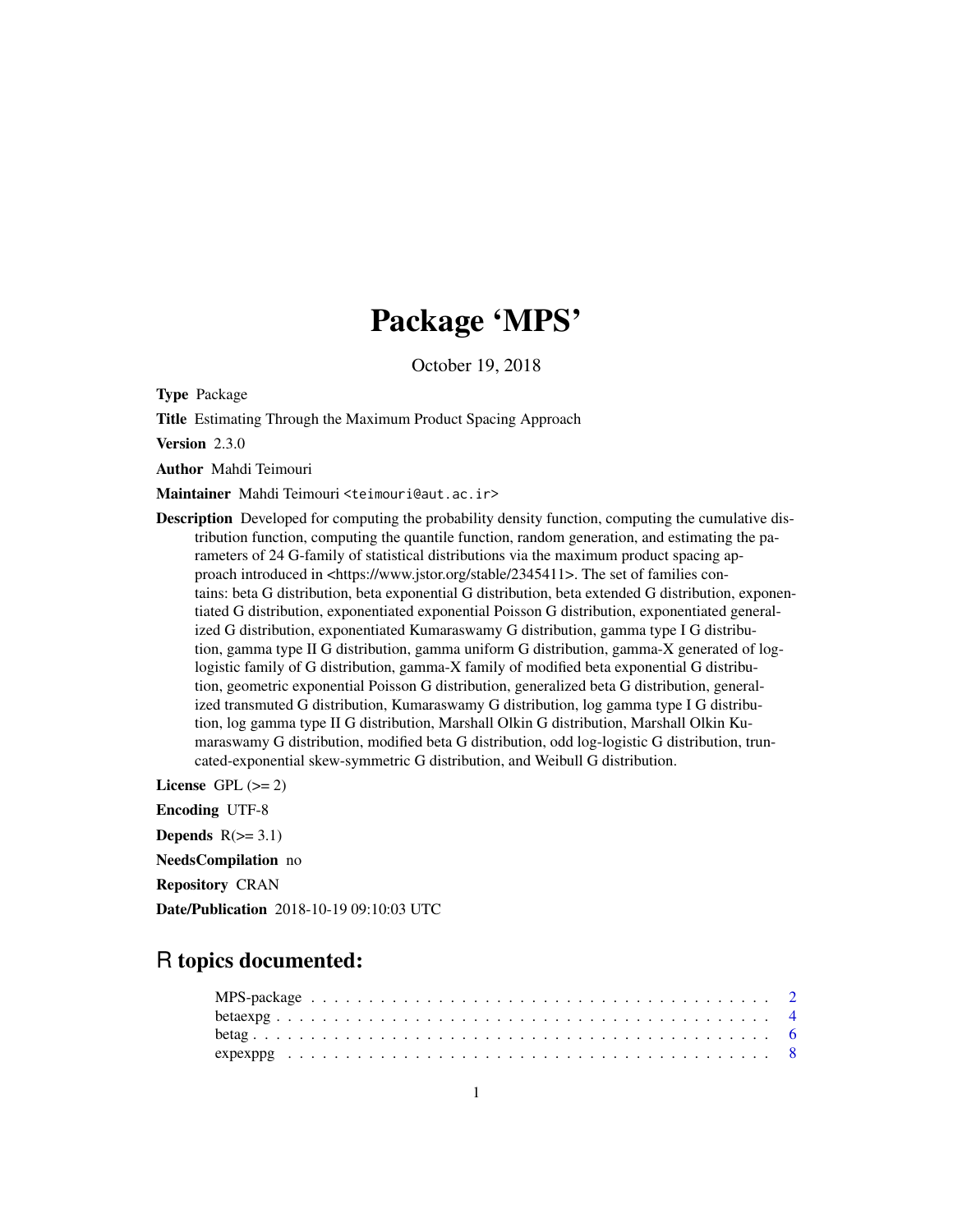<span id="page-1-0"></span>

| Index | 53 |
|-------|----|

MPS-package *Developed for computing pdf, cdf, quantile, random generation, and estimating the parameters of 24 G-family of statistical distributions.*

#### Description

Developed for computing the probability density function, computing the cumulative distribution function, computing the quantile function, random generation, and estimating the parameters of 24 G-family of statistical distributions via the maximum product spacing approach introduced in  $\lt$ https://www.jstor.org/stable/2345411>. These families are: beta G distribution due to Eugene et al. (2002), beta exponential G distribution due to Alzaatreh et al. (2013), beta extended G distribution due to Alzaatreh et al. (2013), exponentiated G distribution due to Gupta et al. (1998), exponentiated Kumaraswamy G distribution due to Lemonte et al. (2013), exponentiated exponential Poisson G distribution due to Ristic and Nadarajah (2014), exponentiated generalized G distribution due to Cordeiro et al. (2013), gamma type I G distribution due to Zografos and Balakrishnan (2009), gamma type II G distribution due to Ristic and Balakrishnan (2012), gamma uniform G distribution due to Torabi and Montazeri (2012), gamma-X generated of log-logistic family of G distribution due to Alzaatreh et al. (2013), gamma-X family of modified beta exponential G distribution due to Alzaatreh et al. (2013), geometric exponential Poisson G distribution due to Nadarajah et al. (2013), generalized beta G distribution due to Alexander et al. (2012), generalized transmuted G distribution due to Merovci et al. (2017), Kumaraswamy G distribution due to Cordeiro and Castro (2011), log gamma type I G distribution due to Amini et al. (2013), log gamma type II G distribution due to Amini et al. (2013), Marshall-Olkin G distribution due to Marshall and Olkin (1997), Marshall-Olkin Kumaraswamy G distribution due to Roshini and Thobias (2017), modified beta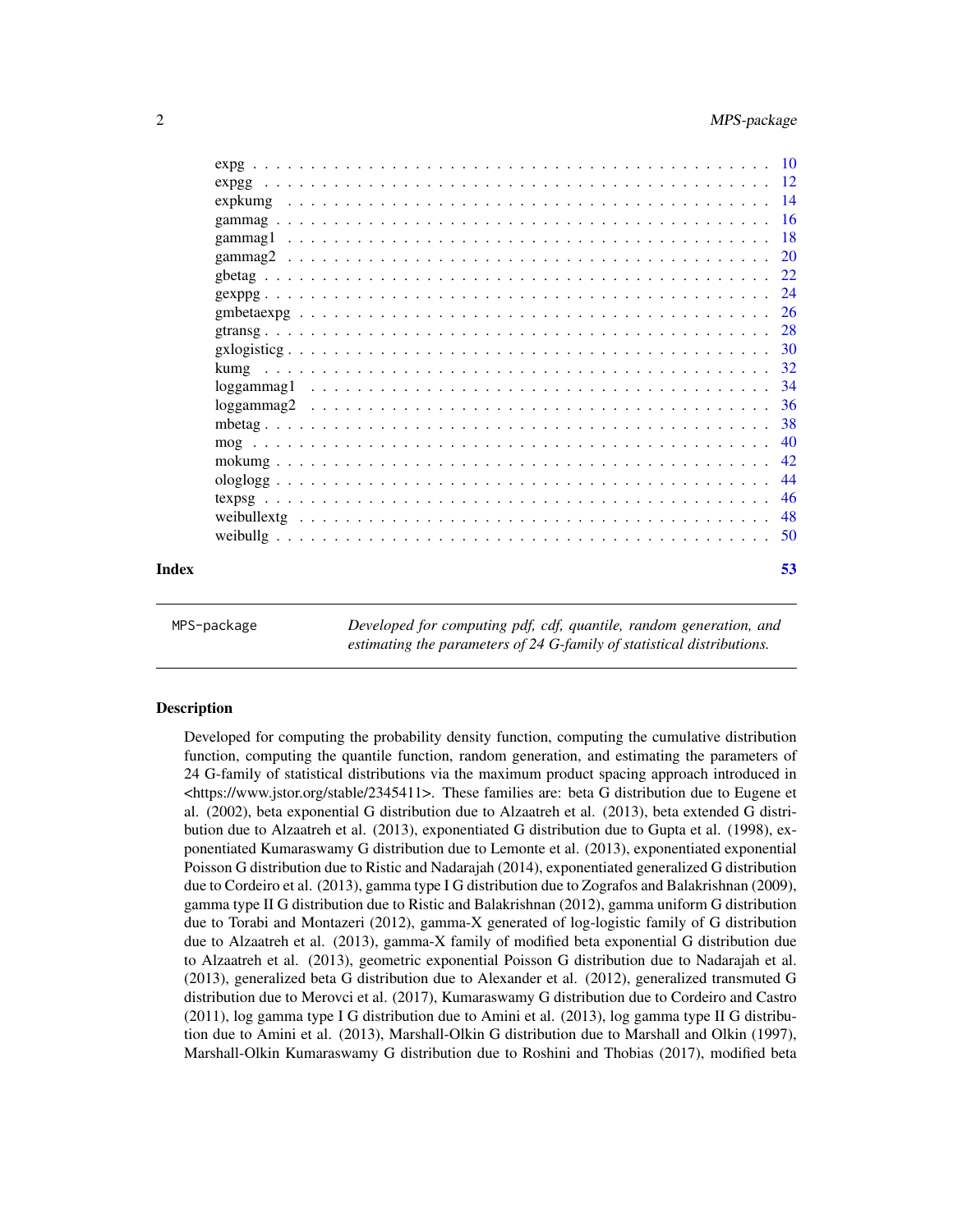#### MPS-package 3

G distribution due to Nadarajah et al. (2013), odd log-logistic G distribution due to Gauss et al. (2017), truncated-exponential skew-symmetric G distribution due to Nadarajah et al. (2014), and Weibull G distribution due to Alzaatreh et al. (2013).

#### Details

Package: MPS Type: Package Version: 2.2.0 Date: 2018-08-25 License: GPL(>=2)

#### Author(s)

Mahdi Teimouri Maintainer: Mahdi Teimouri <teimouri@aut.ac.ir>

#### References

Alexander, C., Cordeiro, G. M., and Ortega, E. M. M. (2012). Generalized beta-generated distributions, *Computational Statistics and Data Analysis*, 56, 1880-1897.

Alzaatreh, A., Lee, C., and Famoye, F. (2013). A new method for generating families of continuous distributions, *Metron*, 71, 63-79.

Amini, M., MirMostafaee, S. M. T. K., and Ahmadi, J. (2013). Log-gamma-generated families of distributions, *Statistics*, 48 (4), 913-932.

Cheng, R. C. H. and Stephens, M. A. (1989). A goodness-of-fit test using Moran's statistic with estimated parameters, *Biometrika*, 76 (2), 385-392.

Cordeiro, G. M. and Castro, M. (2011). A new family of generalized distributions, *Journal of Statistical Computation and Simulation*, 81, 883-898.

Cordeiro, G. M., Ortega, E. M. M., and da Cunha, D. C. C. (2013). The exponentiated generalized class of distributions, *Journal of Data Science*, 11, 1-27.

Eugene, N., Lee, C., and Famoye, F. (2002). Beta-normal distribution and its applications, *Communications in Statistics-Theory and Methods*, 31, 497-512.

Gupta, R. C., Gupta, P. L., and Gupta, R. D. (1998). Modeling failure time data by Lehman alternatives, *Communications in Statistics-Theory and Methods*, 27, 887-904.

Gauss, M. C., Alizadeh, M., Ozel, G., Hosseini, B. Ortega, E. M. M., and Altunc, E. (2017). The generalized odd log-logistic family of distributions: properties, regression models and applications, *Journal of Statistical Computation and Simulation*, 87(5), 908-932.

Lemonte, A. J., Barreto-Souza, W., and Cordeiro, G. M. (2013). The exponentiated Kumaraswamy distribution and its log-transform, *Brazilian Journal of Probability and Statistics*, 27, 31-53.

Marshall, A. W. and Olkin, I. (1997). A new method for adding a parameter to a family of distributions with application to the exponential and Weibull families, *Biometrika*, 84, 641-652.

Merovcia, F., Alizadeh, M., Yousof, H. M., and Hamedani, G. G. (2017). The exponentiated transmuted-G family of distributions: Theory and applications, *Communications in Statistics-Theory and Methods*, 46(21), 10800-10822.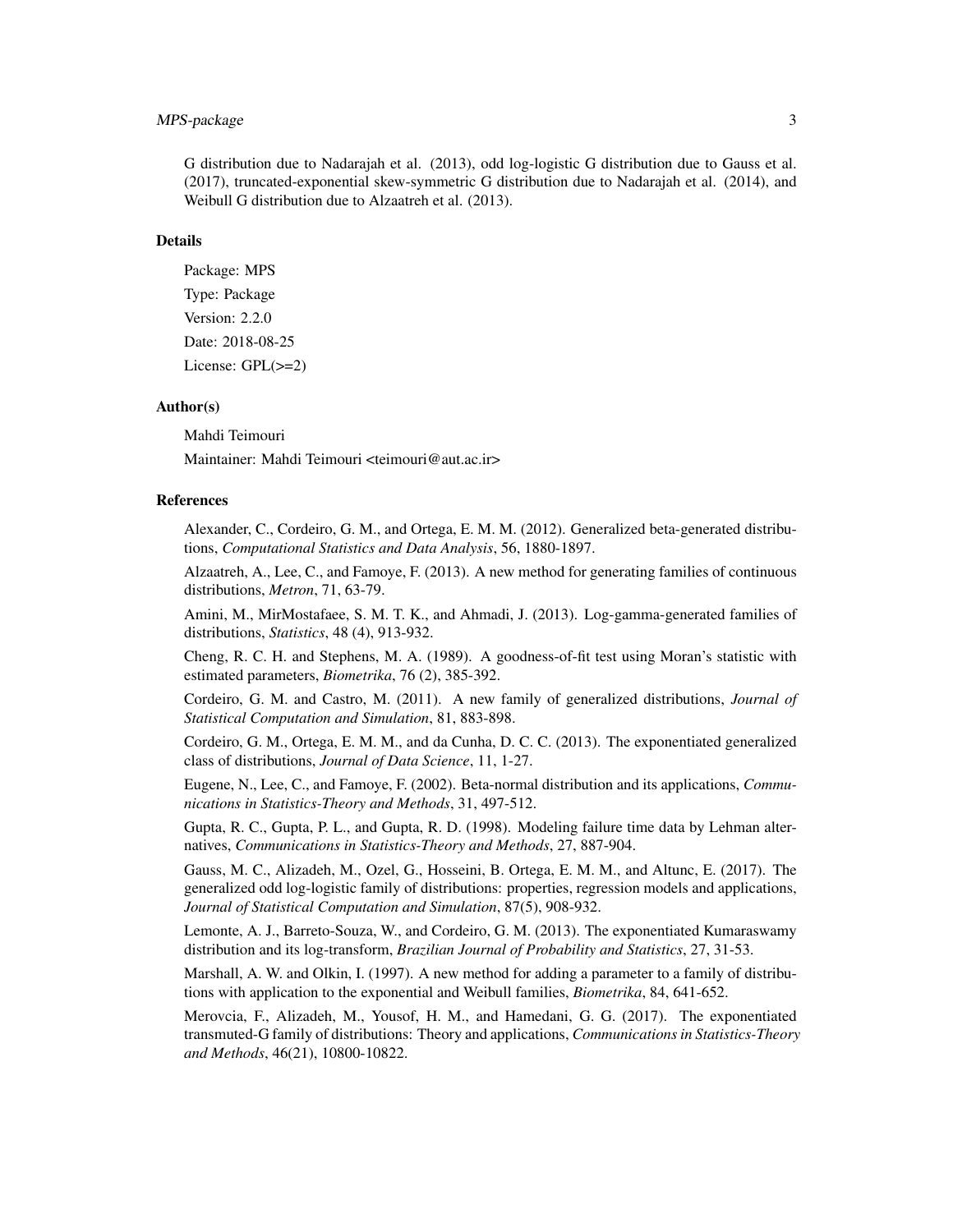<span id="page-3-0"></span>Nadarajah, S., Cancho, V. G., and Ortega, E. M. M. (2013). The geometric exponential Poisson distribution, *Statistical Methods & Applications*, 22, 355-380.

Nadarajah, S., Teimouri, M., and Shih, S. H. (2014). Modified beta distributions, *Sankhya*, 76 (1), 19-48.

Nadarajah, S., Nassiri, V., and Mohammadpour, A. (2014). Truncated-exponential skew-symmetric distributions, *Statistics*, 48 (4), 872-895.

Ristic, M. M. and Balakrishnan, N. (2012). The gamma exponentiated exponential distribution, *Journal of Statistical Computation and Simulation*, 82, 1191-1206.

Ristic, M. M. and Nadarajah, S. (2014). A new lifetime distribution, *Journal of Statistical Computation and Simulation*, 84 (1), 135-150.

Roshini, G. and Thobias, S. (2017). Marshall-Olkin Kumaraswamy Distribution, *International Mathematical Forum*, 12 (2), 47-69.

Torabi, H. and Montazeri, N. H. (2012). The gamma uniform distribution and its applications, *Kybernetika*, 48, 16-30.

Zografos, K. and Balakrishnan, N. (2009). On families of beta- and generalized gamma-generated distributions and associated inference, *Statistical Methodology*, 6, 344-362.

betaexpg *beta exponential G distribution*

#### **Description**

Computes the pdf, cdf, quantile, and random numbers of the beta exponential G distribution. The General form for the probability density function (pdf) of the beta exponential G distribution due to Alzaatreh et al. (2013) is given by

$$
f(x,\Theta) = \frac{d g(x-\mu,\theta) \Big[1 - (1 - G(x-\mu,\theta))^{d}\Big]^{b-1} (1 - G(x-\mu,\theta))^{ad-1}}{B(a,b)},
$$

where  $\theta$  is the baseline family parameter vector. Also, a>0, b>0, d>0, and  $\mu$  are the extra parameters induced to the baseline cumulative distribution function (cdf) G whose pdf is g. The general form for the cumulative distribution function (cdf) of the beta exponential G distribution is given by

$$
F(x,\Theta) = 1 - \frac{\int_0^{(1-G(x-\mu,\theta))^d} y^{a-1} (1-y)^{b-1} dy}{B(a,b)}.
$$

Here, the baseline G refers to the cdf of famous families such as: Birnbaum-Saunders, Burr type XII, Exponential, Chen, Chisquare, F, Frechet, Gamma, Gompertz, Linear failure rate (lfr), Log-normal, Log-logistic, Lomax, Rayleigh, and Weibull. The parameter vector is  $\Theta = (a, b, d, \theta, \mu)$  where  $\theta$ is the baseline G family's parameter space. If  $\theta$  consists of the shape and scale parameters, the last component of  $\theta$  is the scale parameter (here, a, b, and d are the first, second, and the third shape parameters). Always, the location parameter  $\mu$  is placed in the last component of  $\Theta$ .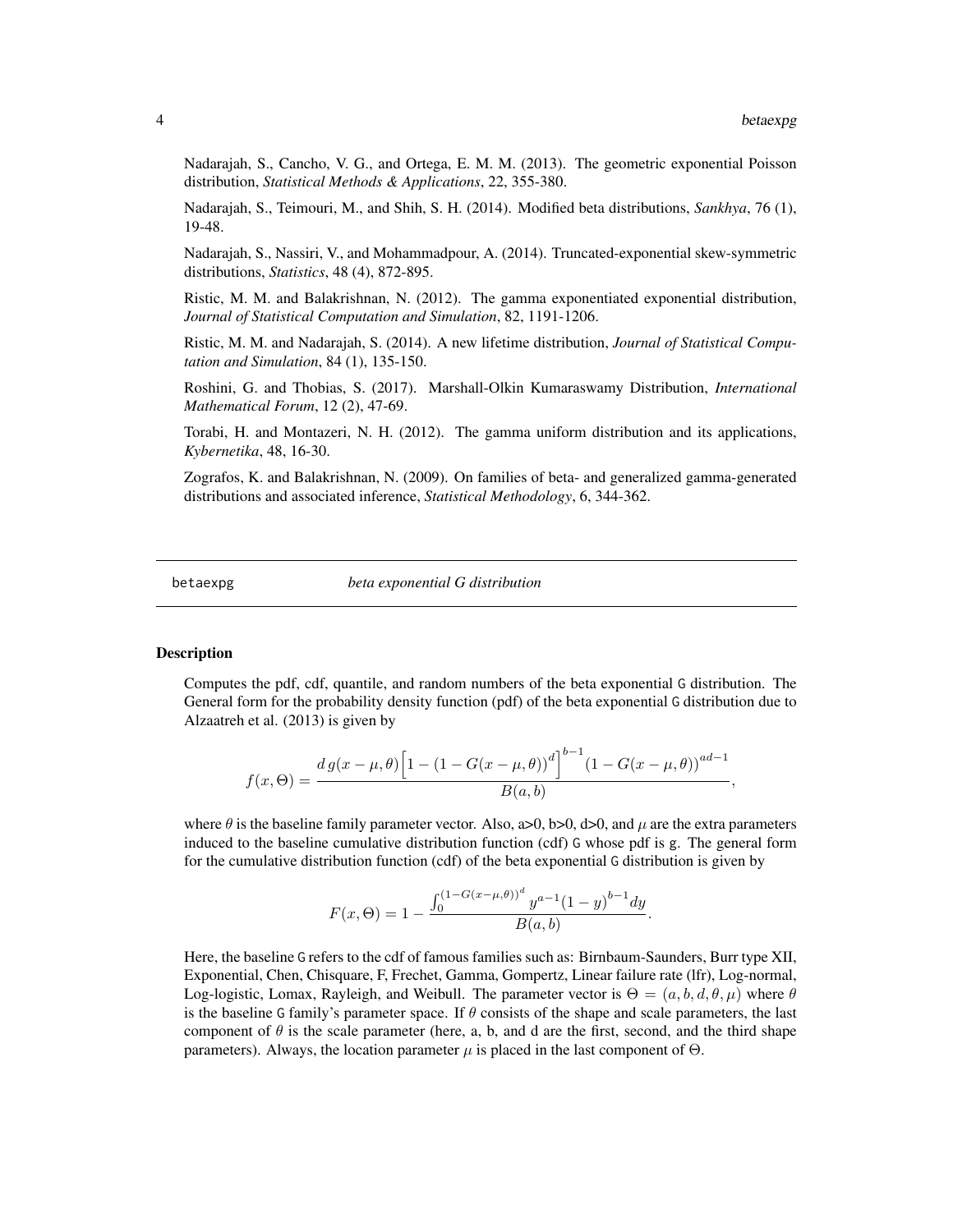#### betaexpg 5

#### Usage

```
dbetaexpg(mydata, g, param, location = TRUE, log=FALSE)
pbetaexpg(mydata, g, param, location = TRUE, log.p = FALSE, lower.tail = TRUE)
qbetaexpg(p, g, param, location = TRUE, log.p = FALSE, lower.tail = TRUE)
rbetaexpg(n, g, param, location = TRUE)
mpsbetaexpg(mydata, g, location = TRUE, method, sig.level)
```
#### Arguments

| g          | The name of family's pdf including: "birnbaum-saunders", "burrxii", "chisq",<br>"chen", "exp", "f", "frechet", "gamma", "gompetrz", "lfr", "log-normal",<br>"log-logistic", "lomax", "rayleigh", and "weibull". |
|------------|-----------------------------------------------------------------------------------------------------------------------------------------------------------------------------------------------------------------|
| p          | a vector of value(s) between 0 and 1 at which the quantile needs to be computed.                                                                                                                                |
| n          | number of realizations to be generated.                                                                                                                                                                         |
| mydata     | Vector of observations.                                                                                                                                                                                         |
| param      | parameter vector $\Theta = (a, b, d, \theta, \mu)$                                                                                                                                                              |
| location   | If FALSE, then the location parameter will be omitted.                                                                                                                                                          |
| log        | If TRUE, then $log(pdf)$ is returned.                                                                                                                                                                           |
| log.p      | If TRUE, then $log(cdf)$ is returned and quantile is computed for $exp(-p)$ .                                                                                                                                   |
| lower.tail | If FALSE, then $1$ -cdf is returned and quantile is computed for $1-p$ .                                                                                                                                        |
| method     | The used method for maximizing the sum of log-spacing function. It will be<br>"BFGS", "CG", "L-BFGS-B", "Nelder-Mead", or "SANN".                                                                               |
| sig.level  | Significance level for the Chi-square goodness-of-fit test.                                                                                                                                                     |

#### Details

It can be shown that the Moran's statistic follows a normal distribution. Also, a chi-square approximation exists for small samples whose mean and variance approximately are  $m(\log(m)+0.57722)$ -0.5-1/(12m) and m( $\pi^2/6$ -1)-0.5-1/(6m), respectively, with m=n+1, see Cheng and Stephens (1989). So, a hypothesis tesing can be constructed based on a sample of n independent realizations at the given significance level, indicated in above as sig.level.

#### Value

- 1. A vector of the same length as mydata, giving the pdf values computed at mydata.
- 2. A vector of the same length as mydata, giving the cdf values computed at mydata.
- 3. A vector of the same length as p, giving the quantile values computed at p.
- 4. A vector of the same length as n, giving the random numbers realizations.
- 5. A sequence of goodness-of-fit statistics such as: Akaike Information Criterion (AIC), Consistent Akaike Information Criterion (CAIC), Bayesian Information Criterion (BIC), Hannan-Quinn information criterion (HQIC), Cramer-von Misses statistic (CM), Anderson Darling statistic (AD), log-likelihood statistic (log), and Moran's statistic (M). The Kolmogorov-Smirnov (KS) test statistic and corresponding p-value. The Chi-square test statistic, critical upper tail Chi-square distribution, related p-value, and the convergence status.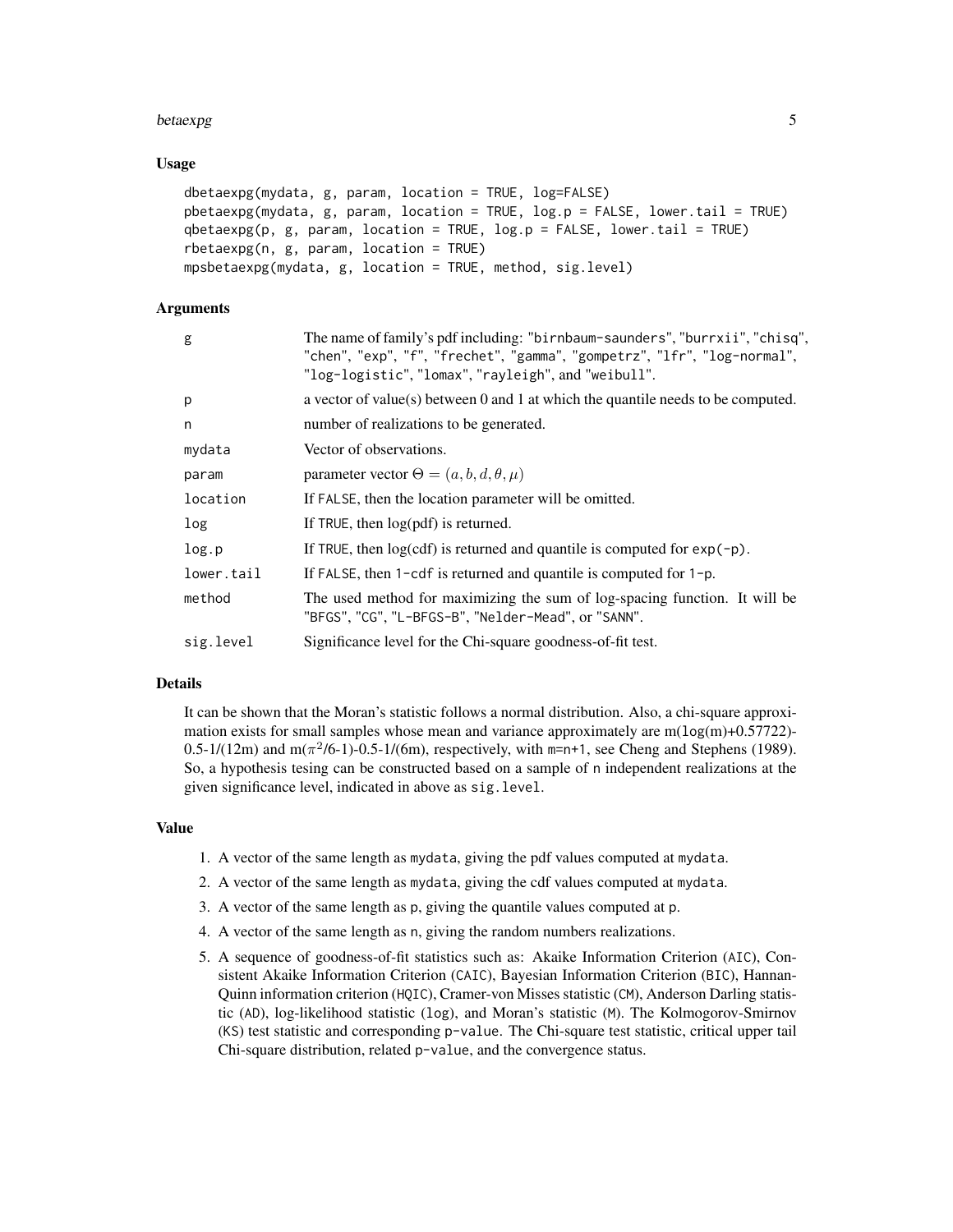#### <span id="page-5-0"></span>Author(s)

Mahdi Teimouri

#### References

Cheng, R. C. H. and Stephens, M. A. (1989). A goodness-of-fit test using Moran's statistic with estimated parameters, *Biometrika*, 76 (2), 385-392.

Alzaatreh, A., Lee, C., and Famoye, F. (2013). A new method for generating families of continuous distributions, *Metron*, 71, 63-79.

#### Examples

```
x<-rweibull(100,shape=2,scale=2)+3
dbetaexpg(x, "weibull", c(1,1,1,2,2,3))
pbetaexpg(x, "weibull", c(1,1,1,2,2,3))
qbetaexpg(runif(100), "weibull", c(1,1,1,2,2,3))
rbetaexpg(100, "weibull", c(1,1,1,2,2,3))
mpsbetaexpg(x, "weibull", TRUE, "Nelder-Mead", 0.05)
```
betag *beta G distribution*

#### **Description**

Computes the pdf, cdf, quantile, and random numbers of the beta G distribution. General form for the probability density function (pdf) of beta G distribution due to Eugene et al. (2002) is given by

$$
f(x, \Theta) = \frac{g(x - \mu, \theta) (G(x - \mu, \theta))^{a - 1} (1 - G(x - \mu, \theta))^{b - 1}}{B(a, b)},
$$

where  $\theta$  is the baseline family parameter vector. Also, a  $\geq 0$ , b  $\geq 0$ , and  $\mu$  are the extra parameters induced to the baseline cumulative distribution function (cdf) G whose pdf is g. The general form for the cumulative distribution function (cdf) of the beta G distribution is given by

$$
F(x,\Theta) = \frac{\int_0^{G(x-\mu,\theta)} y^{a-1} (1-y)^{b-1} dy}{B(a,b)}.
$$

Here, the baseline G refers to the cdf of famous families such as: Birnbaum-Saunders, Burr type XII, Exponential, Chen, Chisquare, F, Frechet, Gamma, Gompertz, Linear failure rate (lfr), Log-normal, Log-logistic, Lomax, Rayleigh, and Weibull. The parameter vector is  $\Theta = (a, b, \theta, \mu)$  where  $\theta$  is the baseline G family's parameter space. If  $\theta$  consists of the shape and scale parameters, the last component of  $\theta$  is the scale parameter (here, a and b are the first and second shape parameters). Always, the location parameter  $\mu$  is placed in the last component of  $\Theta$ .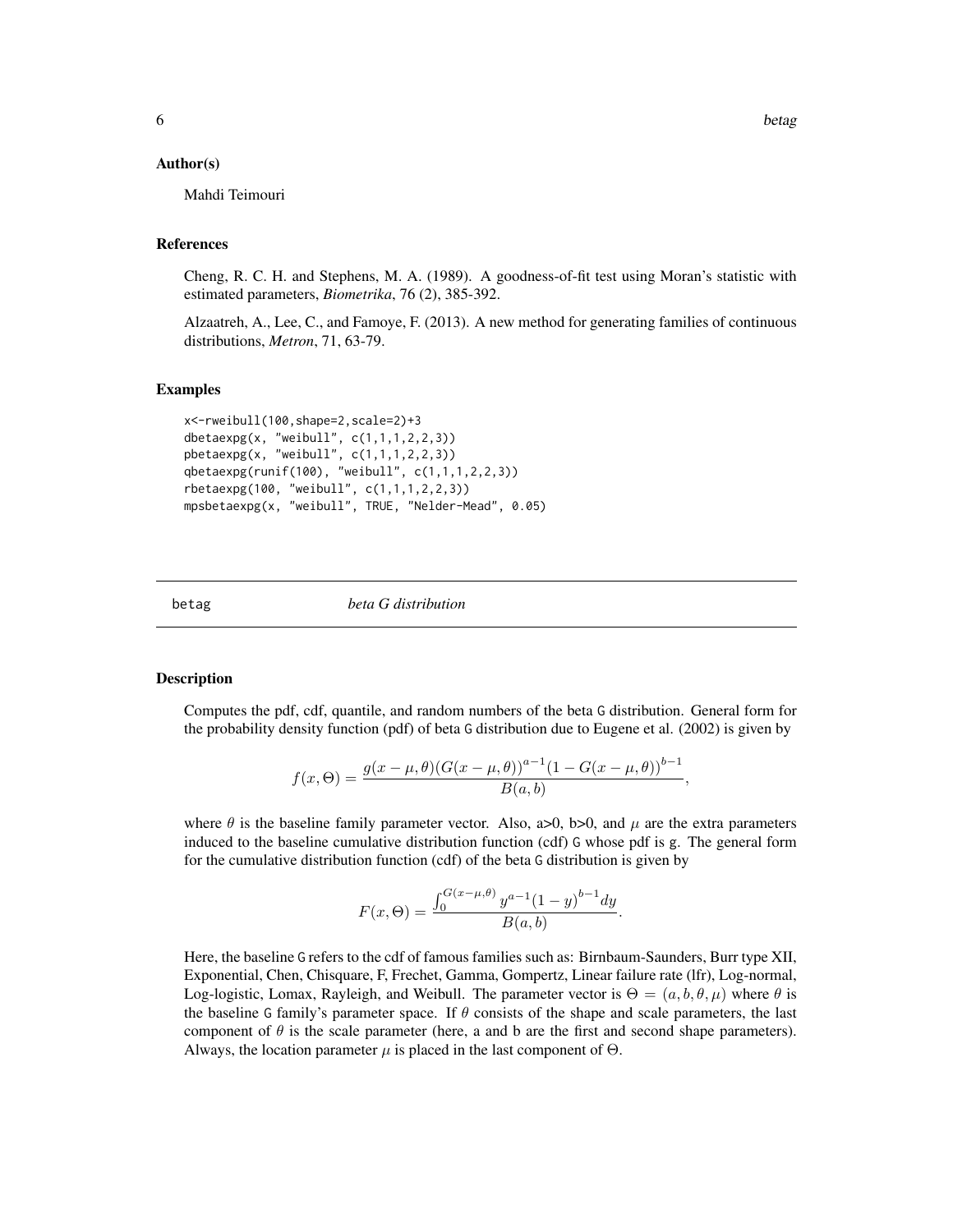#### betag and the set of the set of the set of the set of the set of the set of the set of the set of the set of the set of the set of the set of the set of the set of the set of the set of the set of the set of the set of the

#### Usage

```
dbetag(mydata, g, param, location = TRUE, log=FALSE)
pbetag(mydata, g, param, location = TRUE, log.p = FALSE, lower.tail = TRUE)
qbeta(p, g, param, location = TRUE, log.p = FALSE, lowertail = TRUE)rbetag(n, g, param, location = TRUE)
mpsbetag(mydata, g, location = TRUE, method, sig.level)
```
#### Arguments

| g          | The name of family's pdf including: "birnbaum-saunders", "burrxii", "chisq",<br>"chen", "exp", "f", "frechet", "gamma", "gompetrz", "lfr", "log-normal",<br>"log-logistic", "lomax", "rayleigh", and "weibull". |
|------------|-----------------------------------------------------------------------------------------------------------------------------------------------------------------------------------------------------------------|
| p          | a vector of value(s) between 0 and 1 at which the quantile needs to be computed.                                                                                                                                |
| n          | number of realizations to be generated.                                                                                                                                                                         |
| mydata     | Vector of observations.                                                                                                                                                                                         |
| param      | parameter vector $\Theta = (a, b, \theta, \mu)$                                                                                                                                                                 |
| location   | If FALSE, then the location parameter will be omitted.                                                                                                                                                          |
| log        | If TRUE, then $log(pdf)$ is returned.                                                                                                                                                                           |
| log.p      | If TRUE, then $log(cdf)$ is returned and quantile is computed for $exp(-p)$ .                                                                                                                                   |
| lower.tail | If FALSE, then $1$ -cdf is returned and quantile is computed for $1-p$ .                                                                                                                                        |
| method     | The used method for maximizing the sum of log-spacing function. It will be<br>"BFGS", "CG", "L-BFGS-B", "Nelder-Mead", or "SANN".                                                                               |
| sig.level  | Significance level for the Chi-square goodness-of-fit test.                                                                                                                                                     |

#### Details

It can be shown that the Moran's statistic follows a normal distribution. Also, a chi-square approximation exists for small samples whose mean and variance approximately are  $m(\log(m)+0.57722)$ -0.5-1/(12m) and m( $\pi^2/6$ -1)-0.5-1/(6m), respectively, with m=n+1, see Cheng and Stephens (1989). So, a hypothesis tesing can be constructed based on a sample of n independent realizations at the given significance level, indicated in above as sig.level.

#### Value

- 1. A vector of the same length as mydata, giving the pdf values computed at mydata.
- 2. A vector of the same length as mydata, giving the cdf values computed at mydata.
- 3. A vector of the same length as p, giving the quantile values computed at p.
- 4. A vector of the same length as n, giving the random numbers realizations.
- 5. A sequence of goodness-of-fit statistics such as: Akaike Information Criterion (AIC), Consistent Akaike Information Criterion (CAIC), Bayesian Information Criterion (BIC), Hannan-Quinn information criterion (HQIC), Cramer-von Misses statistic (CM), Anderson Darling statistic (AD), log-likelihood statistic (log), and Moran's statistic (M). The Kolmogorov-Smirnov (KS) test statistic and corresponding p-value. The Chi-square test statistic, critical upper tail Chi-square distribution, related p-value, and the convergence status.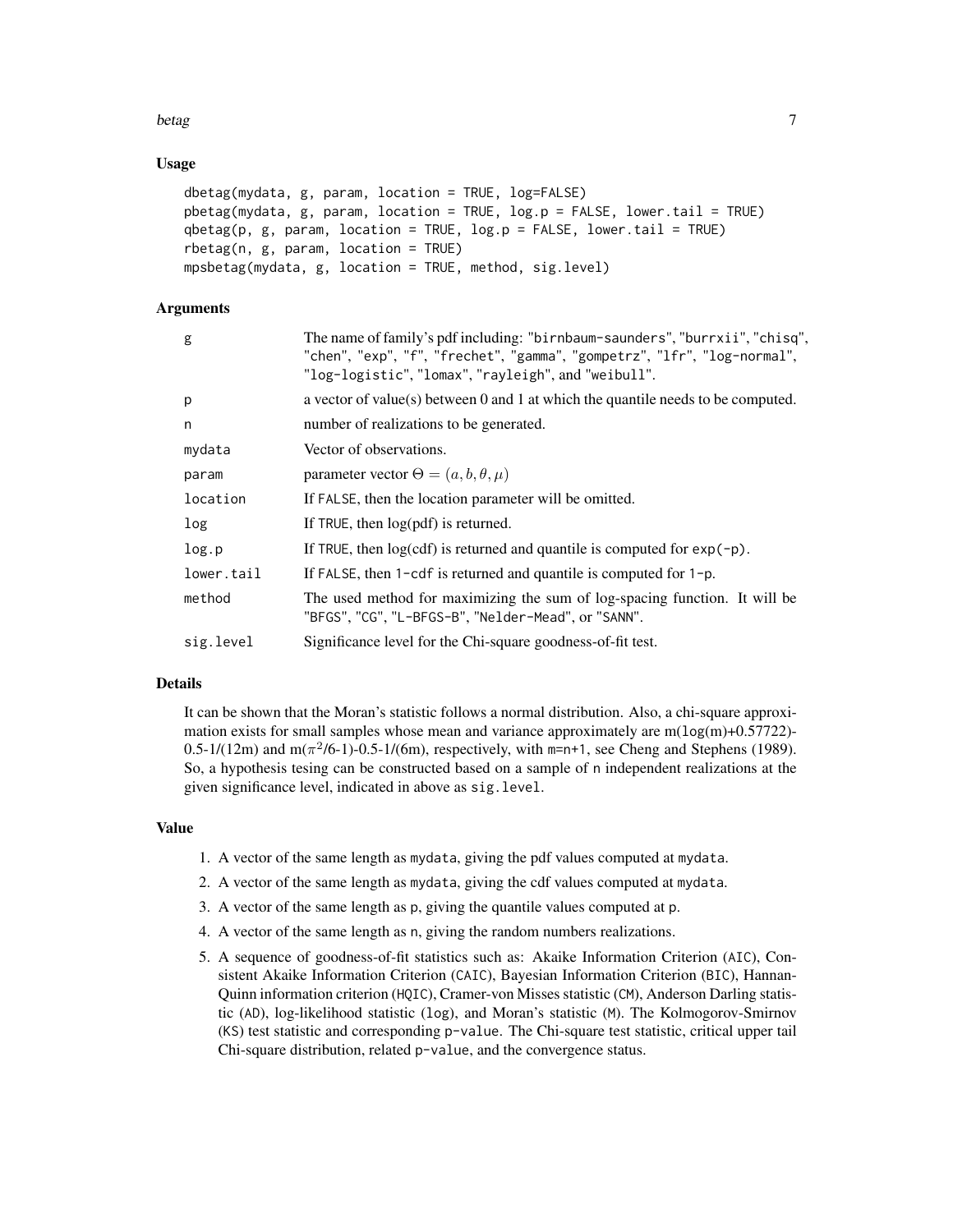#### <span id="page-7-0"></span>Author(s)

Mahdi Teimouri

#### References

Cheng, R. C. H. and Stephens, M. A. (1989). A goodness-of-fit test using Moran's statistic with estimated parameters, *Biometrika*, 76 (2), 385-392.

Eugene, N., Lee, C., and Famoye, F. (2002). Beta-normal distribution and its applications, *Communications in Statistics-Theory and Methods*, 31, 497-512.

#### Examples

```
x<-rweibull(100,shape=2,scale=2)+3
dbetag(x, "weibull", c(1,1,2,2,3))
pbetag(x, "weibull", c(1,1,2,2,3))
qbetag(runif(100), "weibull", c(1,1,2,2,3))
rbetag(100, "weibull", c(1,1,2,2,3))
mpsbetag(x, "weibull", TRUE, "Nelder-Mead", 0.05)
```
expexppg *exponentiated exponential Poisson G distribution*

#### Description

Computes the pdf, cdf, quantile, and random numbers of the exponentiated exponential Poisson G distribution. The general form for the probability density function (pdf) of the the exponentiated exponential Poisson G distribution due to Ristic and Nadarajah (2014) is given by

$$
f(x, \Theta) = \frac{a b g(x - \mu, \theta) (G(x - \mu, \theta))^{a - 1} e^{-b(G(x - \mu, \theta))^a}}{1 - e^{-b}}
$$

,

where  $\theta$  is the baseline family parameter vector. Also, a  $\geq 0$ , b  $\geq 0$ , and  $\mu$  are the extra parameters induced to the baseline cumulative distribution function (cdf) G whose pdf is g. The general form for the cumulative distribution function (cdf) of the exponentiated exponential Poisson G distribution is given by

$$
F(x, \Theta) = \frac{1 - e^{-b(G(x - \mu, \theta))^a}}{1 - e^{-b}}
$$

.

Here, the baseline G refers to the cdf of famous families such as: Birnbaum-Saunders, Burr type XII, Exponential, Chen, Chisquare, F, Frechet, Gamma, Gompertz, Linear failure rate (lfr), Log-normal, Log-logistic, Lomax, Rayleigh, and Weibull. The parameter vector is  $\Theta = (a, b, \theta, \mu)$  where  $\theta$  is the baseline G family's parameter space. If  $\theta$  consists of the shape and scale parameters, the last component of  $\theta$  is the scale parameter (here, a and b are the first and second shape parameters). Always, the location parameter  $\mu$  is placed in the last component of  $\Theta$ .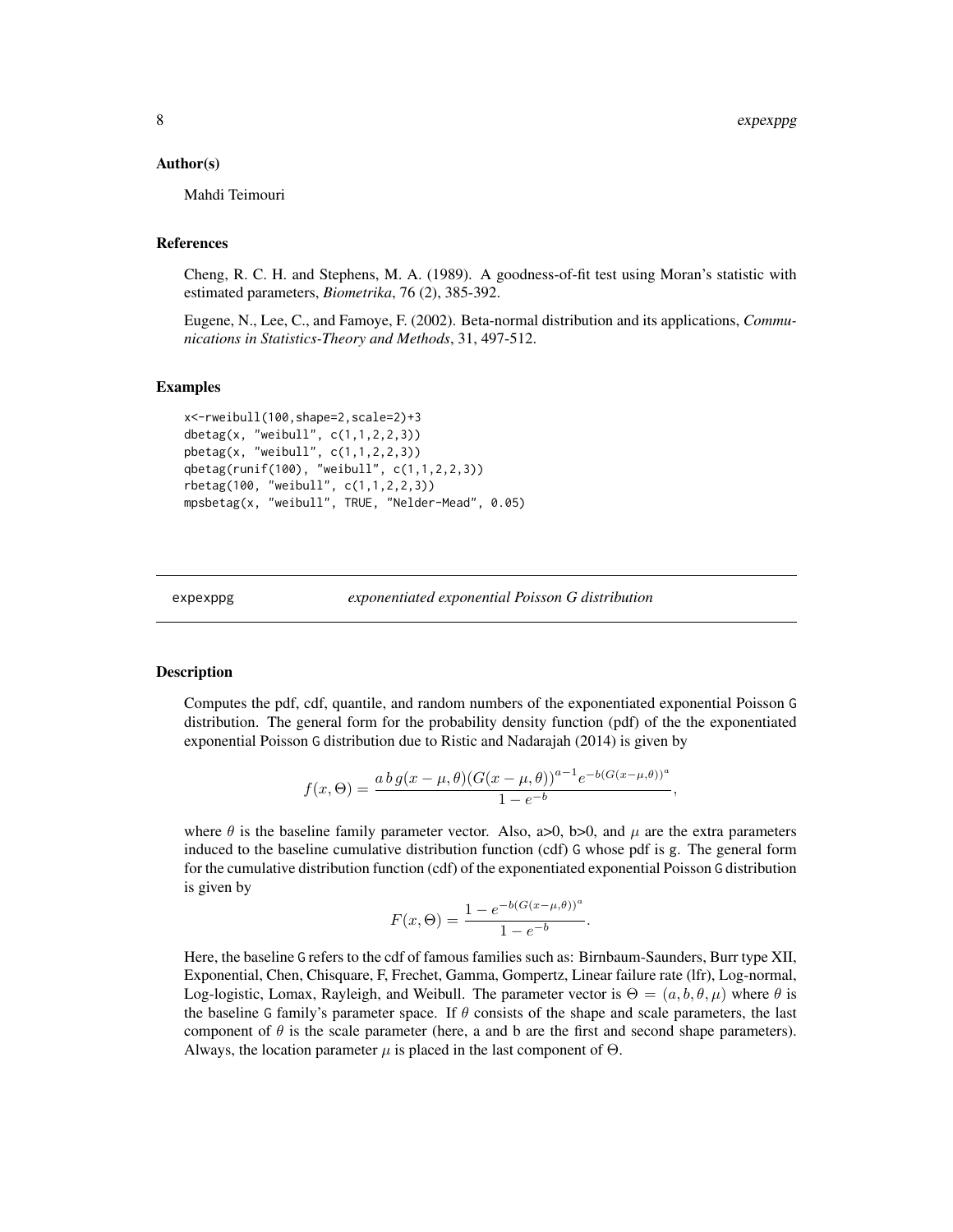#### expexppg and the expexppg of the expexploration of the expexploration of the expexploration of the expexploration of the expexploration of the expexploration of the expectation of the expectation of the expectation of the

#### Usage

```
dexpexppg(mydata, g, param, location = TRUE, log=FALSE)
pexpexppg(mydata, g, param, location = TRUE, log.p = FALSE, lower.tail = TRUE)
qexpexppg(p, g, param, location = TRUE, log.p = FALSE, lower.tail = TRUE)
rexpexppg(n, g, param, location = TRUE)
mpsexpexppg(mydata, g, location = TRUE, method, sig.level)
```
#### Arguments

| g          | The name of family's pdf including: "birnbaum-saunders", "burrxii", "chisq",<br>"chen", "exp", "f", "frechet", "gamma", "gompetrz", "lfr", "log-normal",<br>"log-logistic", "lomax", "rayleigh", and "weibull". |
|------------|-----------------------------------------------------------------------------------------------------------------------------------------------------------------------------------------------------------------|
| p          | a vector of value(s) between 0 and 1 at which the quantile needs to be computed.                                                                                                                                |
| n          | number of realizations to be generated.                                                                                                                                                                         |
| mydata     | Vector of observations.                                                                                                                                                                                         |
| param      | parameter vector $\Theta = (a, b, \theta, \mu)$                                                                                                                                                                 |
| location   | If FALSE, then the location parameter will be omitted.                                                                                                                                                          |
| log        | If TRUE, then $log(pdf)$ is returned.                                                                                                                                                                           |
| log.p      | If TRUE, then $log(cdf)$ is returned and quantile is computed for $exp(-p)$ .                                                                                                                                   |
| lower.tail | If FALSE, then $1$ -cdf is returned and quantile is computed for $1-p$ .                                                                                                                                        |
| method     | The used method for maximizing the sum of log-spacing function. It will be<br>"BFGS", "CG", "L-BFGS-B", "Nelder-Mead", or "SANN".                                                                               |
| sig.level  | Significance level for the Chi-square goodness-of-fit test.                                                                                                                                                     |

#### Details

It can be shown that the Moran's statistic follows a normal distribution. Also, a chi-square approximation exists for small samples whose mean and variance approximately are  $m(\log(m)+0.57722)$ -0.5-1/(12m) and m( $\pi^2/6$ -1)-0.5-1/(6m), respectively, with m=n+1, see Cheng and Stephens (1989). So, a hypothesis tesing can be constructed based on a sample of n independent realizations at the given significance level, indicated in above as sig.level.

#### Value

- 1. A vector of the same length as mydata, giving the pdf values computed at mydata.
- 2. A vector of the same length as mydata, giving the cdf values computed at mydata.
- 3. A vector of the same length as p, giving the quantile values computed at p.
- 4. A vector of the same length as n, giving the random numbers realizations.
- 5. A sequence of goodness-of-fit statistics such as: Akaike Information Criterion (AIC), Consistent Akaike Information Criterion (CAIC), Bayesian Information Criterion (BIC), Hannan-Quinn information criterion (HQIC), Cramer-von Misses statistic (CM), Anderson Darling statistic (AD), log-likelihood statistic (log), and Moran's statistic (M). The Kolmogorov-Smirnov (KS) test statistic and corresponding p-value. The Chi-square test statistic, critical upper tail Chi-square distribution, related p-value, and the convergence status.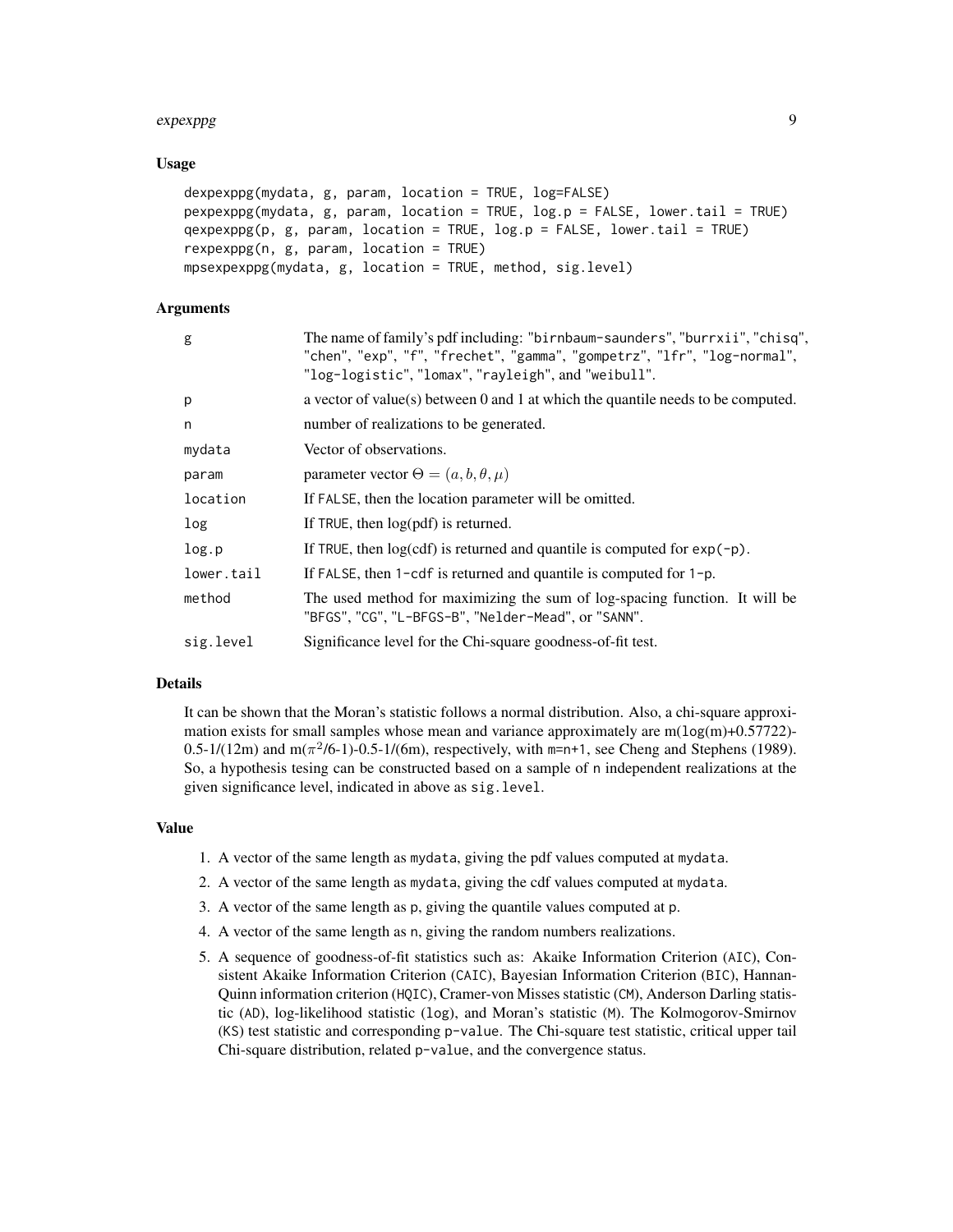#### <span id="page-9-0"></span>Author(s)

Mahdi Teimouri

#### References

Cheng, R. C. H. and Stephens, M. A. (1989). A goodness-of-fit test using Moran's statistic with estimated parameters, *Biometrika*, 76 (2), 385-392.

Ristic, M. M. and Nadarajah, S. (2014). A new lifetime distribution, *Journal of Statistical Computation and Simulation*, 84 (1), 135-150.

#### Examples

```
x<-rweibull(100,shape=2,scale=2)+3
dexpexppg(x, "weibull", c(1,1,2,2,3))
pexpexppg(x, "weibull", c(1,1,2,2,3))qexpexppg(runif(100), "weibull", c(1,1,2,2,3))
rexpexppg(100, "weibull", c(1,1,2,2,3))
mpsexpexppg(x, "weibull", TRUE, "Nelder-Mead", 0.05)
```
expg *exponentiated G distribution*

#### Description

Computes the pdf, cdf, quantile, and random numbers of the exponentiated G distribution. General form for the probability density function (pdf) of the exponentiated G distribution due to Gupta et al. (1998) is given by

 $f(x, \Theta) = a g(x - \mu, \theta) (G(x - \mu, \theta))^{a-1},$ 

where  $\theta$  is the baseline family parameter vector. Also, a>0 and  $\mu$  are the extra parameters induced to the baseline cumulative distribution function (cdf) G whose pdf is g. The general form for the cumulative distribution function (cdf) of the exponentiated G distribution is given by

$$
F(x, \Theta) = (G(x - \mu, \theta))^a.
$$

Here, the baseline G refers to the cdf of famous families such as: Birnbaum-Saunders, Burr type XII, Exponential, Chen, Chisquare, F, Frechet, Gamma, Gompertz, Linear failure rate (lfr), Lognormal, Log-logistic, Lomax, Rayleigh, and Weibull. The parameter vector is  $\Theta = (a, \theta, \mu)$  where  $\theta$  is the baseline G family's parameter space. If  $\theta$  consists of the shape and scale parameters, the last component of  $\theta$  is the scale parameter (here, a is the shape parameter). Always, the location parameter  $\mu$  is placed in the last component of  $\Theta$ .

```
dexpg(mydata, g, param, location = TRUE, log=FALSE)
pexpg(mydata, g, param, location = TRUE, log.p = FALSE, lower.tail = TRUE)
qexpg(p, g, param, location = TRUE, log.p = FALSE, lower.tail = TRUE)
rexpg(n, g, param, location = TRUE)
mpsexpg(mydata, g, location = TRUE, method, sig.level)
```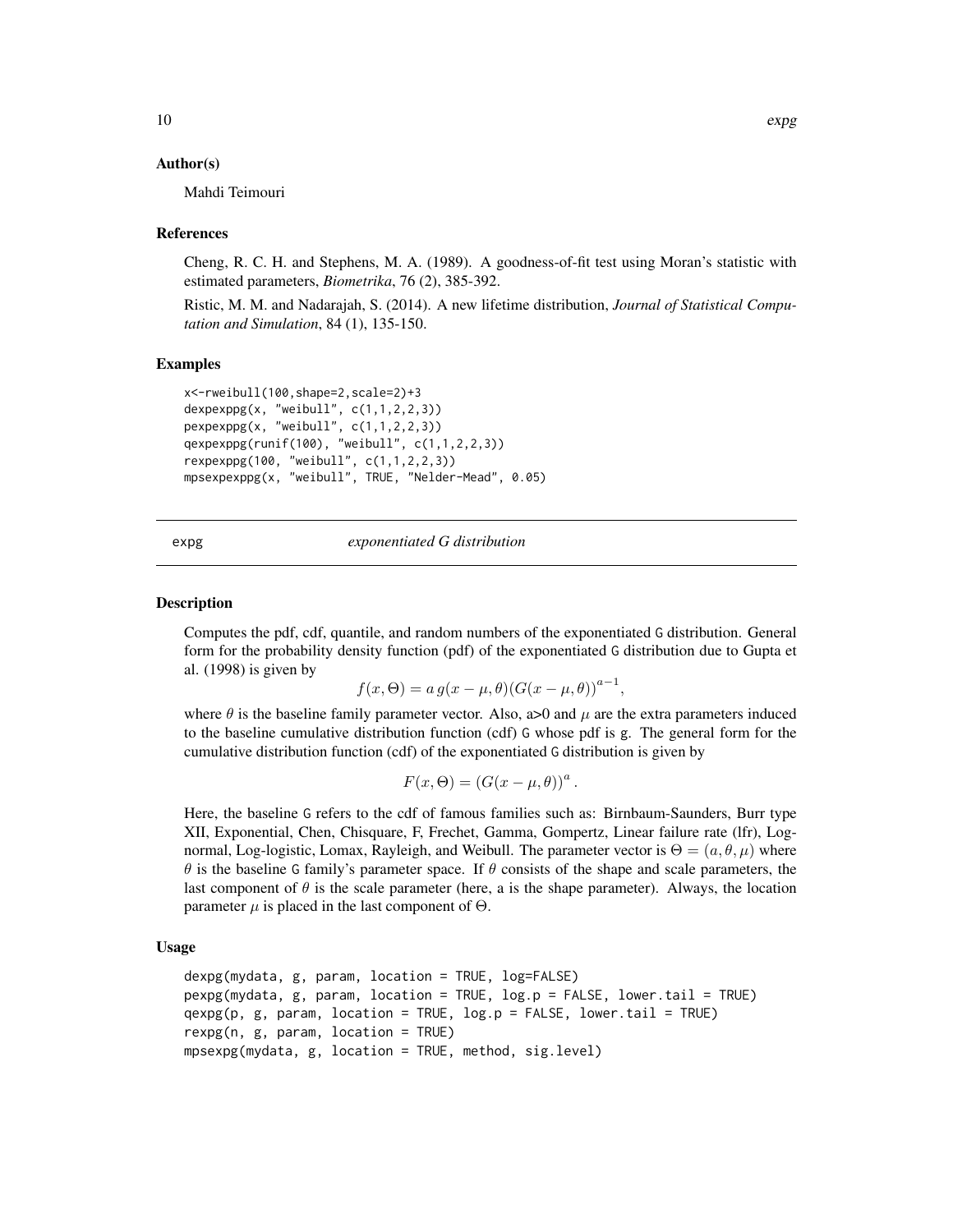#### $\exp$ g 11

#### Arguments

| g          | The name of family's pdf including: "birnbaum-saunders", "burrxii", "chisq",<br>"chen", "exp", "f", "frechet", "gamma", "gompetrz", "lfr", "log-normal",<br>"log-logistic", "lomax", "rayleigh", and "weibull". |
|------------|-----------------------------------------------------------------------------------------------------------------------------------------------------------------------------------------------------------------|
| p          | a vector of value(s) between 0 and 1 at which the quantile needs to be computed.                                                                                                                                |
| n          | number of realizations to be generated.                                                                                                                                                                         |
| mydata     | Vector of observations.                                                                                                                                                                                         |
| param      | parameter vector $\Theta = (a, \theta, \mu)$                                                                                                                                                                    |
| location   | If FALSE, then the location parameter will be omitted.                                                                                                                                                          |
| log        | If TRUE, then $log(pdf)$ is returned.                                                                                                                                                                           |
| log.p      | If TRUE, then $log(cd)$ is returned and quantile is computed for $exp(-p)$ .                                                                                                                                    |
| lower.tail | If FALSE, then $1$ -cdf is returned and quantile is computed for $1-p$ .                                                                                                                                        |
| method     | The used method for maximizing the sum of log-spacing function. It will be<br>"BFGS", "CG", "L-BFGS-B", "Nelder-Mead", or "SANN".                                                                               |
| sig.level  | Significance level for the Chi-square goodness-of-fit test.                                                                                                                                                     |

#### Details

It can be shown that the Moran's statistic follows a normal distribution. Also, a chi-square approximation exists for small samples whose mean and variance approximately are  $m(\log(m)+0.57722)$ -0.5-1/(12m) and m( $\pi^2/6$ -1)-0.5-1/(6m), respectively, with m=n+1, see Cheng and Stephens (1989). So, a hypothesis tesing can be constructed based on a sample of n independent realizations at the given significance level, indicated in above as sig.level.

#### Value

- 1. A vector of the same length as mydata, giving the pdf values computed at mydata.
- 2. A vector of the same length as mydata, giving the cdf values computed at mydata.
- 3. A vector of the same length as p, giving the quantile values computed at p.
- 4. A vector of the same length as n, giving the random numbers realizations.
- 5. A sequence of goodness-of-fit statistics such as: Akaike Information Criterion (AIC), Consistent Akaike Information Criterion (CAIC), Bayesian Information Criterion (BIC), Hannan-Quinn information criterion (HQIC), Cramer-von Misses statistic (CM), Anderson Darling statistic (AD), log-likelihood statistic (log), and Moran's statistic (M). The Kolmogorov-Smirnov (KS) test statistic and corresponding p-value. The Chi-square test statistic, critical upper tail Chi-square distribution, related p-value, and the convergence status.

#### Author(s)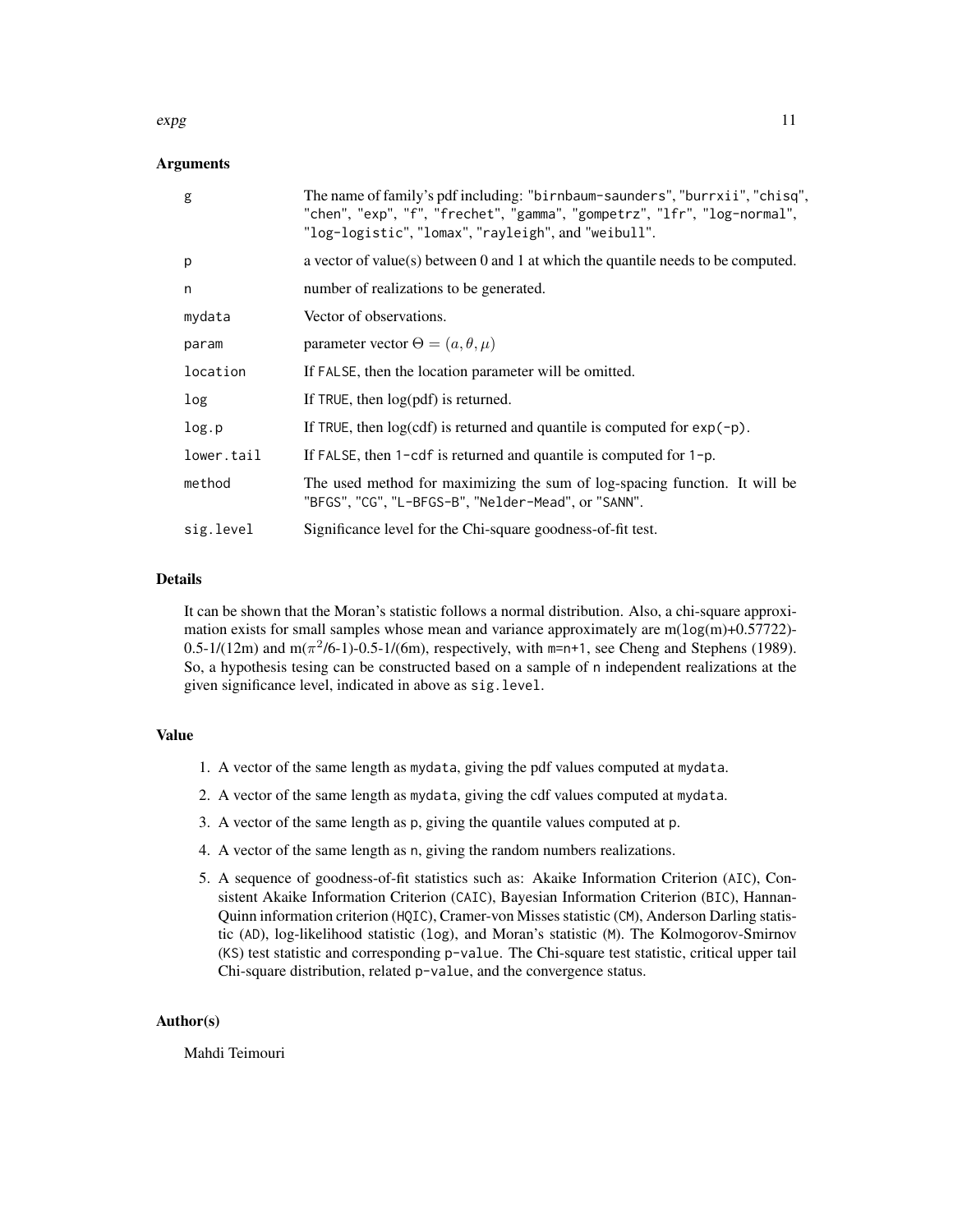,

#### <span id="page-11-0"></span>References

Cheng, R. C. H. and Stephens, M. A. (1989). A goodness-of-fit test using Moran's statistic with estimated parameters, *Biometrika*, 76 (2), 385-392.

Gupta, R. C., Gupta, P. L., and Gupta, R. D. (1998). Modeling failure time data by Lehman alternatives, *Communications in Statistics-Theory and Methods*, 27, 887-904.

#### Examples

```
x<-rweibull(100,shape=2,scale=2)+3
dexpg(x, "weibull", c(1,2,2,3))
pexpg(x, "weibull", c(1,2,2,3))
qexpg(runif(100), "weibull", c(1,2,2,3))
rexpg(100, "weibull", c(1,2,2,3))
mpsexpg(x, "weibull", TRUE, "Nelder-Mead", 0.05)
```
expgg *exponentiated generalized G distribution*

#### Description

Computes the pdf, cdf, quantile, and random numbers of the exponentiated generalized G distribution. The General form for the probability density function (pdf) of the exponentiated generalized G distribution due to Cordeiro et al. (2013) is given by

$$
f(x, \Theta) = a b g(x - \mu, \theta) (1 - G(x - \mu, \theta))^{a-1} [1 - (1 - G(x - \mu, \theta))^{a}]^{b-1}
$$

where  $\theta$  is the baseline family parameter vector. Also, a>0, b>0, and  $\mu$  are the extra parameters induced to the baseline cumulative distribution function (cdf) G whose pdf is g. The general form for the cumulative distribution function (cdf) of the exponentiated generalized G distribution is given by

$$
F(x, \Theta) = [1 - (1 - G(x - \mu, \theta))^a]^b.
$$

Here, the baseline G refers to the cdf of famous families such as: Birnbaum-Saunders, Burr type XII, Exponential, Chen, Chisquare, F, Frechet, Gamma, Gompertz, Linear failure rate (lfr), Log-normal, Log-logistic, Lomax, Rayleigh, and Weibull. The parameter vector is  $\Theta = (a, b, \theta, \mu)$  where  $\theta$  is the baseline G family's parameter space. If  $\theta$  consists of the shape and scale parameters, the last component of  $\theta$  is the scale parameter (here, a and b are the first and second shape parameters). Always, the location parameter  $\mu$  is placed in the last component of  $\Theta$ .

```
dexpgg(mydata, g, param, location = TRUE, log=FALSE)
pexpgg(mydata, g, param, location = TRUE, log.p = FALSE, lower.tail = TRUE)
qexpgg(p, g, param, location = TRUE, log.p = FALSE, lower.tail = TRUE)
rexpgg(n, g, param, location = TRUE)
mpsexpgg(mydata, g, location = TRUE, method, sig.level)
```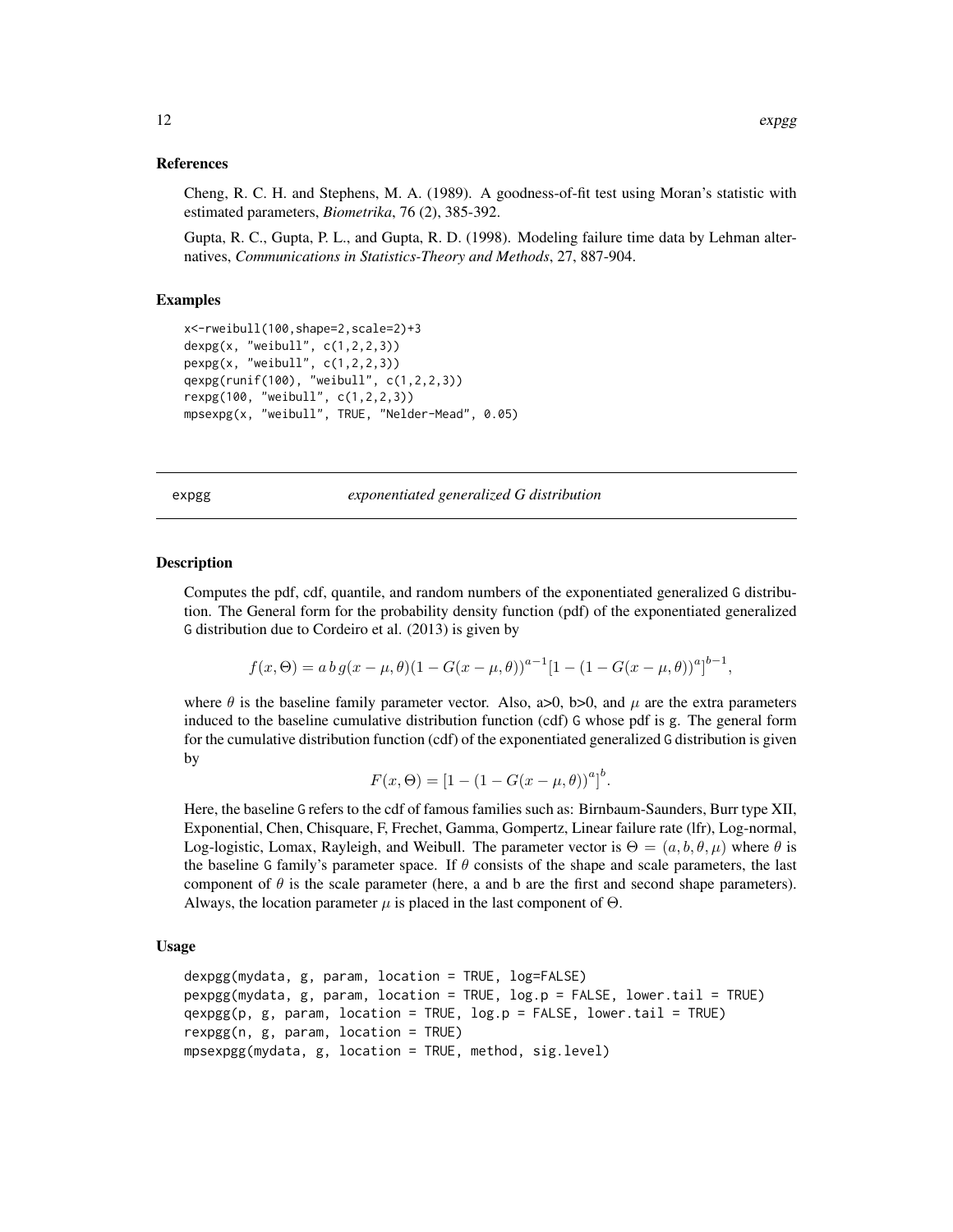#### $\exp g$  13

#### Arguments

| g          | The name of family's pdf including: "birnbaum-saunders", "burrxii", "chisq",<br>"chen", "exp", "f", "frechet", "gamma", "gompetrz", "lfr", "log-normal",<br>"log-logistic", "lomax", "rayleigh", and "weibull". |
|------------|-----------------------------------------------------------------------------------------------------------------------------------------------------------------------------------------------------------------|
| p          | a vector of value(s) between 0 and 1 at which the quantile needs to be computed.                                                                                                                                |
| n          | number of realizations to be generated.                                                                                                                                                                         |
| mydata     | Vector of observations.                                                                                                                                                                                         |
| param      | parameter vector $\Theta = (a, b, \theta, \mu)$                                                                                                                                                                 |
| location   | If FALSE, then the location parameter will be omitted.                                                                                                                                                          |
| log        | If TRUE, then $log(pdf)$ is returned.                                                                                                                                                                           |
| log.p      | If TRUE, then $log(cd)$ is returned and quantile is computed for $exp(-p)$ .                                                                                                                                    |
| lower.tail | If FALSE, then $1$ -cdf is returned and quantile is computed for $1-p$ .                                                                                                                                        |
| method     | The used method for maximizing the sum of log-spacing function. It will be<br>"BFGS", "CG", "L-BFGS-B", "Nelder-Mead", or "SANN".                                                                               |
| sig.level  | Significance level for the Chi-square goodness-of-fit test.                                                                                                                                                     |

#### Details

It can be shown that the Moran's statistic follows a normal distribution. Also, a chi-square approximation exists for small samples whose mean and variance approximately are  $m(\log(m)+0.57722)$ -0.5-1/(12m) and m( $\pi^2/6$ -1)-0.5-1/(6m), respectively, with m=n+1, see Cheng and Stephens (1989). So, a hypothesis tesing can be constructed based on a sample of n independent realizations at the given significance level, indicated in above as sig.level.

#### Value

- 1. A vector of the same length as mydata, giving the pdf values computed at mydata.
- 2. A vector of the same length as mydata, giving the cdf values computed at mydata.
- 3. A vector of the same length as p, giving the quantile values computed at p.
- 4. A vector of the same length as n, giving the random numbers realizations.
- 5. A sequence of goodness-of-fit statistics such as: Akaike Information Criterion (AIC), Consistent Akaike Information Criterion (CAIC), Bayesian Information Criterion (BIC), Hannan-Quinn information criterion (HQIC), Cramer-von Misses statistic (CM), Anderson Darling statistic (AD), log-likelihood statistic (log), and Moran's statistic (M). The Kolmogorov-Smirnov (KS) test statistic and corresponding p-value. The Chi-square test statistic, critical upper tail Chi-square distribution, related p-value, and the convergence status.

#### Author(s)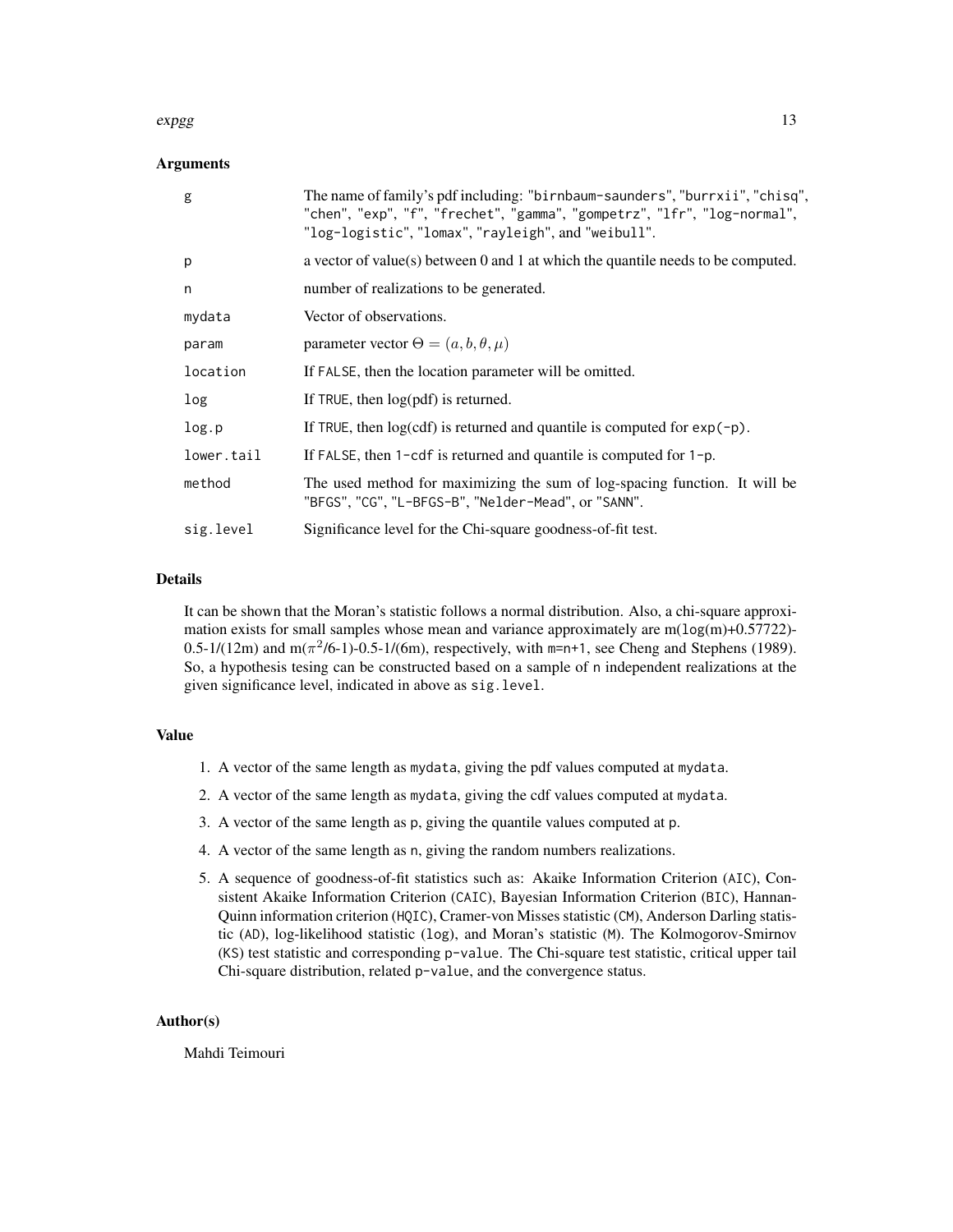<span id="page-13-0"></span>Cheng, R. C. H. and Stephens, M. A. (1989). A goodness-of-fit test using Moran's statistic with estimated parameters, *Biometrika*, 76 (2), 385-392.

Cordeiro, G. M., Ortega, E. M. M., and da Cunha, D. C. C. (2013). The exponentiated generalized class of distributions, *Journal of Data Science*, 11, 1-27.

#### Examples

```
x<-rweibull(100,shape=2,scale=2)+3
dexpgg(x, "weibull", c(1,1,2,2,3))
pexpgg(x, "weibull", c(1,1,2,2,3))qexpgg(runif(100), "weibull", c(1,1,2,2,3))
rexpgg(100, "weibull", c(1,1,2,2,3))
mpsexpgg(x, "weibull", TRUE, "Nelder-Mead", 0.05)
```
expkumg *exponentiated Kumaraswamy G distribution*

#### Description

Computes the pdf, cdf, quantile, and random numbers of the exponentiated Kumaraswamy G distribution. The General form for the probability density function (pdf) of exponentiated Kumaraswamy G distribution due to Lemonte et al. (2013) is given by

$$
f(x,\Theta) = a b d g (x-\mu,\theta) (G(x-\mu,\theta))^{a-1} [1 - (G(x-\mu,\theta))^{a}]^{b-1} \Big\{ 1 - [1 - (G(x-\mu,\theta))^{a}]^{b} \Big\}^{d-1},
$$

where  $\theta$  is the baseline family parameter vector. Also, a > 0, b > 0, d > 0, and  $\mu$  are the extra parameters induced to the baseline cumulative distribution function (cdf) G whose pdf is g. The general form for the cumulative distribution function (cdf) of the exponentiated Kumaraswamy G distribution is given by

$$
F(x, \Theta) = \left\{ 1 - [1 - (G(x - \mu, \theta))^{a}]^{b} \right\}^{d}.
$$

Here, the baseline G refers to the cdf of famous families such as: Birnbaum-Saunders, Burr type XII, Exponential, Chen, Chisquare, F, Frechet, Gamma, Gompertz, Linear failure rate (lfr), Log-normal, Log-logistic, Lomax, Rayleigh, and Weibull. The parameter vector is  $\Theta = (a, b, d, \theta, \mu)$  where  $\theta$ is the baseline G family's parameter space. If  $\theta$  consists of the shape and scale parameters, the last component of  $\theta$  is the scale parameter (here, a, b, and d are the first, second, and the third shape parameters). Always, the location parameter  $\mu$  is placed in the last component of  $\Theta$ .

```
dexpkumg(mydata, g, param, location = TRUE, log=FALSE)
pexpkumg(mydata, g, param, location = TRUE, log.p = FALSE, lower.tail = TRUE)
qexpkumg(p, g, param, location = TRUE, log.p = FALSE, lower.tail = TRUE)
rexpkumg(n, g, param, location = TRUE)
mpsexpkumg(mydata, g, location = TRUE, method, sig.level)
```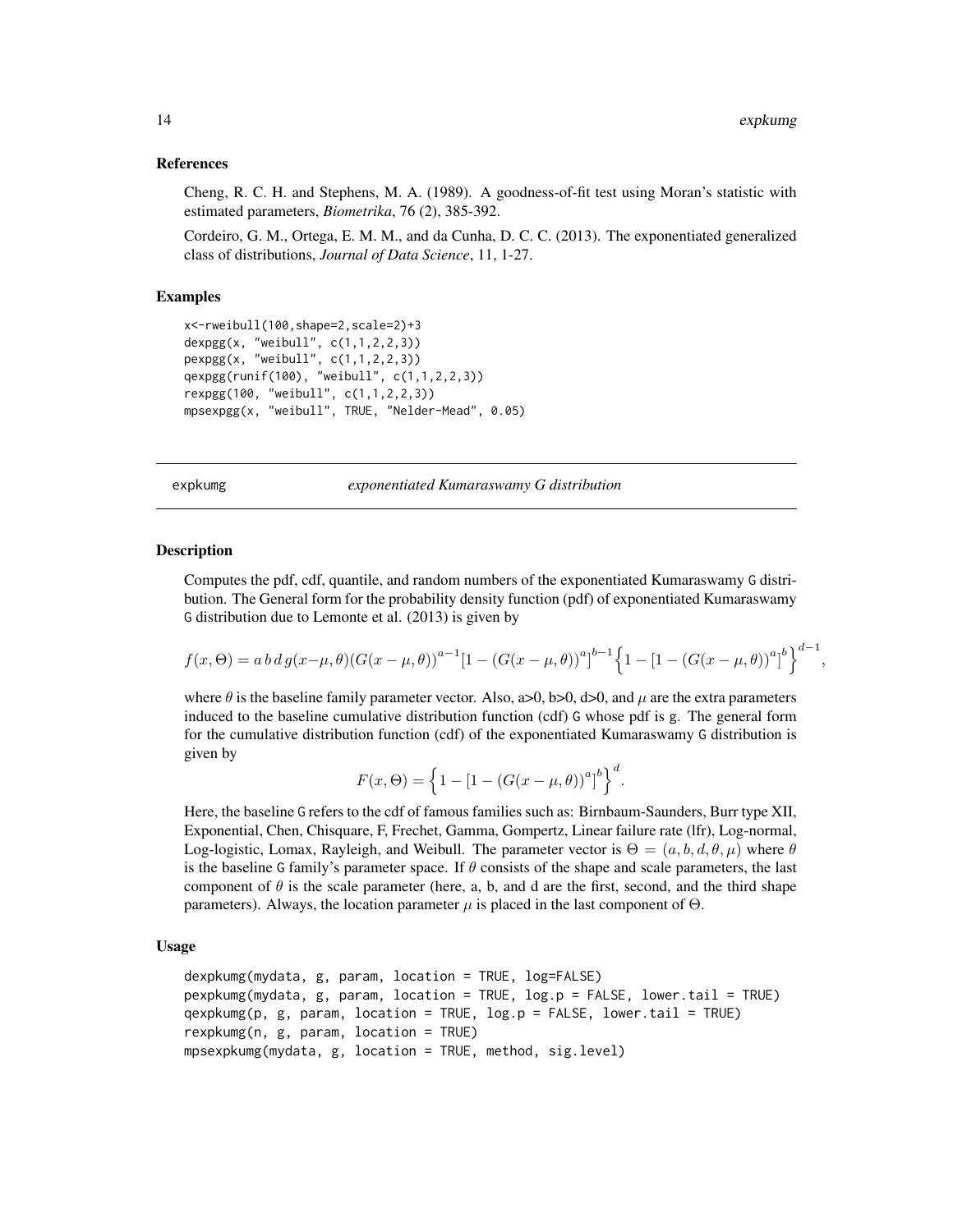#### expkumg that the state of the state of the state of the state of the state of the state of the state of the state of the state of the state of the state of the state of the state of the state of the state of the state of t

#### Arguments

| g          | The name of family's pdf including: "birnbaum-saunders", "burrxii", "chisq",<br>"chen", "exp", "f", "frechet", "gamma", "gompetrz", "lfr", "log-normal",<br>"log-logistic", "lomax", "rayleigh", and "weibull". |
|------------|-----------------------------------------------------------------------------------------------------------------------------------------------------------------------------------------------------------------|
| p          | a vector of value(s) between 0 and 1 at which the quantile needs to be computed.                                                                                                                                |
| n          | number of realizations to be generated.                                                                                                                                                                         |
| mydata     | Vector of observations.                                                                                                                                                                                         |
| param      | parameter vector $\Theta = (a, b, d, \theta, \mu)$                                                                                                                                                              |
| location   | If FALSE, then the location parameter will be omitted.                                                                                                                                                          |
| log        | If TRUE, then $log(pdf)$ is returned.                                                                                                                                                                           |
| log.p      | If TRUE, then $log(cdf)$ is returned and quantile is computed for $exp(-p)$ .                                                                                                                                   |
| lower.tail | If FALSE, then $1$ -cdf is returned and quantile is computed for $1-p$ .                                                                                                                                        |
| method     | The used method for maximizing the sum of log-spacing function. It will be<br>"BFGS", "CG", "L-BFGS-B", "Nelder-Mead", or "SANN".                                                                               |
| sig.level  | Significance level for the Chi-square goodness-of-fit test.                                                                                                                                                     |

#### Details

It can be shown that the Moran's statistic follows a normal distribution. Also, a chi-square approximation exists for small samples whose mean and variance approximately are  $m(\log(m)+0.57722)$ -0.5-1/(12m) and m( $\pi^2/6$ -1)-0.5-1/(6m), respectively, with m=n+1, see Cheng and Stephens (1989). So, a hypothesis tesing can be constructed based on a sample of n independent realizations at the given significance level, indicated in above as sig.level.

#### Value

- 1. A vector of the same length as mydata, giving the pdf values computed at mydata.
- 2. A vector of the same length as mydata, giving the cdf values computed at mydata.
- 3. A vector of the same length as p, giving the quantile values computed at p.
- 4. A vector of the same length as n, giving the random numbers realizations.
- 5. A sequence of goodness-of-fit statistics such as: Akaike Information Criterion (AIC), Consistent Akaike Information Criterion (CAIC), Bayesian Information Criterion (BIC), Hannan-Quinn information criterion (HQIC), Cramer-von Misses statistic (CM), Anderson Darling statistic (AD), log-likelihood statistic (log), and Moran's statistic (M). The Kolmogorov-Smirnov (KS) test statistic and corresponding p-value. The Chi-square test statistic, critical upper tail Chi-square distribution, related p-value, and the convergence status.

#### Author(s)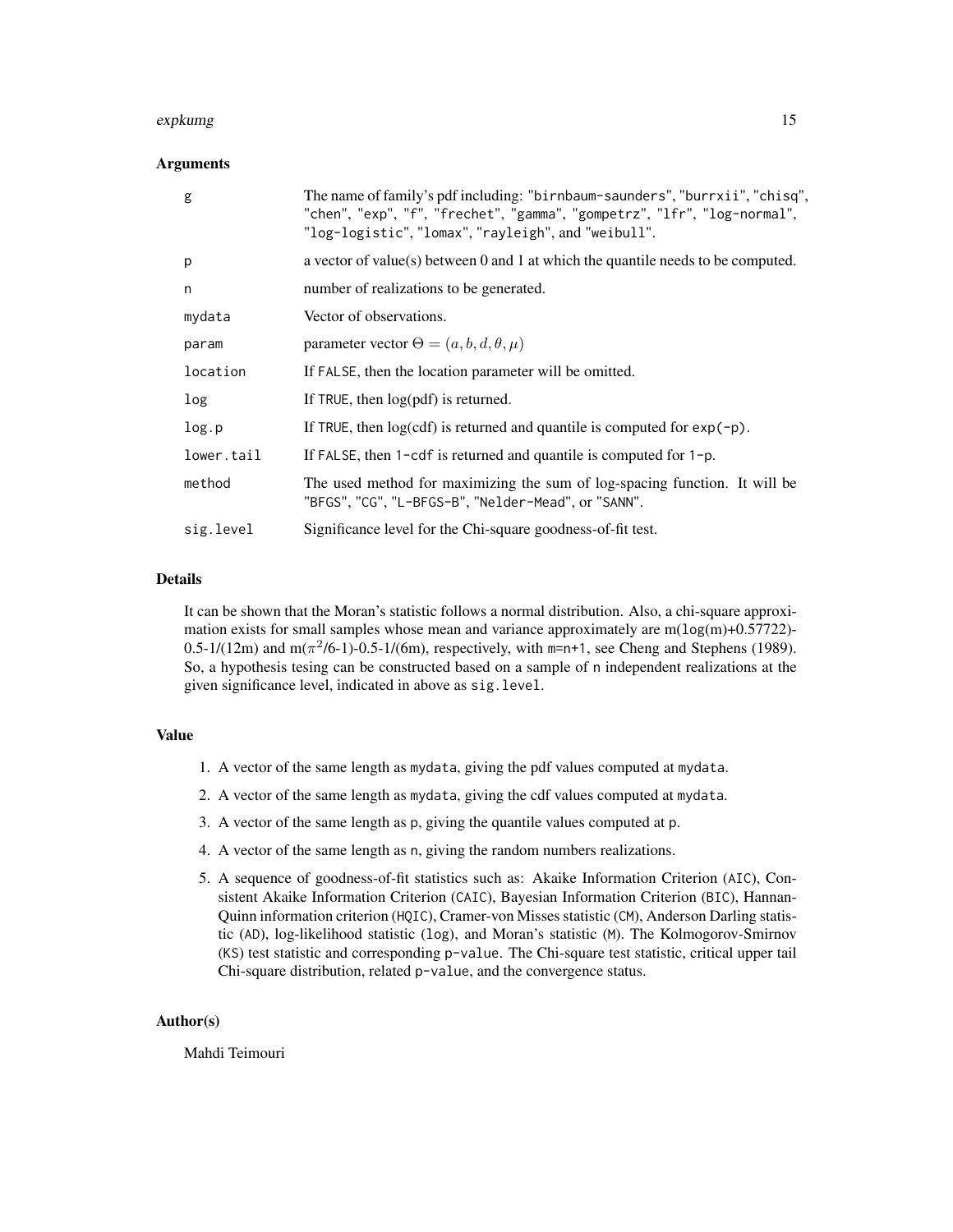<span id="page-15-0"></span>Cheng, R. C. H. and Stephens, M. A. (1989). A goodness-of-fit test using Moran's statistic with estimated parameters, *Biometrika*, 76 (2), 385-392.

Lemonte, A. J., Barreto-Souza, W., and Cordeiro, G. M. (2013). The exponentiated Kumaraswamy distribution and its log-transform, *Brazilian Journal of Probability and Statistics*, 27, 31-53.

#### Examples

```
x<-rweibull(100,shape=2,scale=2)+3
dexpkumg(x, "weibull", c(1,1,1,2,2,3))
pexpkumg(x, "weibull", c(1,1,1,2,2,3))
qexpkumg(runif(100), "weibull", c(1,1,1,2,2,3))
rexpkumg(100, "weibull", c(1,1,1,2,2,3))
mpsexpkumg(x, "weibull", TRUE, "Nelder-Mead", 0.05)
```
gammag *gamma uniform G distribution*

#### **Description**

Computes the pdf, cdf, quantile, and random numbers of the gamma uniform G distribution. General form for the probability density function (pdf) of the gamma uniform G distribution due to Torabi and Montazeri (2012) is given by

$$
f(x,\Theta) = \frac{g(x-\mu,\theta)}{\Gamma(a)(1-G(x-\mu,\theta))^2} \left(\frac{G(x-\mu,\theta)}{1-G(x-\mu,\theta)}\right)^{a-1} e^{-\frac{G(x-\mu,\theta)}{1-G(x-\mu,\theta)}},
$$

where  $\theta$  is the baseline family parameter vector. Also, a>0 and  $\mu$  are the extra parameters induced to the baseline cumulative distribution function (cdf) G whose pdf is g. The general form for the cumulative distribution function (cdf) of the gamma uniform G distribution is given by

$$
F(x,\Theta) = \int_0^{\frac{G(x-\mu,\theta)}{1-G(x-\mu,\theta)}} \frac{y^{a-1}e^{-y}}{\Gamma(a)} dy.
$$

Here, the baseline G refers to the cdf of famous families such as: Birnbaum-Saunders, Burr type XII, Exponential, Chen, Chisquare, F, Frechet, Gamma, Gompertz, Linear failure rate (lfr), Lognormal, Log-logistic, Lomax, Rayleigh, and Weibull. The parameter vector is  $\Theta = (a, \theta, \mu)$  where  $\theta$  is the baseline G family's parameter space. If  $\theta$  consists of the shape and scale parameters, the last component of  $\theta$  is the scale parameter (here, a is the shape parameter). Always, the location parameter  $\mu$  is placed in the last component of  $\Theta$ .

```
dgammag(mydata, g, param, location = TRUE, log=FALSE)
pgammag(mydata, g, param, location = TRUE, log.p = FALSE, lower.tail = TRUE)
qgammag(p, g, param, location = TRUE, log.p = FALSE, lowern0; and TRUE)rgammag(n, g, param, location = TRUE)
mpsgammag(mydata, g, location = TRUE, method, sig.level)
```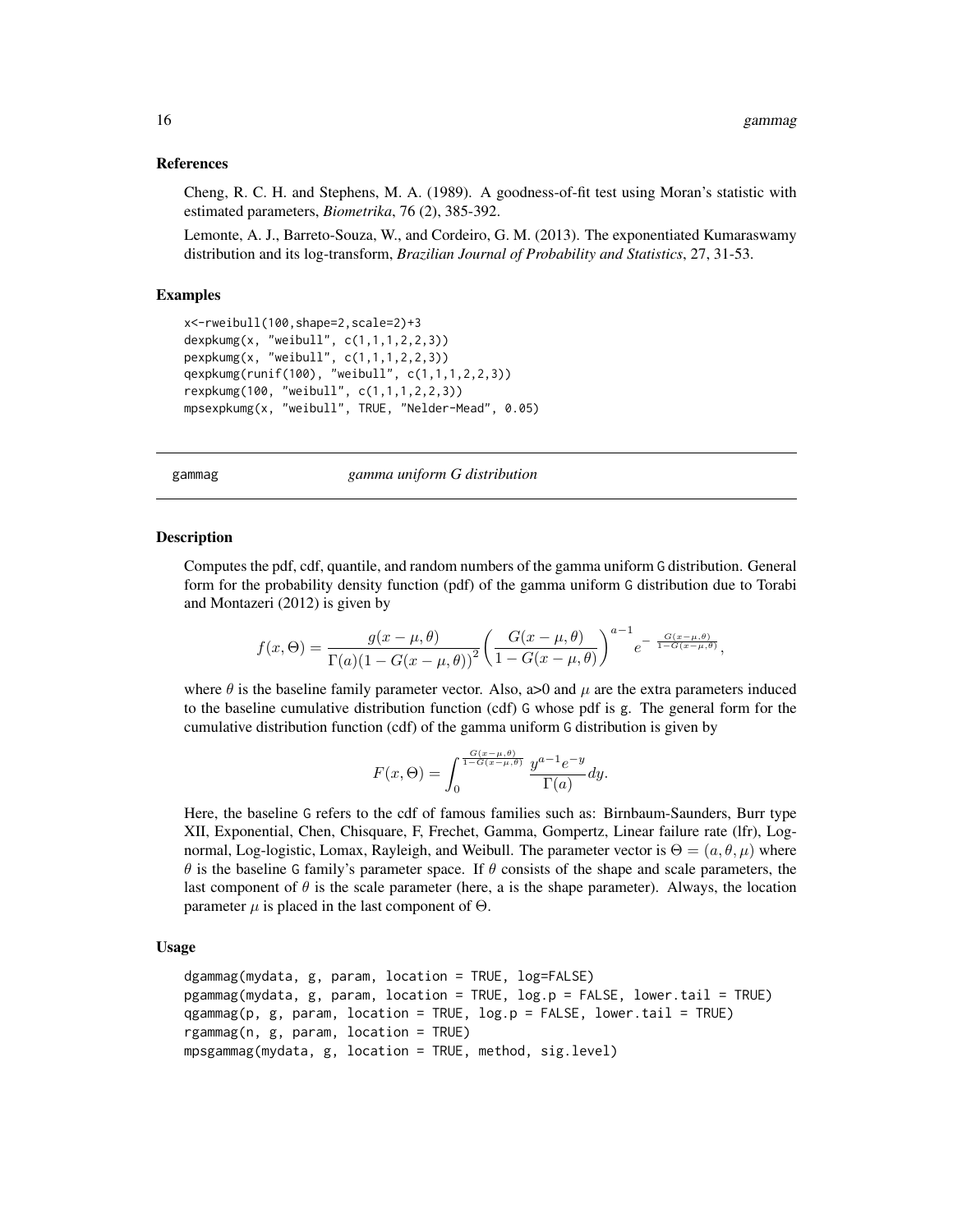#### gammag ang kalendaryon ng mga 17 may 2008. Ang kalendaryon ng mga 17 may 2008 na kalendaryon ng mga 17

#### Arguments

| g          | The name of family's pdf including: "birnbaum-saunders", "burrxii", "chisq",<br>"chen", "exp", "f", "frechet", "gamma", "gompetrz", "lfr", "log-normal",<br>"log-logistic", "lomax", "rayleigh", and "weibull". |
|------------|-----------------------------------------------------------------------------------------------------------------------------------------------------------------------------------------------------------------|
| p          | a vector of value(s) between 0 and 1 at which the quantile needs to be computed.                                                                                                                                |
| n          | number of realizations to be generated.                                                                                                                                                                         |
| mydata     | Vector of observations.                                                                                                                                                                                         |
| param      | parameter vector $\Theta = (a, \theta, \mu)$                                                                                                                                                                    |
| location   | If FALSE, then the location parameter will be omitted.                                                                                                                                                          |
| log        | If TRUE, then $log(pdf)$ is returned.                                                                                                                                                                           |
| log.p      | If TRUE, then $log(cd)$ is returned and quantile is computed for $exp(-p)$ .                                                                                                                                    |
| lower.tail | If FALSE, then $1$ -cdf is returned and quantile is computed for $1-p$ .                                                                                                                                        |
| method     | The used method for maximizing the sum of log-spacing function. It will be<br>"BFGS", "CG", "L-BFGS-B", "Nelder-Mead", or "SANN".                                                                               |
| sig.level  | Significance level for the Chi-square goodness-of-fit test.                                                                                                                                                     |

#### Details

It can be shown that the Moran's statistic follows a normal distribution. Also, a chi-square approximation exists for small samples whose mean and variance approximately are  $m(\log(m)+0.57722)$ -0.5-1/(12m) and m( $\pi^2/6$ -1)-0.5-1/(6m), respectively, with m=n+1, see Cheng and Stephens (1989). So, a hypothesis tesing can be constructed based on a sample of n independent realizations at the given significance level, indicated in above as sig.level.

#### Value

- 1. A vector of the same length as mydata, giving the pdf values computed at mydata.
- 2. A vector of the same length as mydata, giving the cdf values computed at mydata.
- 3. A vector of the same length as p, giving the quantile values computed at p.
- 4. A vector of the same length as n, giving the random numbers realizations.
- 5. A sequence of goodness-of-fit statistics such as: Akaike Information Criterion (AIC), Consistent Akaike Information Criterion (CAIC), Bayesian Information Criterion (BIC), Hannan-Quinn information criterion (HQIC), Cramer-von Misses statistic (CM), Anderson Darling statistic (AD), log-likelihood statistic (log), and Moran's statistic (M). The Kolmogorov-Smirnov (KS) test statistic and corresponding p-value. The Chi-square test statistic, critical upper tail Chi-square distribution, related p-value, and the convergence status.

#### Author(s)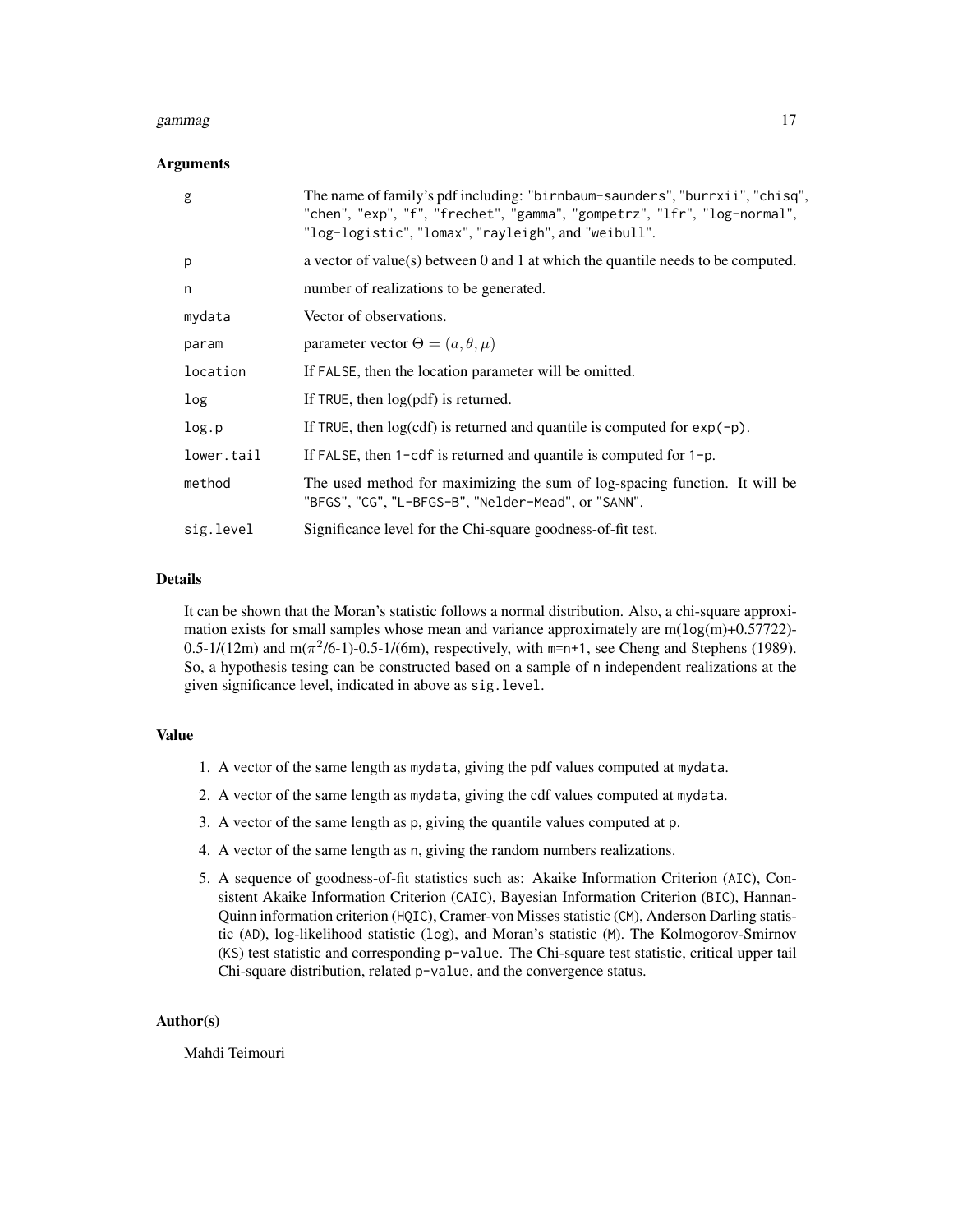<span id="page-17-0"></span>Cheng, R. C. H. and Stephens, M. A. (1989). A goodness-of-fit test using Moran's statistic with estimated parameters, *Biometrika*, 76 (2), 385-392.

Torabi, H. and Montazeri, N. H. (2012). The gamma uniform distribution and its applications, *Kybernetika*, 48, 16-30.

#### Examples

```
x<-rweibull(100,shape=2,scale=2)+3
dgammag(x, "weibull", c(1,2,2,3))
pgammag(x, "weibull", c(1,2,2,3))
qgammag(runif(100), "weibull", c(1,2,2,3))
rgammag(100, "weibull", c(1,2,2,3))
mpsgammag(x, "weibull", TRUE, "Nelder-Mead", 0.05)
```
gammag1 *gamma uniform type I G distribution*

#### Description

Computes the pdf, cdf, quantile, and random numbers of the gamma uniform type I G distribution. General form for the probability density function (pdf) of the gamma uniform type I G distribution due to Zografos and Balakrishnan (2009) is given by

$$
f(x, \Theta) = \frac{g(x - \mu, \theta)}{\Gamma(a)} [-\log(1 - G(x - \mu, \theta))]^{a - 1},
$$

where  $\theta$  is the baseline family parameter vector. Also, a>0 and  $\mu$  are the extra parameters induced to the baseline cumulative distribution function (cdf) G whose pdf is g. The general form for the cumulative distribution function (cdf) of the gamma uniform type I G distribution is given by

$$
F(x,\Theta) = \int_0^{-\log(1 - G(x-\mu,\theta))} \frac{y^{a-1}e^{-y}}{\Gamma(a)} dy.
$$

Here, the baseline G refers to the cdf of famous families such as: Birnbaum-Saunders, Burr type XII, Exponential, Chen, Chisquare, F, Frechet, Gamma, Gompertz, Linear failure rate (lfr), Lognormal, Log-logistic, Lomax, Rayleigh, and Weibull. The parameter vector is  $\Theta = (a, \theta, \mu)$  where  $\theta$  is the baseline G family's parameter space. If  $\theta$  consists of the shape and scale parameters, the last component of  $\theta$  is the scale parameter (here, a is the shape parameter). Always, the location parameter  $\mu$  is placed in the last component of  $\Theta$ .

```
dgammag1(mydata, g, param, location = TRUE, log=FALSE)
pgammag1(mydata, g, param, location = TRUE, log.p = FALSE, lower.tail = TRUE)
qgammag1(p, g, param, location = TRUE, log.p = FALSE, lowertail = TRUE)rgammag1(n, g, param, location = TRUE)
mpsgammag1(mydata, g, location = TRUE, method, sig.level)
```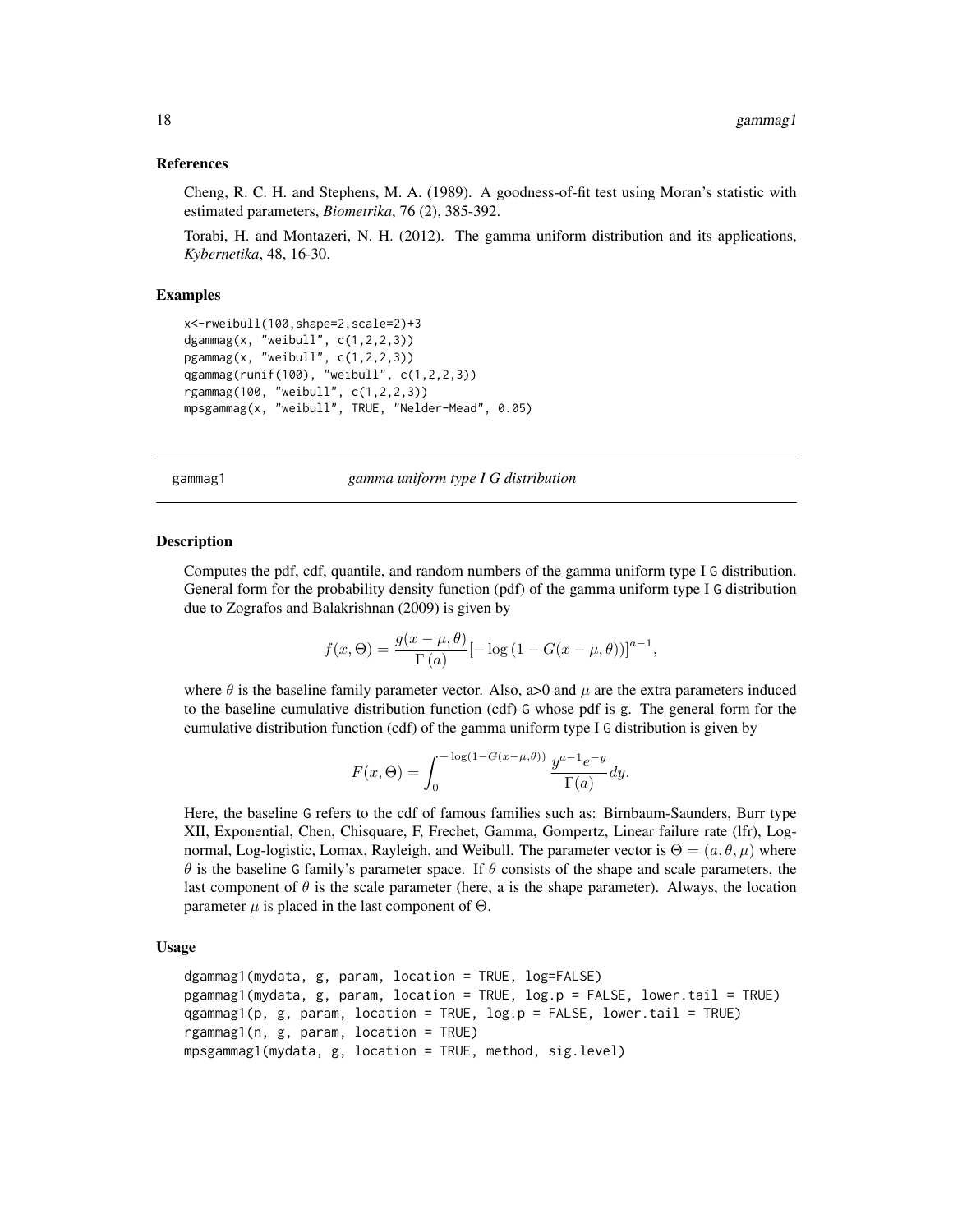#### gammag1 19

#### Arguments

| g          | The name of family's pdf including: "birnbaum-saunders", "burrxii", "chisq",<br>"chen", "exp", "f", "frechet", "gamma", "gompetrz", "lfr", "log-normal",<br>"log-logistic", "lomax", "rayleigh", and "weibull". |
|------------|-----------------------------------------------------------------------------------------------------------------------------------------------------------------------------------------------------------------|
| p          | a vector of value(s) between $0$ and $1$ at which the quantile needs to be computed.                                                                                                                            |
| n          | number of realizations to be generated.                                                                                                                                                                         |
| mydata     | Vector of observations.                                                                                                                                                                                         |
| param      | parameter vector $\Theta = (a, \theta, \mu)$                                                                                                                                                                    |
| location   | If FALSE, then the location parameter will be omitted.                                                                                                                                                          |
| log        | If TRUE, then $log(pdf)$ is returned.                                                                                                                                                                           |
| log.p      | If TRUE, then $log(cd)$ is returned and quantile is computed for $exp(-p)$ .                                                                                                                                    |
| lower.tail | If FALSE, then $1$ -cdf is returned and quantile is computed for $1-p$ .                                                                                                                                        |
| method     | The used method for maximizing the sum of log-spacing function. It will be<br>"BFGS", "CG", "L-BFGS-B", "Nelder-Mead", or "SANN".                                                                               |
| sig.level  | Significance level for the Chi-square goodness-of-fit test.                                                                                                                                                     |

#### Details

It can be shown that the Moran's statistic follows a normal distribution. Also, a chi-square approximation exists for small samples whose mean and variance approximately are  $m(\log(m)+0.57722)$ -0.5-1/(12m) and m( $\pi^2/6$ -1)-0.5-1/(6m), respectively, with m=n+1, see Cheng and Stephens (1989). So, a hypothesis tesing can be constructed based on a sample of n independent realizations at the given significance level, indicated in above as sig.level.

#### Value

- 1. A vector of the same length as mydata, giving the pdf values computed at mydata.
- 2. A vector of the same length as mydata, giving the cdf values computed at mydata.
- 3. A vector of the same length as p, giving the quantile values computed at p.
- 4. A vector of the same length as n, giving the random numbers realizations.
- 5. A sequence of goodness-of-fit statistics such as: Akaike Information Criterion (AIC), Consistent Akaike Information Criterion (CAIC), Bayesian Information Criterion (BIC), Hannan-Quinn information criterion (HQIC), Cramer-von Misses statistic (CM), Anderson Darling statistic (AD), log-likelihood statistic (log), and Moran's statistic (M). The Kolmogorov-Smirnov (KS) test statistic and corresponding p-value. The Chi-square test statistic, critical upper tail Chi-square distribution, related p-value, and the convergence status.

#### Author(s)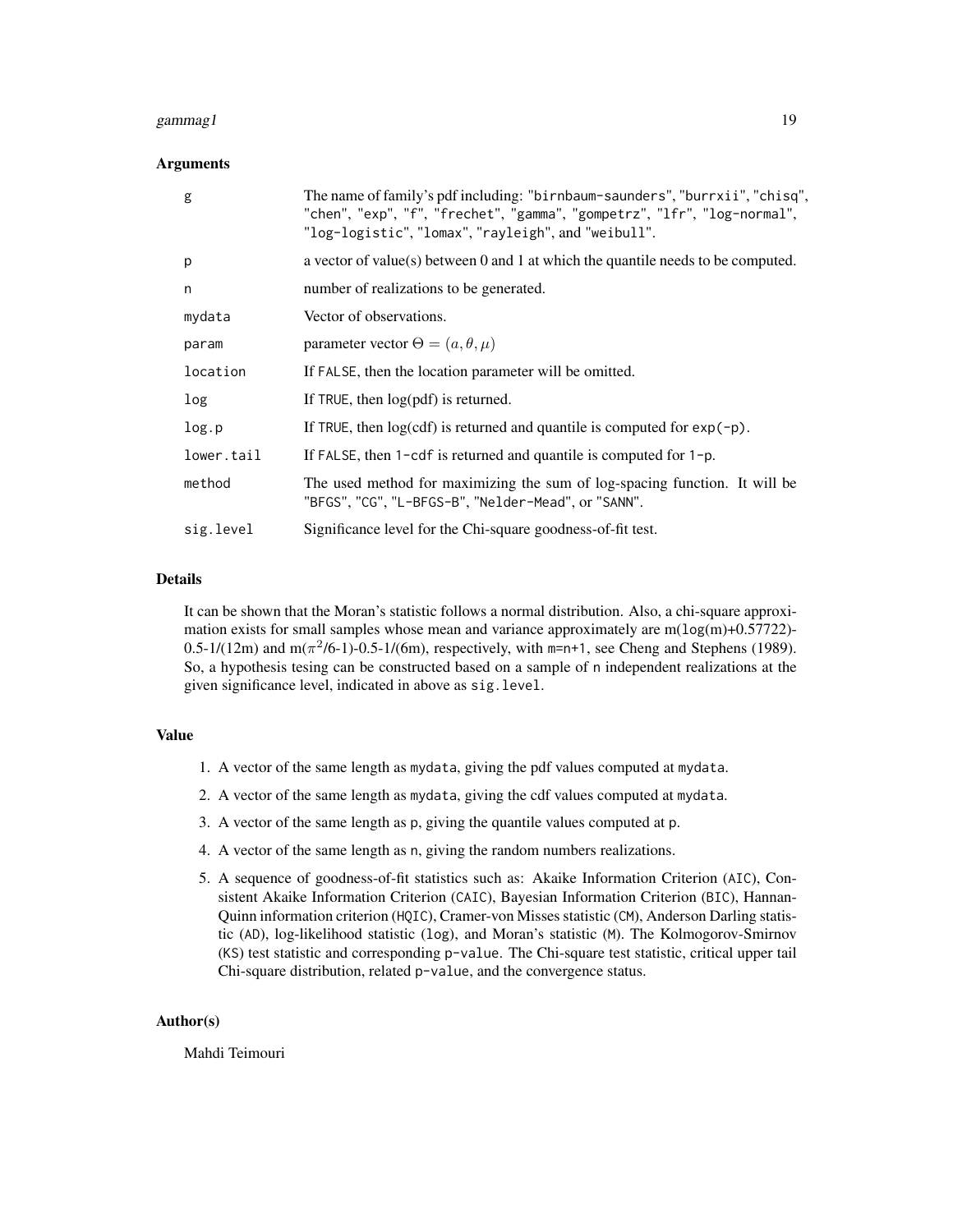<span id="page-19-0"></span>Cheng, R. C. H. and Stephens, M. A. (1989). A goodness-of-fit test using Moran's statistic with estimated parameters, *Biometrika*, 76 (2), 385-392.

Zografos, K. and Balakrishnan, N. (2009). On families of beta- and generalized gamma-generated distributions and associated inference, *Statistical Methodology*, 6, 344-362.

#### Examples

```
x<-rweibull(100,shape=2,scale=2)+3
dgammag1(x, "weibull", c(1,2,2,3))
pgammag1(x, "weibull", c(1,2,2,3))
qgammag1(runif(100), "weibull", c(1,2,2,3))
rgammag1(100, "weibull", c(1,2,2,3))
mpsgammag1(x, "weibull", TRUE, "Nelder-Mead", 0.05)
```
gammag2 *gamma uniform type II G distribution*

#### Description

Computes the pdf, cdf, quantile, and random numbers of the gamma uniform type II G distribution . General form for the probability density function (pdf) of the gamma uniform type II G distribution due to Ristic and Balakrishnan (2012) is given by

$$
f(x,\Theta) = \frac{g(x-\mu,\theta)}{\Gamma(a)} \left[-\log\left(G(x-\mu,\theta)\right)\right]^{a-1},
$$

where  $\theta$  is the baseline family parameter vector. Also, a>0 and  $\mu$  are the extra parameters induced to the baseline cumulative distribution function (cdf) G whose pdf is g. The general form for the cumulative distribution function (cdf) of the gamma uniform type II G distribution is given by

$$
F(x,\Theta) = \int_0^{-\log(G(x-\mu,\theta))} \frac{y^{a-1}e^{-y}}{\Gamma(a)} dy.
$$

Here, the baseline G refers to the cdf of famous families such as: Birnbaum-Saunders, Burr type XII, Exponential, Chen, Chisquare, F, Frechet, Gamma, Gompertz, Linear failure rate (lfr), Lognormal, Log-logistic, Lomax, Rayleigh, and Weibull. The parameter vector is  $\Theta = (a, \theta, \mu)$  where  $\theta$  is the baseline G family's parameter space. If  $\theta$  consists of the shape and scale parameters, the last component of  $\theta$  is the scale parameter (here, a is the shape parameter). Always, the location parameter  $\mu$  is placed in the last component of  $\Theta$ .

```
dgammag2(mydata, g, param, location = TRUE, log=FALSE)
pgammag2(mydata, g, param, location = TRUE, log.p = FALSE, lower.tail = TRUE)
qgammag2(p, g, param, location = TRUE, log.p = FALSE, lowertail = TRUE)rgammag2(n, g, param, location = TRUE)
mpsgammag2(mydata, g, location = TRUE, method, sig.level)
```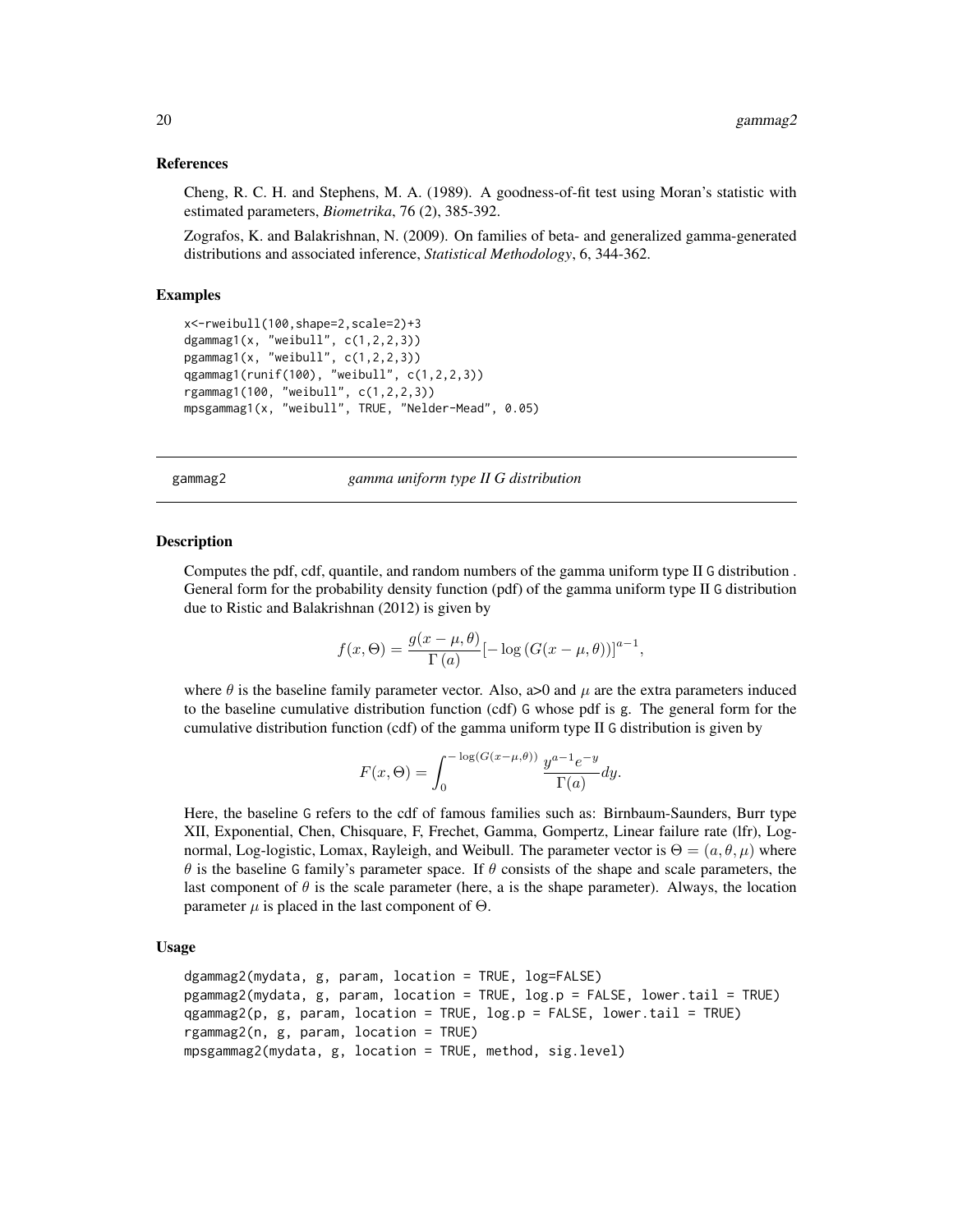#### gammag2 21  $\qquad$  21

#### Arguments

| g          | The name of family's pdf including: "birnbaum-saunders", "burrxii", "chisq",<br>"chen", "exp", "f", "frechet", "gamma", "gompetrz", "lfr", "log-normal",<br>"log-logistic", "lomax", "rayleigh", and "weibull". |
|------------|-----------------------------------------------------------------------------------------------------------------------------------------------------------------------------------------------------------------|
| p          | a vector of value(s) between 0 and 1 at which the quantile needs to be computed.                                                                                                                                |
| n          | number of realizations to be generated.                                                                                                                                                                         |
| mydata     | Vector of observations.                                                                                                                                                                                         |
| param      | parameter vector $\Theta = (a, \theta, \mu)$                                                                                                                                                                    |
| location   | If FALSE, then the location parameter will be omitted.                                                                                                                                                          |
| log        | If TRUE, then $log(pdf)$ is returned.                                                                                                                                                                           |
| log.p      | If TRUE, then $log(cd)$ is returned and quantile is computed for $exp(-p)$ .                                                                                                                                    |
| lower.tail | If FALSE, then $1$ -cdf is returned and quantile is computed for $1-p$ .                                                                                                                                        |
| method     | The used method for maximizing the sum of log-spacing function. It will be<br>"BFGS", "CG", "L-BFGS-B", "Nelder-Mead", or "SANN".                                                                               |
| sig.level  | Significance level for the Chi-square goodness-of-fit test.                                                                                                                                                     |

#### Details

It can be shown that the Moran's statistic follows a normal distribution. Also, a chi-square approximation exists for small samples whose mean and variance approximately are  $m(\log(m)+0.57722)$ -0.5-1/(12m) and m( $\pi^2/6$ -1)-0.5-1/(6m), respectively, with m=n+1, see Cheng and Stephens (1989). So, a hypothesis tesing can be constructed based on a sample of n independent realizations at the given significance level, indicated in above as sig.level.

#### Value

- 1. A vector of the same length as mydata, giving the pdf values computed at mydata.
- 2. A vector of the same length as mydata, giving the cdf values computed at mydata.
- 3. A vector of the same length as p, giving the quantile values computed at p.
- 4. A vector of the same length as n, giving the random numbers realizations.
- 5. A sequence of goodness-of-fit statistics such as: Akaike Information Criterion (AIC), Consistent Akaike Information Criterion (CAIC), Bayesian Information Criterion (BIC), Hannan-Quinn information criterion (HQIC), Cramer-von Misses statistic (CM), Anderson Darling statistic (AD), log-likelihood statistic (log), and Moran's statistic (M). The Kolmogorov-Smirnov (KS) test statistic and corresponding p-value. The Chi-square test statistic, critical upper tail Chi-square distribution, related p-value, and the convergence status.

#### Author(s)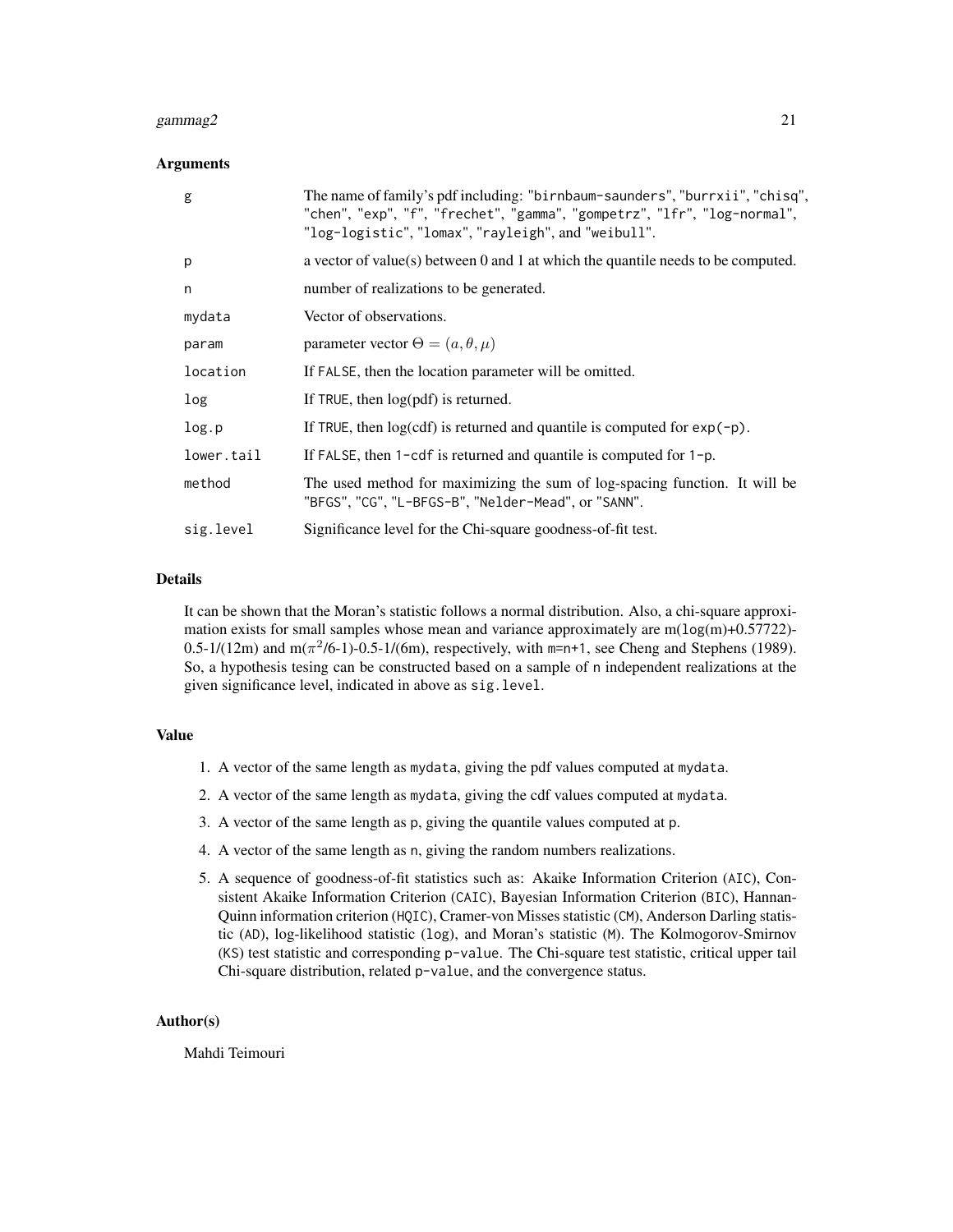<span id="page-21-0"></span>Cheng, R. C. H. and Stephens, M. A. (1989). A goodness-of-fit test using Moran's statistic with estimated parameters, *Biometrika*, 76 (2), 385-392.

Ristic, M. M. and Balakrishnan, N. (2012). The gamma exponentiated exponential distribution, *Journal of Statistical Computation and Simulation*, 82, 1191-1206.

#### Examples

```
x<-rweibull(100,shape=2,scale=2)+3
dgammag2(x, "weibull", c(1,2,2,3))
pgamma(2(x, "weibull", c(1,2,2,3)))qgammag2(runif(100), "weibull", c(1,2,2,3))
rgammag2(100, "weibull", c(1,2,2,3))
mpsgammag2(x, "weibull", TRUE, "Nelder-Mead", 0.05)
```
gbetag *generalized beta G distribution*

#### **Description**

Computes the pdf, cdf, quantile, and random numbers of the generalized beta G distribution. General form for the probability density function (pdf) of the generalized beta G distribution due to Alexander et al. (2012) is given by

$$
f(x,\Theta) = \frac{d g(x-\mu,\theta) (G(x-\mu,\theta))^{ad-1} [1 - (G(x-\mu,\theta))^{d}]^{b-1}}{B(a,b)},
$$

where  $\theta$  is the baseline family parameter vector. Also, a>0, b>0, d>0, and  $\mu$  are the extra parameters induced to the baseline cumulative distribution function (cdf) G whose pdf is g. The general form for the cumulative distribution function (cdf) of the generalized beta G distribution is given by

$$
F(x,\Theta) = \frac{\int_0^{(G(x-\mu,\theta))^d} y^{a-1} (1-y)^{b-1} dy}{B(a,b)}.
$$

Here, the baseline G refers to the cdf of famous families such as: Birnbaum-Saunders, Burr type XII, Exponential, Chen, Chisquare, F, Frechet, Gamma, Gompertz, Linear failure rate (lfr), Log-normal, Log-logistic, Lomax, Rayleigh, and Weibull. The parameter vector is  $\Theta = (a, b, d, \theta, \mu)$  where  $\theta$ is the baseline G family's parameter space. If  $\theta$  consists of the shape and scale parameters, the last component of  $\theta$  is the scale parameter (here, a, b, and d are the first, second, and the third shape parameters). Always, the location parameter  $\mu$  is placed in the last component of  $\Theta$ .

```
dgbetag(mydata, g, param, location = TRUE, log=FALSE)
pgbetag(mydata, g, param, location = TRUE, log.p = FALSE, lower.tail = TRUE)
qgbetag(p, g, param, location = TRUE, log.p = FALSE, lower.tail = TRUE)
rgbetag(n, g, param, location = TRUE)
mpsgbetag(mydata, g, location = TRUE, method, sig.level)
```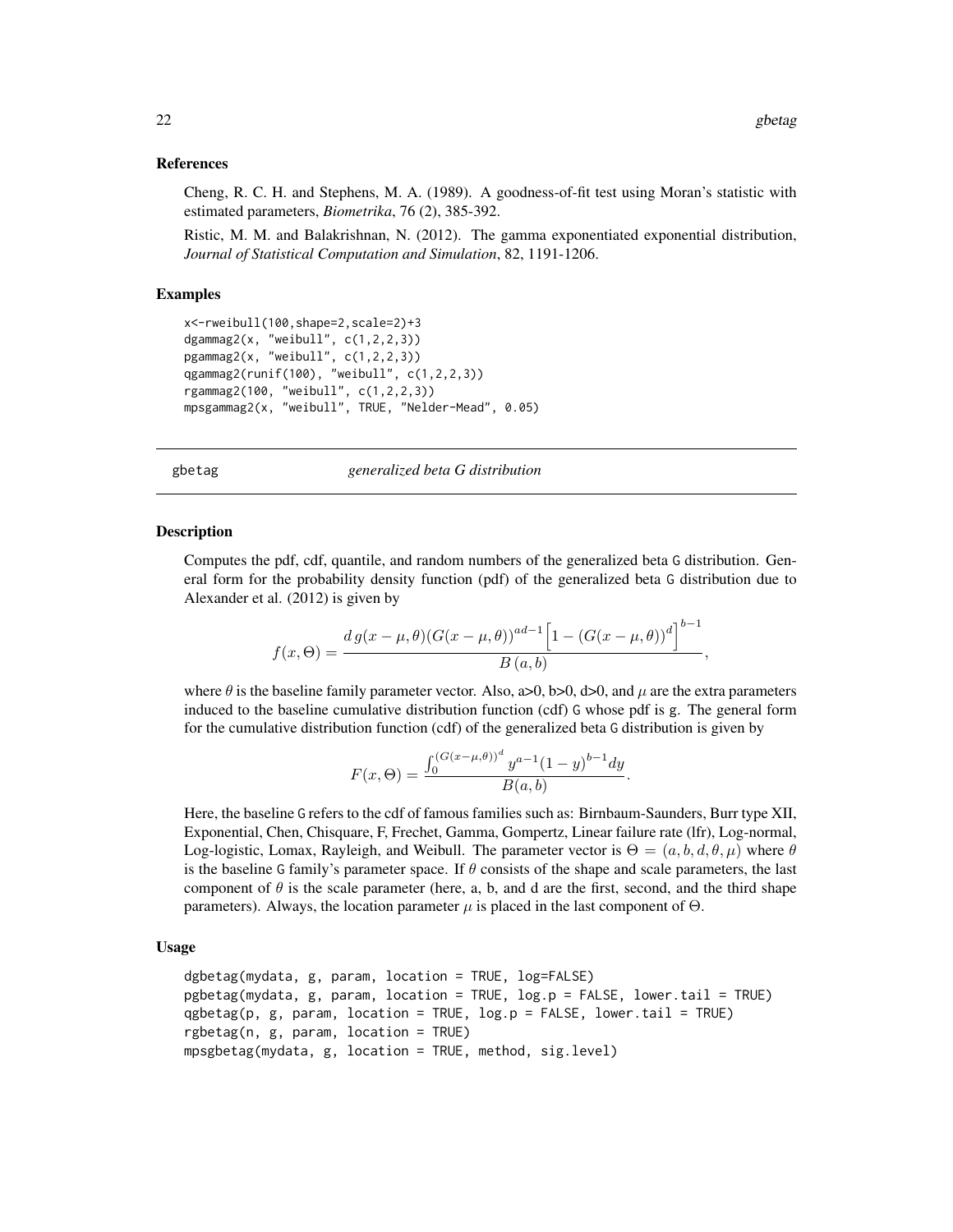#### gbetag i 23 metatra. Personalitan ing kabupatèn karena di kacamatan personalitan ke 23 metatra. Personalitan k

#### Arguments

| g          | The name of family's pdf including: "birnbaum-saunders", "burrxii", "chisq",<br>"chen", "exp", "f", "frechet", "gamma", "gompetrz", "lfr", "log-normal",<br>"log-logistic", "lomax", "rayleigh", and "weibull". |
|------------|-----------------------------------------------------------------------------------------------------------------------------------------------------------------------------------------------------------------|
| p          | a vector of value(s) between 0 and 1 at which the quantile needs to be computed.                                                                                                                                |
| n          | number of realizations to be generated.                                                                                                                                                                         |
| mydata     | Vector of observations.                                                                                                                                                                                         |
| param      | parameter vector $\Theta = (a, b, d, \theta, \mu)$                                                                                                                                                              |
| location   | If FALSE, then the location parameter will be omitted.                                                                                                                                                          |
| log        | If TRUE, then $log(pdf)$ is returned.                                                                                                                                                                           |
| log.p      | If TRUE, then $log(cd)$ is returned and quantile is computed for $exp(-p)$ .                                                                                                                                    |
| lower.tail | If FALSE, then $1$ -cdf is returned and quantile is computed for $1-p$ .                                                                                                                                        |
| method     | The used method for maximizing the sum of log-spacing function. It will be<br>"BFGS", "CG", "L-BFGS-B", "Nelder-Mead", or "SANN".                                                                               |
| sig.level  | Significance level for the Chi-square goodness-of-fit test.                                                                                                                                                     |

#### Details

It can be shown that the Moran's statistic follows a normal distribution. Also, a chi-square approximation exists for small samples whose mean and variance approximately are  $m(\log(m)+0.57722)$ - $0.5-1/(12*$ m) and m( $\pi^2/6-1$ )-0.5-1/(6m), respectively, with m=n+1, see Cheng and Stephens (1989). So, a hypothesis tesing can be constructed based on a sample of n independent realizations at the given significance level, indicated in above as sig.level.

#### Value

- 1. A vector of the same length as mydata, giving the pdf values computed at mydata.
- 2. A vector of the same length as mydata, giving the cdf values computed at mydata.
- 3. A vector of the same length as p, giving the quantile values computed at p.
- 4. A vector of the same length as n, giving the random numbers realizations.
- 5. A sequence of goodness-of-fit statistics such as: Akaike Information Criterion (AIC), Consistent Akaike Information Criterion (CAIC), Bayesian Information Criterion (BIC), Hannan-Quinn information criterion (HQIC), Cramer-von Misses statistic (CM), Anderson Darling statistic (AD), log-likelihood statistic (log), and Moran's statistic (M). The Kolmogorov-Smirnov (KS) test statistic and corresponding p-value. The Chi-square test statistic, critical upper tail Chi-square distribution, related p-value, and the convergence status.

#### Author(s)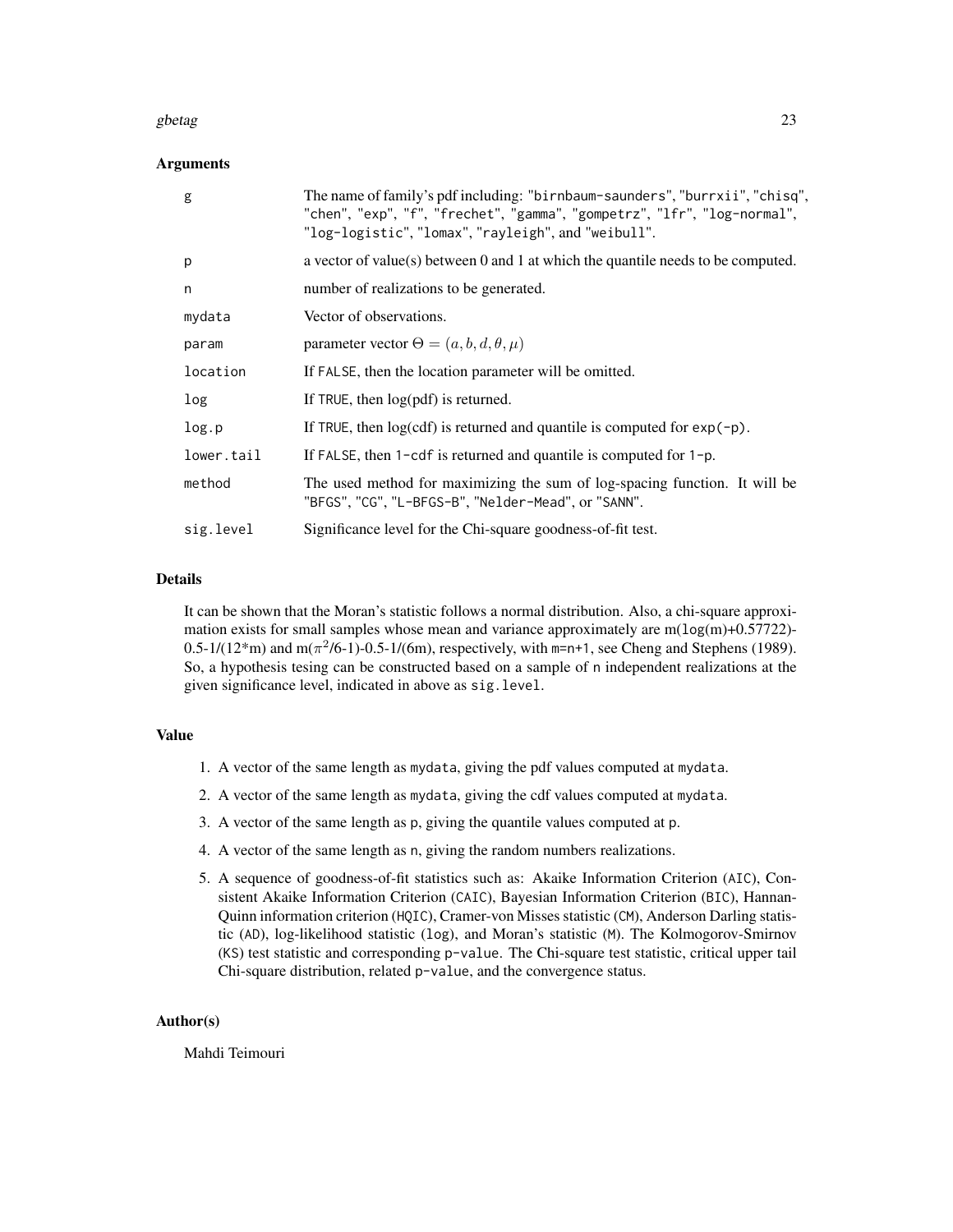<span id="page-23-0"></span>Cheng, R. C. H. and Stephens, M. A. (1989). A goodness-of-fit test using Moran's statistic with estimated parameters, *Biometrika*, 76 (2), 385-392.

Alexander, C., Cordeiro, G. M., and Ortega, E. M. M. (2012). Generalized beta-generated distributions, *Computational Statistics and Data Analysis*, 56, 1880-1897.

#### Examples

```
x<-rweibull(100,shape=2,scale=2)+3
dgbetag(x, "weibull", c(1,1,1,2,2,3))
pgbetag(x, "weibull", c(1,1,1,2,2,3))
qgbetag(runif(100), "weibull", c(1,1,1,2,2,3))
rgbetag(100, "weibull", c(1,1,1,2,2,3))
mpsgbetag(x, "weibull", TRUE, "Nelder-Mead", 0.05)
```
gexppg *geometric exponential Poisson G distribution*

#### Description

Computes the pdf, cdf, quantile, and random numbers of the geometric exponential Poisson G distribution. General form for the probability density function (pdf) of the geometric exponential Poisson G distribution due to Nadarajah et al. (2013) is given by

$$
f(x,\Theta) = \frac{a(1-b) g(x-\mu,\theta) (1 - e^{-a}) e^{-a+a G(x-\mu,\theta)}}{(1 - e^{-a} - b + be^{-a+a G(x-\mu,\theta)})^2},
$$

where  $\theta$  is the baseline family parameter vector. Also, a>0, 0<br/>sb<1, and  $\mu$  are the extra parameters induced to the baseline cumulative distribution function (cdf) G whose pdf is g. The general form for the cumulative distribution function (cdf) of the geometric exponential Poisson G distribution is given by

$$
F(x, \Theta) = \frac{e^{-a + aG(x - \mu, \theta)} - e^{-a}}{1 - e^{-a} - b + be^{-a + aG(x - \mu, \theta)}}.
$$

Here, the baseline G refers to the cdf of famous families such as: Birnbaum-Saunders, Burr type XII, Exponential, Chen, Chisquare, F, Frechet, Gamma, Gompertz, Linear failure rate (lfr), Log-normal, Log-logistic, Lomax, Rayleigh, and Weibull. The parameter vector is  $\Theta = (a, b, \theta, \mu)$  where  $\theta$  is the baseline G family's parameter space. If  $\theta$  consists of the shape and scale parameters, the last component of  $\theta$  is the scale parameter (here, a and b are the first and second shape parameters). Always, the location parameter  $\mu$  is placed in the last component of  $\Theta$ .

```
dgexppg(mydata, g, param, location = TRUE, log=FALSE)
pgexppg(mydata, g, param, location = TRUE, log.p = FALSE, lower.tail = TRUE)
qgexppg(p, g, param, location = TRUE, log.p = FALSE, lowertail = TRUE)
rgexppg(n, g, param, location = TRUE)
mpsgexppg(mydata, g, location = TRUE, method, sig.level)
```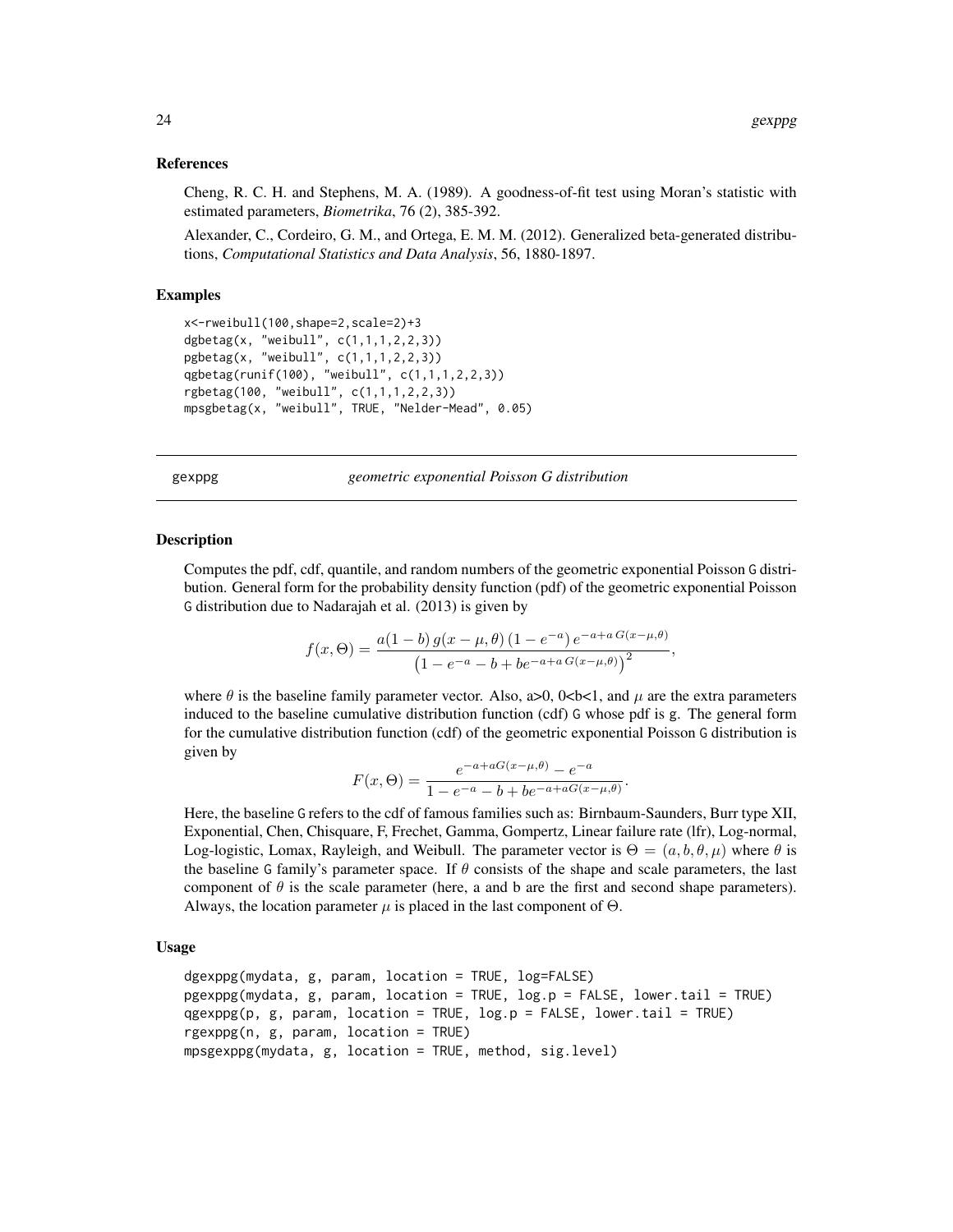#### gexppg 25

#### Arguments

| g          | The name of family's pdf including: "birnbaum-saunders", "burrxii", "chisq",<br>"chen", "exp", "f", "frechet", "gamma", "gompetrz", "lfr", "log-normal",<br>"log-logistic", "lomax", "rayleigh", and "weibull". |
|------------|-----------------------------------------------------------------------------------------------------------------------------------------------------------------------------------------------------------------|
| p          | a vector of value(s) between 0 and 1 at which the quantile needs to be computed.                                                                                                                                |
| n          | number of realizations to be generated.                                                                                                                                                                         |
| mydata     | Vector of observations.                                                                                                                                                                                         |
| param      | parameter vector $\Theta = (a, b, \theta, \mu)$                                                                                                                                                                 |
| location   | If FALSE, then the location parameter will be omitted.                                                                                                                                                          |
| log        | If TRUE, then $log(pdf)$ is returned.                                                                                                                                                                           |
| log.p      | If TRUE, then $log(cd)$ is returned and quantile is computed for $exp(-p)$ .                                                                                                                                    |
| lower.tail | If FALSE, then $1$ -cdf is returned and quantile is computed for $1-p$ .                                                                                                                                        |
| method     | The used method for maximizing the sum of log-spacing function. It will be<br>"BFGS", "CG", "L-BFGS-B", "Nelder-Mead", or "SANN".                                                                               |
| sig.level  | Significance level for the Chi-square goodness-of-fit test.                                                                                                                                                     |

#### Details

It can be shown that the Moran's statistic follows a normal distribution. Also, a chi-square approximation exists for small samples whose mean and variance approximately are  $m(\log(m)+0.57722)$ -0.5-1/(12m) and m( $\pi^2/6$ -1)-0.5-1/(6m), respectively, with m=n+1, see Cheng and Stephens (1989). So, a hypothesis tesing can be constructed based on a sample of n independent realizations at the given significance level, indicated in above as sig.level.

#### Value

- 1. A vector of the same length as mydata, giving the pdf values computed at mydata.
- 2. A vector of the same length as mydata, giving the cdf values computed at mydata.
- 3. A vector of the same length as p, giving the quantile values computed at p.
- 4. A vector of the same length as n, giving the random numbers realizations.
- 5. A sequence of goodness-of-fit statistics such as: Akaike Information Criterion (AIC), Consistent Akaike Information Criterion (CAIC), Bayesian Information Criterion (BIC), Hannan-Quinn information criterion (HQIC), Cramer-von Misses statistic (CM), Anderson Darling statistic (AD), log-likelihood statistic (log), and Moran's statistic (M). The Kolmogorov-Smirnov (KS) test statistic and corresponding p-value. The Chi-square test statistic, critical upper tail Chi-square distribution, related p-value, and the convergence status.

#### Author(s)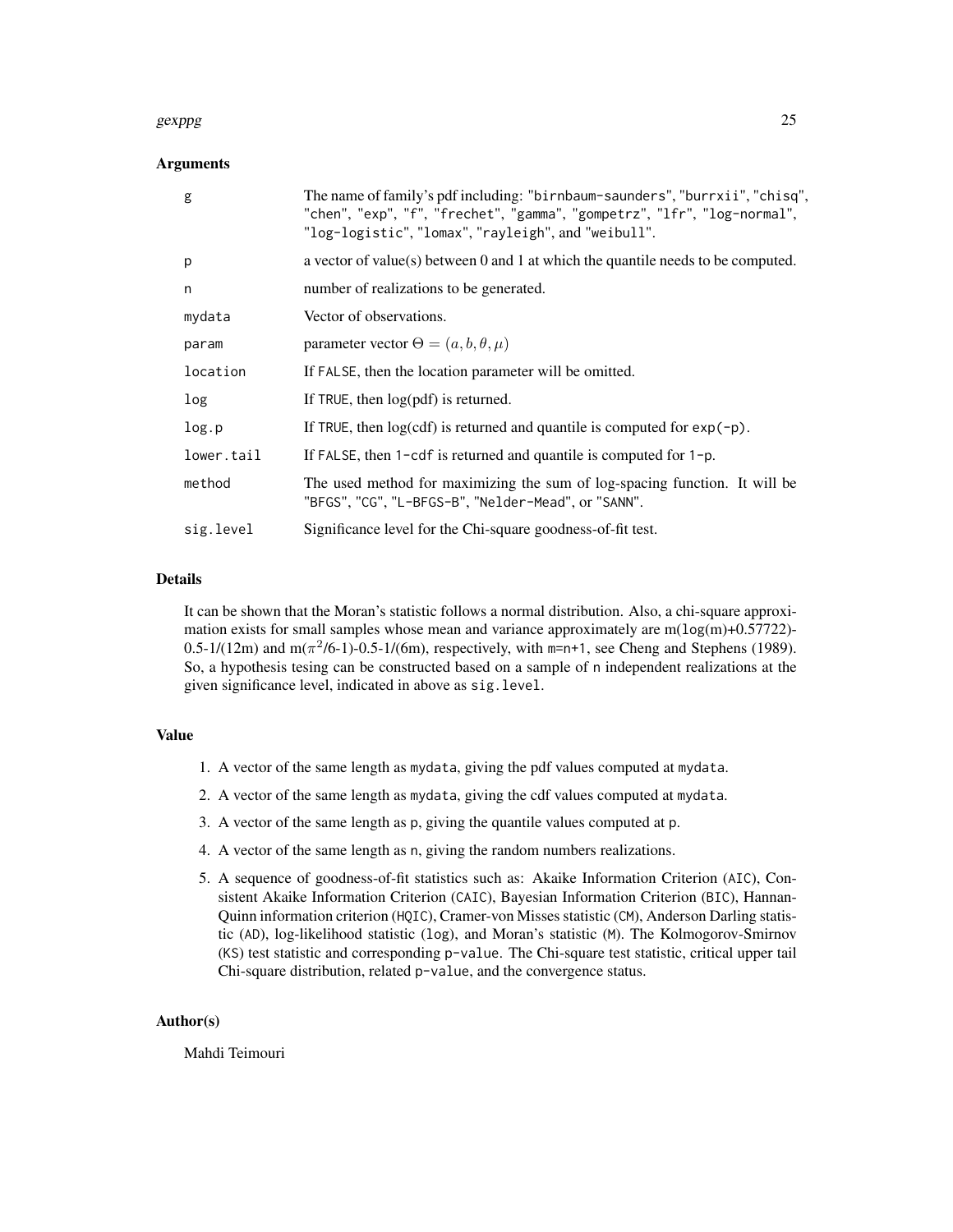<span id="page-25-0"></span>Cheng, R. C. H. and Stephens, M. A. (1989). A goodness-of-fit test using Moran's statistic with estimated parameters, *Biometrika*, 76 (2), 385-392.

Nadarajah, S., Cancho, V. G., and Ortega, E. M. M. (2013). The geometric exponential Poisson distribution, *Statistical Methods & Applications*, 22, 355-380.

#### Examples

```
x<-rweibull(100,shape=2,scale=2)+3
dgexppg(x, "weibull", c(1,0.5,2,2,3))
pgexppg(x, "weibull", c(1,0.5,2,2,3))
qgexppg(runif(100), "weibull", c(1,0.5,2,2,3))
rgexppg(100, "weibull", c(1,0.5,2,2,3))
mpsgexppg(x, "weibull", TRUE, "Nelder-Mead", 0.05)
```
gmbetaexpg *gamma-X family of modified beta exponential G distribution*

#### **Description**

Computes the pdf, cdf, quantile, and random numbers of the gamma-X family of modified beta exponential G distribution. The General form for the probability density function (pdf) of the gamma-X family of the modified beta exponential G distribution due to Alzaatreh et al. (2013) is given by

$$
f(x,\Theta) = abg(x-\mu,\theta)(1-G(x-\mu,\theta))^{-2}e^{-b\frac{G(x-\mu,\theta)}{1-G(x-\mu,\theta)}}\left[1-e^{-b\frac{G(x-\mu,\theta)}{1-G(x-\mu,\theta)}}\right]^{a-1},
$$

where  $\theta$  is the baseline family parameter vector. Also, a>0, b>0, and  $\mu$  are the extra parameters induced to the baseline cumulative distribution function (cdf) G whose pdf is g. The general form for the cumulative distribution function (cdf) of the gamma-X family of modified beta exponential G distribution is given by

$$
F(x,\Theta) = \left(1 - e^{-b\frac{G(x-\mu,\theta)}{1-G(x-\mu,\theta)}}\right)^a.
$$

Here, the baseline G refers to the cdf of famous families such as: Birnbaum-Saunders, Burr type XII, Exponential, Chen, Chisquare, F, Frechet, Gamma, Gompertz, Linear failure rate (lfr), Log-normal, Log-logistic, Lomax, Rayleigh, and Weibull. The parameter vector is  $\Theta = (a, b, \theta, \mu)$  where  $\theta$  is the baseline G family's parameter space. If  $\theta$  consists of the shape and scale parameters, the last component of  $\theta$  is the scale parameter (here, a and b are the first and second shape parameters). Always, the location parameter  $\mu$  is placed in the last component of  $\Theta$ .

```
dgmbetaexpg(mydata, g, param, location = TRUE, log=FALSE)
pgmbetaexpg(mydata, g, param, location = TRUE, log.p = FALSE, lower.tail = TRUE)
qgmbetaexpg(p, g, param, location = TRUE, log.p = FALSE, lower.tail = TRUE)
rgmbetaexpg(n, g, param, location = TRUE)
mpsgmbetaexpg(mydata, g, location = TRUE, method, sig.level)
```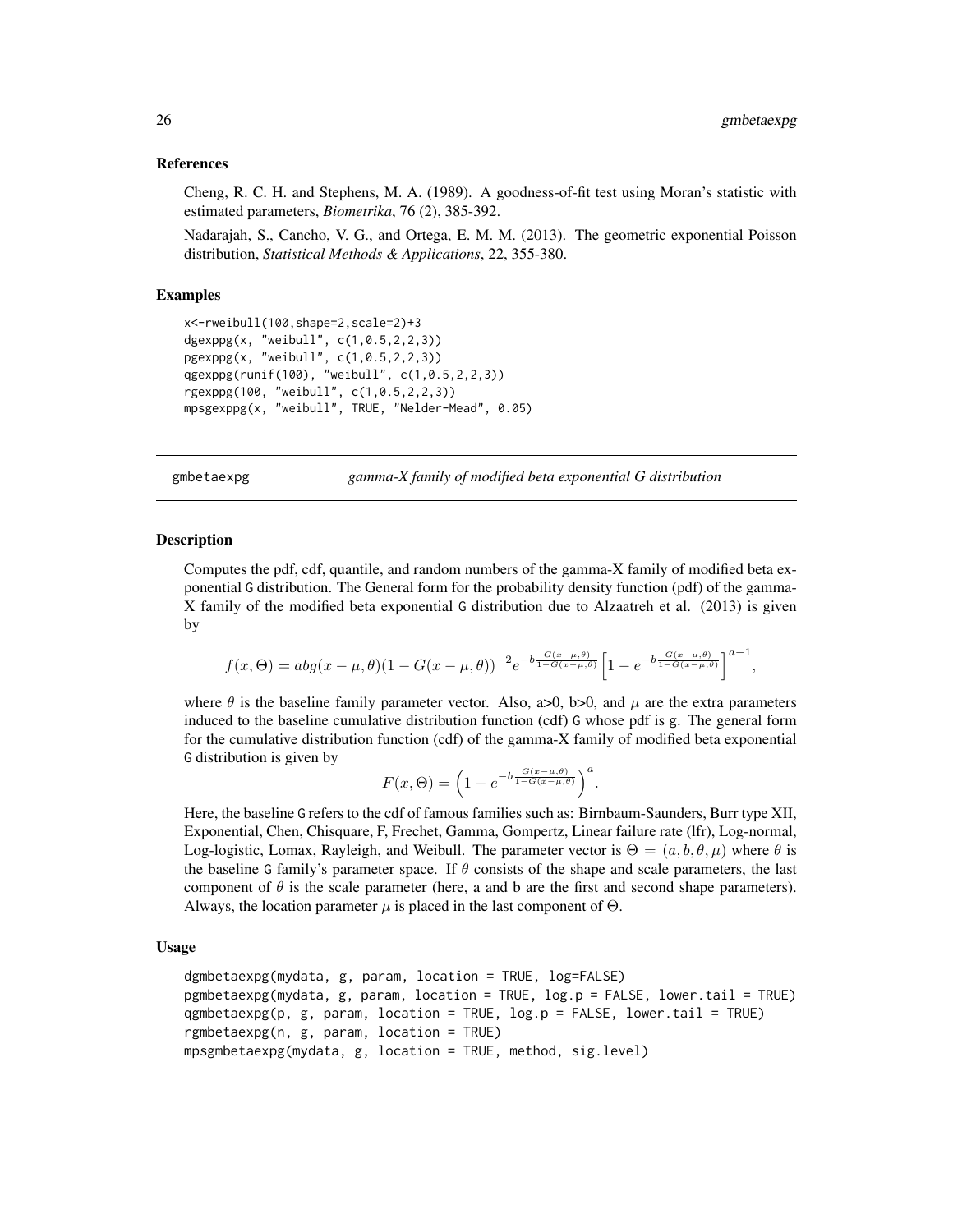#### gmbetaexpg 27

#### **Arguments**

| g          | The name of family's pdf including: "birnbaum-saunders", "burrxii", "chisq",<br>"chen", "exp", "f", "frechet", "gamma", "gompetrz", "lfr", "log-normal",<br>"log-logistic", "lomax", "rayleigh", and "weibull". |
|------------|-----------------------------------------------------------------------------------------------------------------------------------------------------------------------------------------------------------------|
| p          | a vector of value(s) between 0 and 1 at which the quantile needs to be computed.                                                                                                                                |
| n          | number of realizations to be generated.                                                                                                                                                                         |
| mydata     | Vector of observations.                                                                                                                                                                                         |
| param      | parameter vector $\Theta = (a, b, \theta, \mu)$                                                                                                                                                                 |
| location   | If FALSE, then the location parameter will be omitted.                                                                                                                                                          |
| log        | If TRUE, then $log(pdf)$ is returned.                                                                                                                                                                           |
| log.p      | If TRUE, then $log(cd)$ is returned and quantile is computed for $exp(-p)$ .                                                                                                                                    |
| lower.tail | If FALSE, then $1$ -cdf is returned and quantile is computed for $1-p$ .                                                                                                                                        |
| method     | The used method for maximizing the sum of log-spacing function. It will be<br>"BFGS", "CG", "L-BFGS-B", "Nelder-Mead", or "SANN".                                                                               |
| sig.level  | Significance level for the Chi-square goodness-of-fit test.                                                                                                                                                     |

#### Details

It can be shown that the Moran's statistic follows a normal distribution. Also, a chi-square approximation exists for small samples whose mean and variance approximately are  $m(\log(m)+0.57722)$ -0.5-1/(12m) and m( $\pi^2/6$ -1)-0.5-1/(6m), respectively, with m=n+1, see Cheng and Stephens (1989). So, a hypothesis tesing can be constructed based on a sample of n independent realizations at the given significance level, indicated in above as sig.level.

#### Value

- 1. A vector of the same length as mydata, giving the pdf values computed at mydata.
- 2. A vector of the same length as mydata, giving the cdf values computed at mydata.
- 3. A vector of the same length as p, giving the quantile values computed at p.
- 4. A vector of the same length as n, giving the random numbers realizations.
- 5. A sequence of goodness-of-fit statistics such as: Akaike Information Criterion (AIC), Consistent Akaike Information Criterion (CAIC), Bayesian Information Criterion (BIC), Hannan-Quinn information criterion (HQIC), Cramer-von Misses statistic (CM), Anderson Darling statistic (AD), log-likelihood statistic (log), and Moran's statistic (M). The Kolmogorov-Smirnov (KS) test statistic and corresponding p-value. The Chi-square test statistic, critical upper tail Chi-square distribution, related p-value, and the convergence status.

#### Author(s)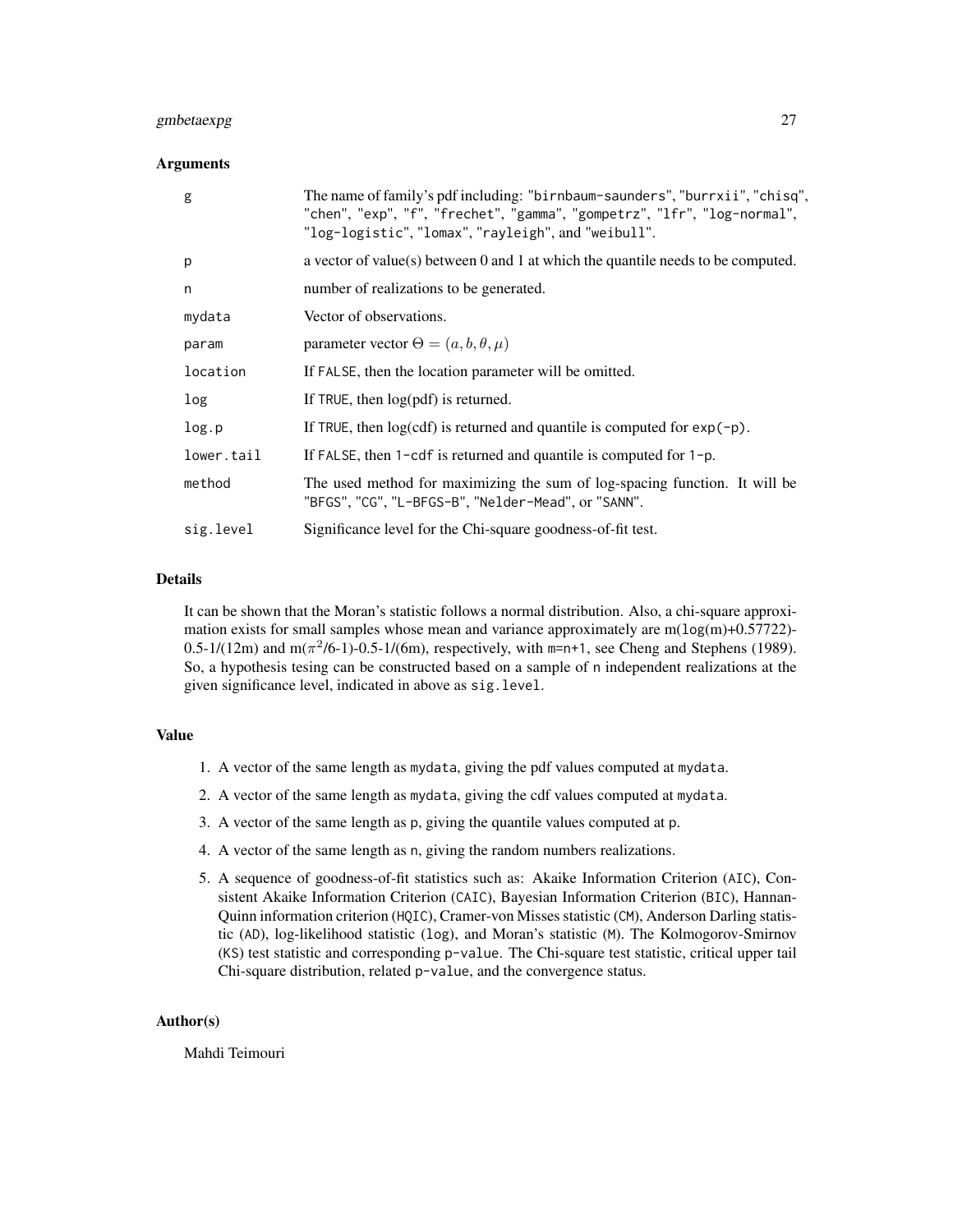,

#### <span id="page-27-0"></span>References

Cheng, R. C. H. and Stephens, M. A. (1989). A goodness-of-fit test using Moran's statistic with estimated parameters, *Biometrika*, 76 (2), 385-392.

Alzaatreh, A., Lee, C., and Famoye, F. (2013). A new method for generating families of continuous distributions, *Metron*, 71, 63-79.

#### Examples

```
x<-rweibull(100,shape=2,scale=2)+3
dgmbetaexpg(x, "weibull", c(1,1,2,2,3))
pgmbetaexpg(x, "weibull", c(1,1,2,2,3))
qgmbetaexpg(runif(100), "weibull", c(1,1,2,2,3))
rgmbetaexpg(100, "weibull", c(1,1,2,2,3))
mpsgmbetaexpg(x, "weibull", TRUE, "Nelder-Mead", 0.05)
```
gtransg *exponentiated exponential Poisson G distribution*

#### Description

Computes the pdf, cdf, quantile, and random numbers of the generalized transmuted G distribution. The general form for the probability density function (pdf) of the generalized transmuted G distribution due to Merovci et al. (2017) is given by

$$
f(x, \Theta) = a g(x - \mu, \theta) (G(x - \mu, \theta))^{a-1} [1 + b - 2bG(x - \mu, \theta)] [1 + b(1 - G(x - \mu, \theta))]^{a-1}
$$

where  $\theta$  is the baseline family parameter vector. Also, a>0, b<1, and  $\mu$  are the extra parameters induced to the baseline cumulative distribution function (cdf) G whose pdf is g. The general form for the cumulative distribution function (cdf) of the generalized transmuted G distribution distribution is given by

$$
F(x, \Theta) = (G(x - \mu, \theta))^a [1 + b (1 - G(x - \mu, \theta))]^a.
$$

Here, the baseline G refers to the cdf of famous families such as: Birnbaum-Saunders, Burr type XII, Exponential, Chen, Chisquare, F, Frechet, Gamma, Gompertz, Linear failure rate (lfr), Log-normal, Log-logistic, Lomax, Rayleigh, and Weibull. The parameter vector is  $\Theta = (a, b, \theta, \mu)$  where  $\theta$  is the baseline G family's parameter space. If  $\theta$  consists of the shape and scale parameters, the last component of  $\theta$  is the scale parameter (here, a and b are the first and second shape parameters). Always, the location parameter  $\mu$  is placed in the last component of  $\Theta$ .

```
dgtransg(mydata, g, param, location = TRUE, log=FALSE)
pgtransg(mydata, g, param, location = TRUE, log.p = FALSE, lower.tail = TRUE)
qgtransg(p, g, param, location = TRUE, log.p = FALSE, lower.tail = TRUE)
rgtransg(n, g, param, location = TRUE)
mpsgtransg(mydata, g, location = TRUE, method, sig.level)
```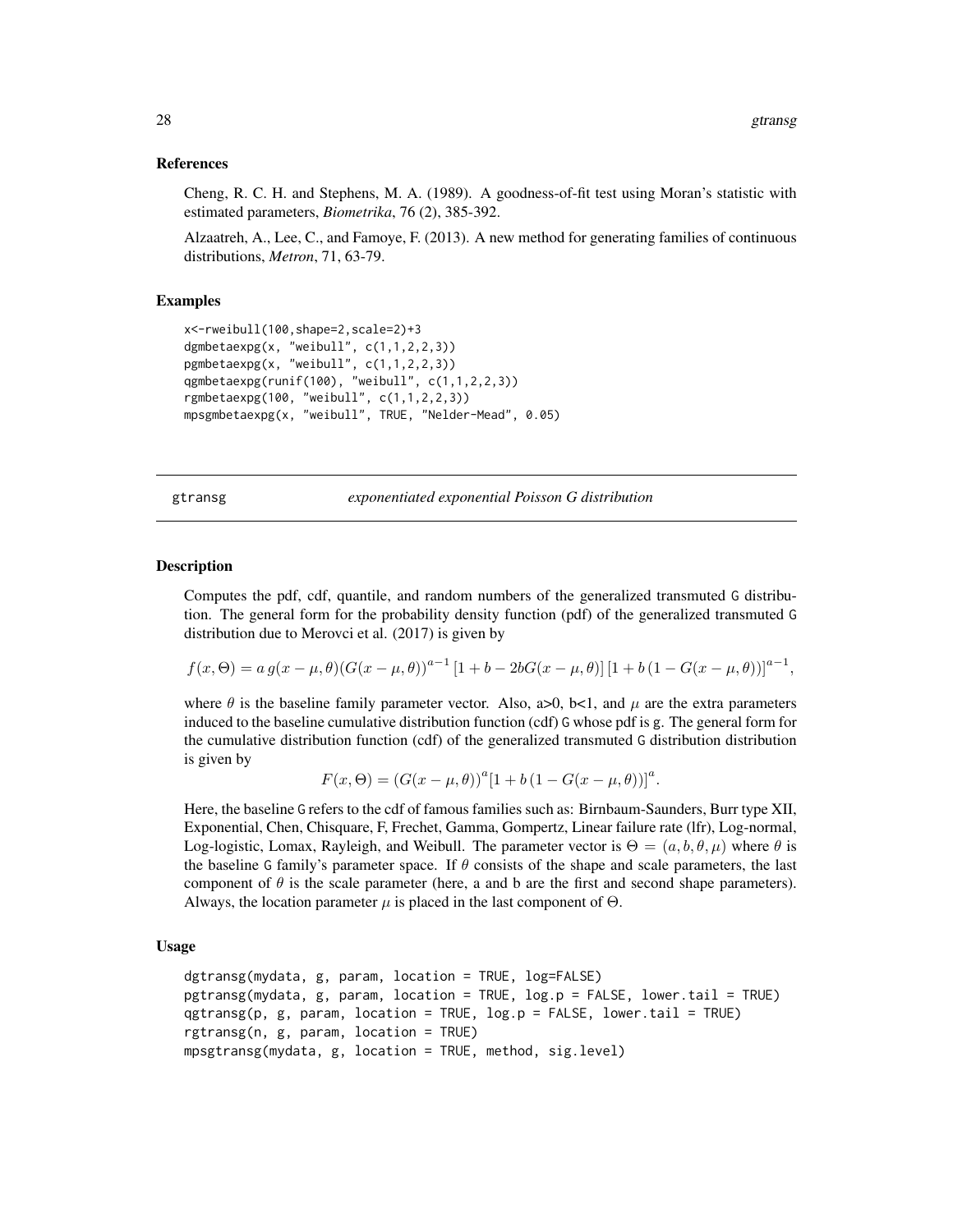#### gtransg 29

#### Arguments

| g          | The name of family's pdf including: "birnbaum-saunders", "burrxii", "chisq",<br>"chen", "exp", "f", "frechet", "gamma", "gompetrz", "lfr", "log-normal",<br>"log-logistic", "lomax", "rayleigh", and "weibull". |
|------------|-----------------------------------------------------------------------------------------------------------------------------------------------------------------------------------------------------------------|
| p          | a vector of value(s) between 0 and 1 at which the quantile needs to be computed.                                                                                                                                |
| n          | number of realizations to be generated.                                                                                                                                                                         |
| mydata     | Vector of observations.                                                                                                                                                                                         |
| param      | parameter vector $\Theta = (a, b, \theta, \mu)$                                                                                                                                                                 |
| location   | If FALSE, then the location parameter will be omitted.                                                                                                                                                          |
| log        | If TRUE, then $log(pdf)$ is returned.                                                                                                                                                                           |
| log.p      | If TRUE, then $log(cd)$ is returned and quantile is computed for $exp(-p)$ .                                                                                                                                    |
| lower.tail | If FALSE, then $1$ -cdf is returned and quantile is computed for $1-p$ .                                                                                                                                        |
| method     | The used method for maximizing the sum of log-spacing function. It will be<br>"BFGS", "CG", "L-BFGS-B", "Nelder-Mead", or "SANN".                                                                               |
| sig.level  | Significance level for the Chi-square goodness-of-fit test.                                                                                                                                                     |

#### Details

It can be shown that the Moran's statistic follows a normal distribution. Also, a chi-square approximation exists for small samples whose mean and variance approximately are  $m(\log(m)+0.57722)$ -0.5-1/(12m) and m( $\pi^2/6$ -1)-0.5-1/(6m), respectively, with m=n+1, see Cheng and Stephens (1989). So, a hypothesis tesing can be constructed based on a sample of n independent realizations at the given significance level, indicated in above as sig.level.

#### Value

- 1. A vector of the same length as mydata, giving the pdf values computed at mydata.
- 2. A vector of the same length as mydata, giving the cdf values computed at mydata.
- 3. A vector of the same length as p, giving the quantile values computed at p.
- 4. A vector of the same length as n, giving the random numbers realizations.
- 5. A sequence of goodness-of-fit statistics such as: Akaike Information Criterion (AIC), Consistent Akaike Information Criterion (CAIC), Bayesian Information Criterion (BIC), Hannan-Quinn information criterion (HQIC), Cramer-von Misses statistic (CM), Anderson Darling statistic (AD), log-likelihood statistic (log), and Moran's statistic (M). The Kolmogorov-Smirnov (KS) test statistic and corresponding p-value. The Chi-square test statistic, critical upper tail Chi-square distribution, related p-value, and the convergence status.

#### Author(s)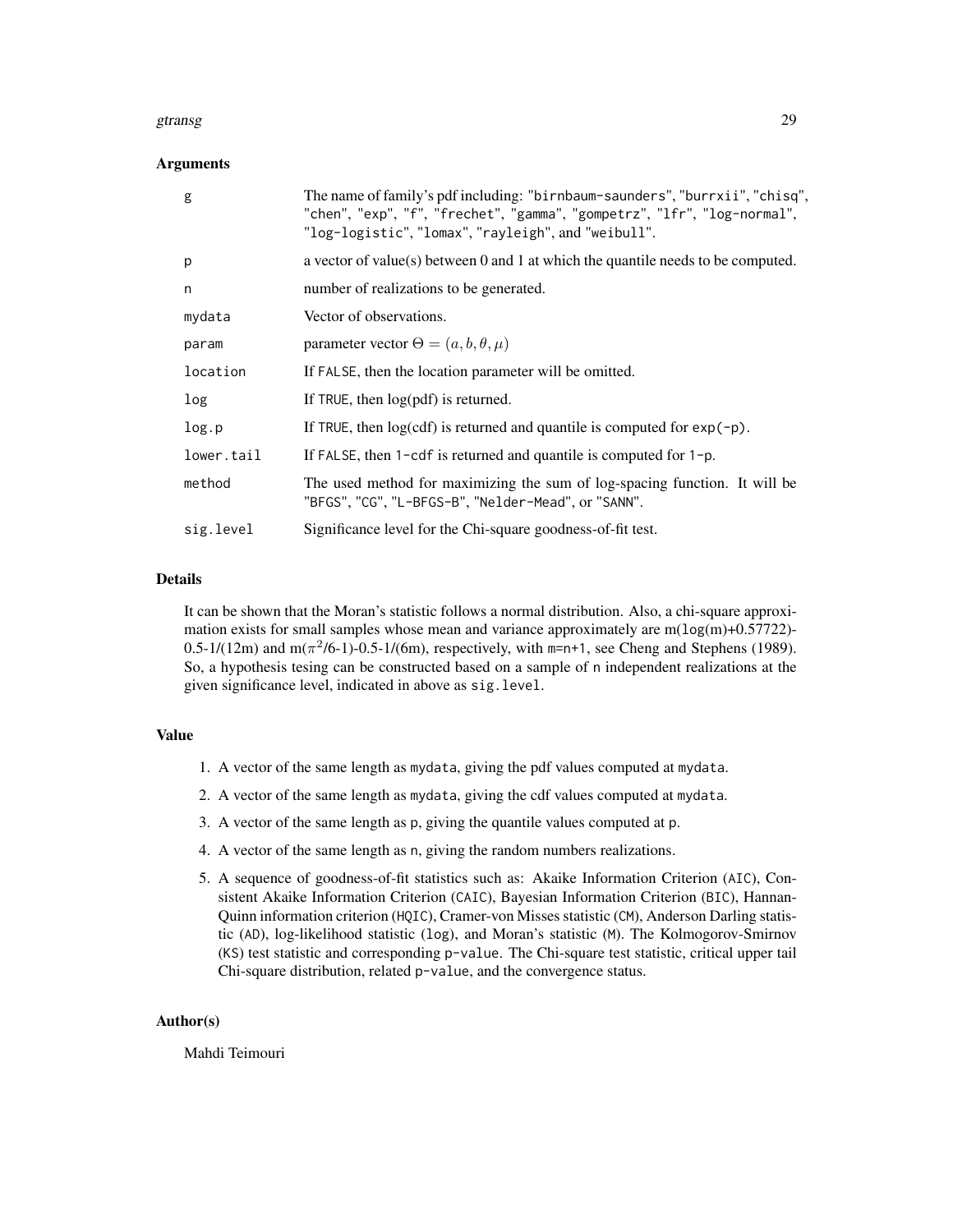Cheng, R. C. H. and Stephens, M. A. (1989). A goodness-of-fit test using Moran's statistic with estimated parameters, *Biometrika*, 76 (2), 385-392.

Merovcia, F., Alizadeh, M., Yousof, H. M., and Hamedani, G. G. (2017). The exponentiated transmuted-G family of distributions: Theory and applications, *Communications in Statistics-Theory and Methods*, 46(21), 10800-10822.

#### Examples

```
x<-rweibull(100,shape=2,scale=2)+3
dgtransg(x, "weibull", c(1,0.5,2,2,3))
pgtransg(x, "weibull", c(1,0.5,2,2,3))
qgtransg(runif(100), "weibull", c(1,0.5,2,2,3))
rgtransg(100, "weibull", c(1,0.5,2,2,3))
mpsgtransg(x, "weibull", TRUE, "Nelder-Mead", 0.05)
```
gxlogisticg *gamma-X generated of log-logistic-X familiy of G distribution*

#### Description

Computes the pdf, cdf, quantile, and random numbers of the log-logistic-X familiy of G distribution. General form for the probability density function (pdf) of gamma-X generated of the log-logistic-X familiy of G distribution due to Alzaatreh et al. (2013) is given by

$$
f(x,\Theta) = \frac{ag(x-\mu,\theta)[-\log(1-G(x-\mu,\theta))]^{-a-1}}{(1-G(x,\theta))\{1+[-\log(1-G(x,\theta))]^{a}\}^{2}},
$$

where  $\theta$  is the baseline family parameter vector. Also, a>0 and  $\mu$  are the extra parameters induced to the baseline cumulative distribution function (cdf) G whose pdf is g. It should be noted that here we set  $W(G(x, \theta)) = -log(1 - G(x, \theta))$ . The general form for the cumulative distribution function (cdf) of the gamma-X generated of log-logistic familiy of G distribution is given by

$$
F(x, \Theta) = \frac{1}{1 + [-\log(1 - G(x, \theta))]^{-a}}.
$$

Here, the baseline G refers to the cdf of famous families such as: Birnbaum-Saunders, Burr type XII, Exponential, Chen, Chisquare, F, Frechet, Gamma, Gompertz, Linear failure rate (lfr), Lognormal, Log-logistic, Lomax, Rayleigh, and Weibull. The parameter vector is  $\Theta = (a, \theta, \mu)$  where  $θ$  is the baseline G family's parameter space. If  $θ$  consists of the shape and scale parameters, the last component of  $\theta$  is the scale parameter (here, a is the shape parameter). Always, the location parameter  $\mu$  is placed in the last component of  $\Theta$ .

```
dgxlogisticg(mydata, g, param, location = TRUE, log=FALSE)
pgxlogisticg(mydata, g, param, location = TRUE, log.p = FALSE, lower.tail = TRUE)
qgxlogisticg(p, g, param, location = TRUE, log.p = FALSE, lower.tail = TRUE)
rgxlogisticg(n, g, param, location = TRUE)
mpsgxlogisticg(mydata, g, location = TRUE, method, sig.level)
```
<span id="page-29-0"></span>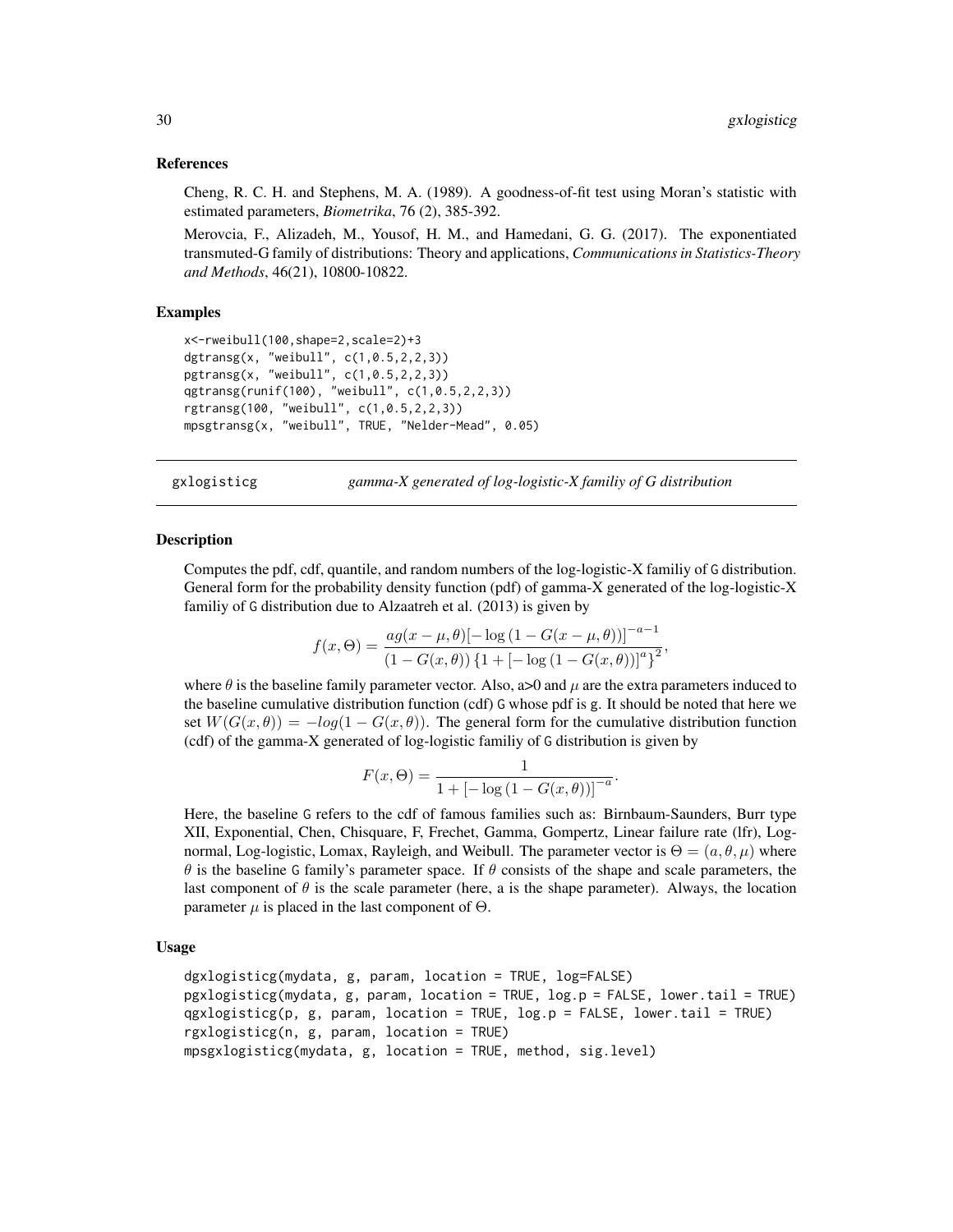#### gxlogisticg 31

#### Arguments

| g          | The name of family's pdf including: "birnbaum-saunders", "burrxii", "chisq",<br>"chen", "exp", "f", "frechet", "gamma", "gompetrz", "lfr", "log-normal",<br>"log-logistic", "lomax", "rayleigh", and "weibull". |
|------------|-----------------------------------------------------------------------------------------------------------------------------------------------------------------------------------------------------------------|
| p          | a vector of value(s) between $0$ and $1$ at which the quantile needs to be computed.                                                                                                                            |
| n          | number of realizations to be generated.                                                                                                                                                                         |
| mydata     | Vector of observations.                                                                                                                                                                                         |
| param      | parameter vector $\Theta = (a, \theta, \mu)$                                                                                                                                                                    |
| location   | If FALSE, then the location parameter will be omitted.                                                                                                                                                          |
| log        | If TRUE, then $log(pdf)$ is returned.                                                                                                                                                                           |
| log.p      | If TRUE, then $log(cd)$ is returned and quantile is computed for $exp(-p)$ .                                                                                                                                    |
| lower.tail | If FALSE, then $1$ -cdf is returned and quantile is computed for $1-p$ .                                                                                                                                        |
| method     | The used method for maximizing the sum of log-spacing function. It will be<br>"BFGS", "CG", "L-BFGS-B", "Nelder-Mead", or "SANN".                                                                               |
| sig.level  | Significance level for the Chi-square goodness-of-fit test.                                                                                                                                                     |

#### Details

It can be shown that the Moran's statistic follows a normal distribution. Also, a chi-square approximation exists for small samples whose mean and variance approximately are  $m(\log(m)+0.57722)$ -0.5-1/(12m) and m( $\pi^2/6$ -1)-0.5-1/(6m), respectively, with m=n+1, see Cheng and Stephens (1989). So, a hypothesis tesing can be constructed based on a sample of n independent realizations at the given significance level, indicated in above as sig.level.

#### Value

- 1. A vector of the same length as mydata, giving the pdf values computed at mydata.
- 2. A vector of the same length as mydata, giving the cdf values computed at mydata.
- 3. A vector of the same length as p, giving the quantile values computed at p.
- 4. A vector of the same length as n, giving the random numbers realizations.
- 5. A sequence of goodness-of-fit statistics such as: Akaike Information Criterion (AIC), Consistent Akaike Information Criterion (CAIC), Bayesian Information Criterion (BIC), Hannan-Quinn information criterion (HQIC), Cramer-von Misses statistic (CM), Anderson Darling statistic (AD), log-likelihood statistic (log), and Moran's statistic (M). The Kolmogorov-Smirnov (KS) test statistic and corresponding p-value. The Chi-square test statistic, critical upper tail Chi-square distribution, related p-value, and the convergence status.

#### Author(s)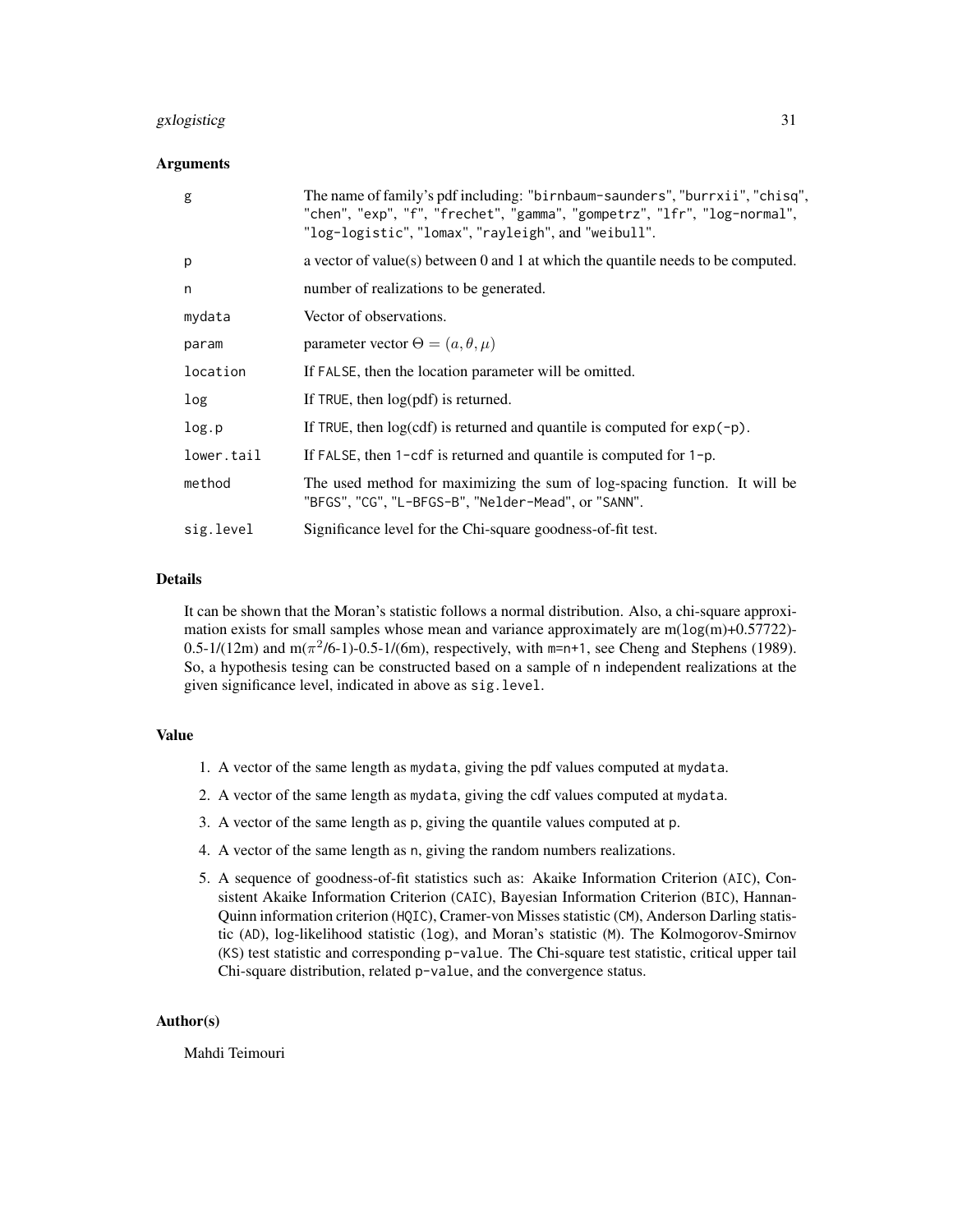<span id="page-31-0"></span>Cheng, R. C. H. and Stephens, M. A. (1989). A goodness-of-fit test using Moran's statistic with estimated parameters, *Biometrika*, 76 (2), 385-392.

Alzaatreh, A., Lee, C., and Famoye, F. (2013). A new method for generating families of continuous distributions, *Metron*, 71, 63-79.

#### Examples

```
x<-rweibull(100,shape=2,scale=2)+3
dgxlogisticg(x, "weibull", c(1,2,2,3))
pgxlogisticg(x, "weibull", c(1,2,2,3))
qgxlogisticg(runif(100), "weibull", c(1,2,2,3))
rgxlogisticg(100, "weibull", c(1,2,2,3))
mpsgxlogisticg(x, "weibull", TRUE, "Nelder-Mead", 0.05)
```
#### kumg *Kumaraswamy G distribution*

#### Description

Computes the pdf, cdf, quantile, and random numbers of the Kumaraswamy G distribution. General form for the probability density function (pdf) of the Kumaraswamy G distribution due to Cordeiro and Castro (2011) is given by

$$
f(x, \Theta) = a b g(x - \mu, \theta) (G(x - \mu, \theta))^{a-1} [1 - (G(x - \mu, \theta))^{a}]^{b-1},
$$

where  $\theta$  is the baseline family parameter vector. Also, a>0, b>0, and  $\mu$  are the extra parameters induced to the baseline cumulative distribution function (cdf) G whose pdf is g. The general form for the cumulative distribution function (cdf) of the Kumaraswamy G distribution is given by

$$
F(x, \Theta) = 1 - [1 - (G(x - \mu, \theta))^{a}]^{b}.
$$

Here, the baseline G refers to the cdf of famous families such as: Birnbaum-Saunders, Burr type XII, Exponential, Chen, Chisquare, F, Frechet, Gamma, Gompertz, Linear failure rate (lfr), Log-normal, Log-logistic, Lomax, Rayleigh, and Weibull. The parameter vector is  $\Theta = (a, b, \theta, \mu)$  where  $\theta$  is the baseline G family's parameter space. If  $\theta$  consists of the shape and scale parameters, the last component of  $\theta$  is the scale parameter (here, a and b are the first and second shape parameters). Always, the location parameter  $\mu$  is placed in the last component of  $\Theta$ .

```
dkumg(mydata, g, param, location = TRUE, log=FALSE)
pkumg(mydata, g, param, location = TRUE, log.p = FALSE, lower.tail = TRUE)
qkumg(p, g, param, location = TRUE, log.p = FALSE, lower.tail = TRUE)
rkumg(n, g, param, location = TRUE)
mpskumg(mydata, g, location = TRUE, method, sig.level)
```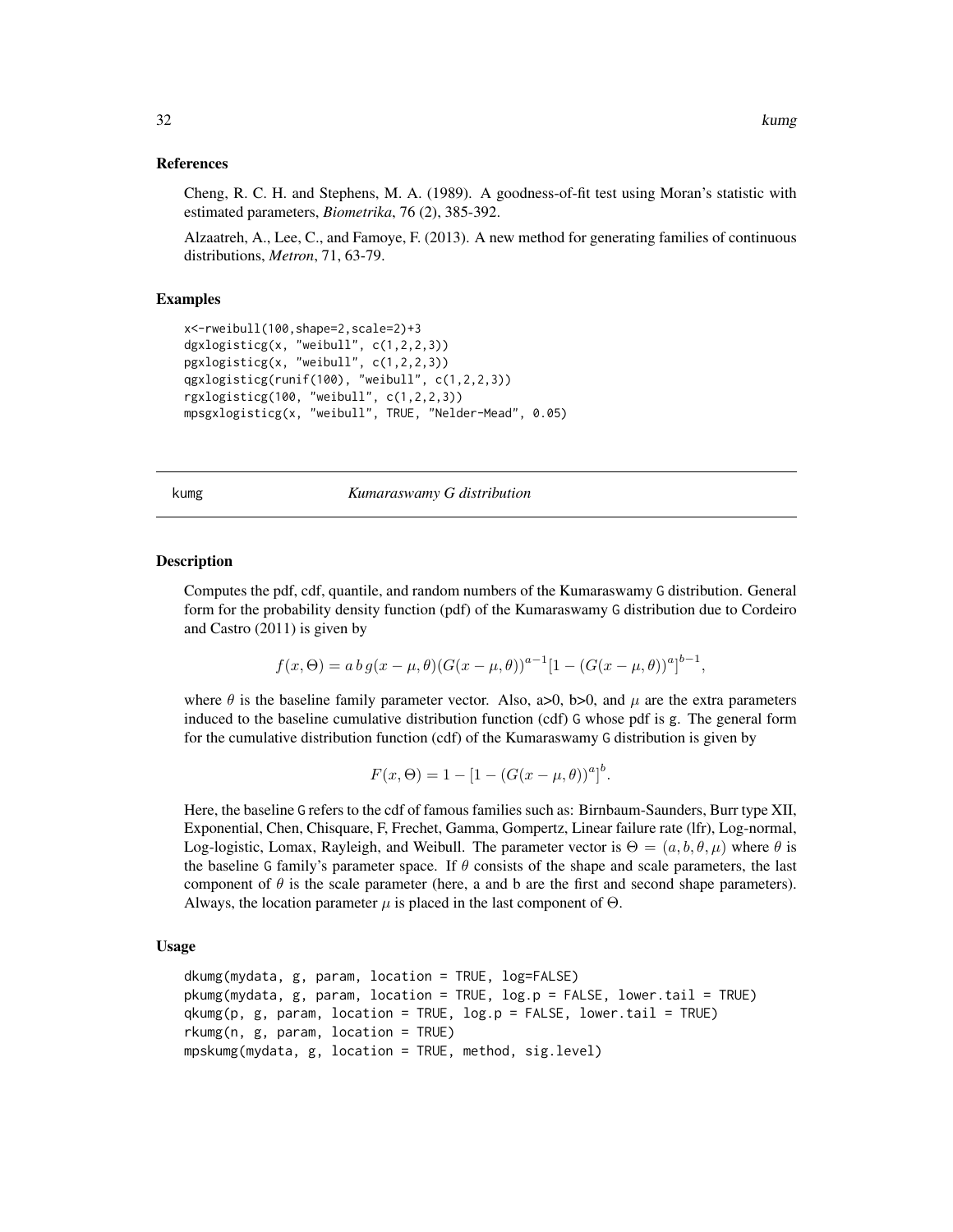#### kumg 33 setelah pada tahun 1980. Sebagai kecamatan ini sebagai kecamatan pada tahun 2008. Sebagai kecamatan ia

#### Arguments

| g          | The name of family's pdf including: "birnbaum-saunders", "burrxii", "chisq",<br>"chen", "exp", "f", "frechet", "gamma", "gompetrz", "lfr", "log-normal",<br>"log-logistic", "lomax", "rayleigh", and "weibull". |
|------------|-----------------------------------------------------------------------------------------------------------------------------------------------------------------------------------------------------------------|
| p          | a vector of value(s) between 0 and 1 at which the quantile needs to be computed.                                                                                                                                |
| n          | number of realizations to be generated.                                                                                                                                                                         |
| mydata     | Vector of observations.                                                                                                                                                                                         |
| param      | parameter vector $\Theta = (a, b, \theta, \mu)$                                                                                                                                                                 |
| location   | If FALSE, then the location parameter will be omitted.                                                                                                                                                          |
| log        | If TRUE, then $log(pdf)$ is returned.                                                                                                                                                                           |
| log.p      | If TRUE, then $log(cd)$ is returned and quantile is computed for $exp(-p)$ .                                                                                                                                    |
| lower.tail | If FALSE, then $1$ -cdf is returned and quantile is computed for $1-p$ .                                                                                                                                        |
| method     | The used method for maximizing the sum of log-spacing function. It will be<br>"BFGS", "CG", "L-BFGS-B", "Nelder-Mead", or "SANN".                                                                               |
| sig.level  | Significance level for the Chi-square goodness-of-fit test.                                                                                                                                                     |

#### Details

It can be shown that the Moran's statistic follows a normal distribution. Also, a chi-square approximation exists for small samples whose mean and variance approximately are  $m(\log(m)+0.57722)$ -0.5-1/(12m) and m( $\pi^2/6$ -1)-0.5-1/(6m), respectively, with m=n+1, see Cheng and Stephens (1989). So, a hypothesis tesing can be constructed based on a sample of n independent realizations at the given significance level, indicated in above as sig.level.

#### Value

- 1. A vector of the same length as mydata, giving the pdf values computed at mydata.
- 2. A vector of the same length as mydata, giving the cdf values computed at mydata.
- 3. A vector of the same length as p, giving the quantile values computed at p.
- 4. A vector of the same length as n, giving the random numbers realizations.
- 5. A sequence of goodness-of-fit statistics such as: Akaike Information Criterion (AIC), Consistent Akaike Information Criterion (CAIC), Bayesian Information Criterion (BIC), Hannan-Quinn information criterion (HQIC), Cramer-von Misses statistic (CM), Anderson Darling statistic (AD), log-likelihood statistic (log), and Moran's statistic (M). The Kolmogorov-Smirnov (KS) test statistic and corresponding p-value. The Chi-square test statistic, critical upper tail Chi-square distribution, related p-value, and the convergence status.

#### Author(s)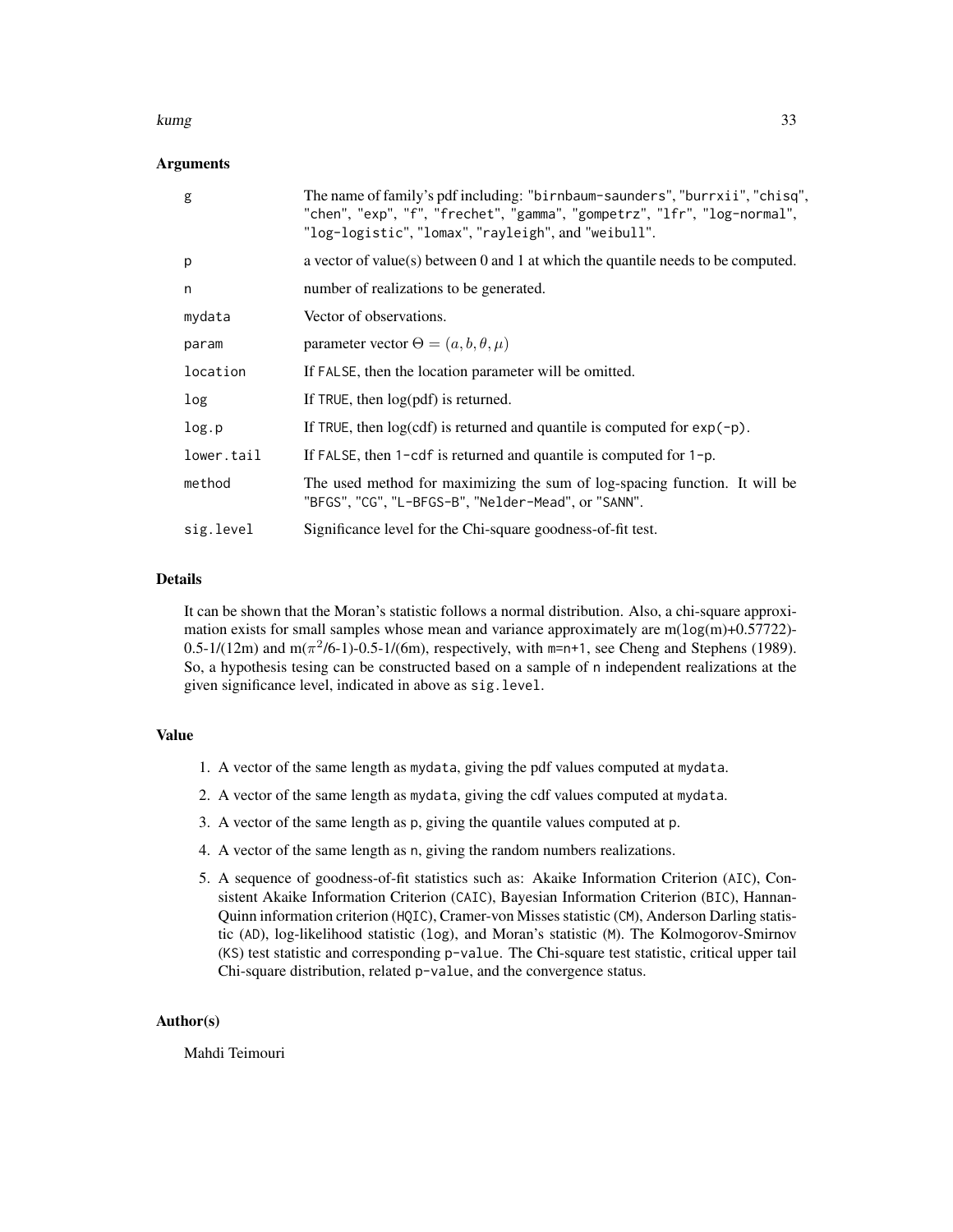<span id="page-33-0"></span>Cheng, R. C. H. and Stephens, M. A. (1989). A goodness-of-fit test using Moran's statistic with estimated parameters, *Biometrika*, 76 (2), 385-392.

Cordeiro, G. M. and Castro, M. (2011). A new family of generalized distributions, *Journal of Statistical Computation and Simulation*, 81, 883-898.

#### Examples

```
x<-rweibull(100,shape=2,scale=2)+3
dkumg(x, "weibull", c(1,1,2,2,3))
pkumg(x, "weibull", c(1,1,2,2,3))
qkumg(runif(100), "weibull", c(1,1,2,2,3))
rkumg(100, "weibull", c(1,1,2,2,3))
mpskumg(x, "weibull", TRUE, "Nelder-Mead", 0.05)
```
#### loggammag1 *log gamma G type I distribution*

#### **Description**

Computes the pdf, cdf, quantile, and random numbers of the log gamma type I G distribution. General form for the probability density function (pdf) of the log gamma type I G distribution due to Amini et al. (2013) is given by

$$
f(x,\Theta) = \frac{b^a}{\Gamma(a)}g(x-\mu,\theta)[-\log(1-G(x-\mu,\theta))]^{a-1}(1-G(x-\mu,\theta))^{b-1},
$$

where  $\theta$  is the baseline family parameter vector. Also, a>0, b>0, and  $\mu$  are the extra parameters induced to the baseline cumulative distribution function (cdf) G whose pdf is g. The general form for the cumulative distribution function (cdf) of the log gamma type I G distribution is given by

$$
F(x,\Theta) = \int_0^{-b\log(1-G(x-\mu,\theta))} \frac{y^{a-1}e^{-y}}{\Gamma(a)} dy.
$$

Here, the baseline G refers to the cdf of famous families such as: Birnbaum-Saunders, Burr type XII, Exponential, Chen, Chisquare, F, Frechet, Gamma, Gompertz, Linear failure rate (lfr), Log-normal, Log-logistic, Lomax, Rayleigh, and Weibull. The parameter vector is  $\Theta = (a, b, \theta, \mu)$  where  $\theta$  is the baseline G family's parameter space. If  $\theta$  consists of the shape and scale parameters, the last component of  $\theta$  is the scale parameter (here, a and b are the first and second shape parameters). Always, the location parameter  $\mu$  is placed in the last component of  $\Theta$ .

```
dloggammag1(mydata, g, param, location = TRUE, log=FALSE)
ploggammag1(mydata, g, param, location = TRUE, log.p = FALSE, lower.tail = TRUE)
qloggammag1(p, g, param, location = TRUE, log.p = FALSE, lower.tail = TRUE)
rloggammag1(n, g, param, location = TRUE)
mpsloggammag1(mydata, g, location = TRUE, method, sig.level)
```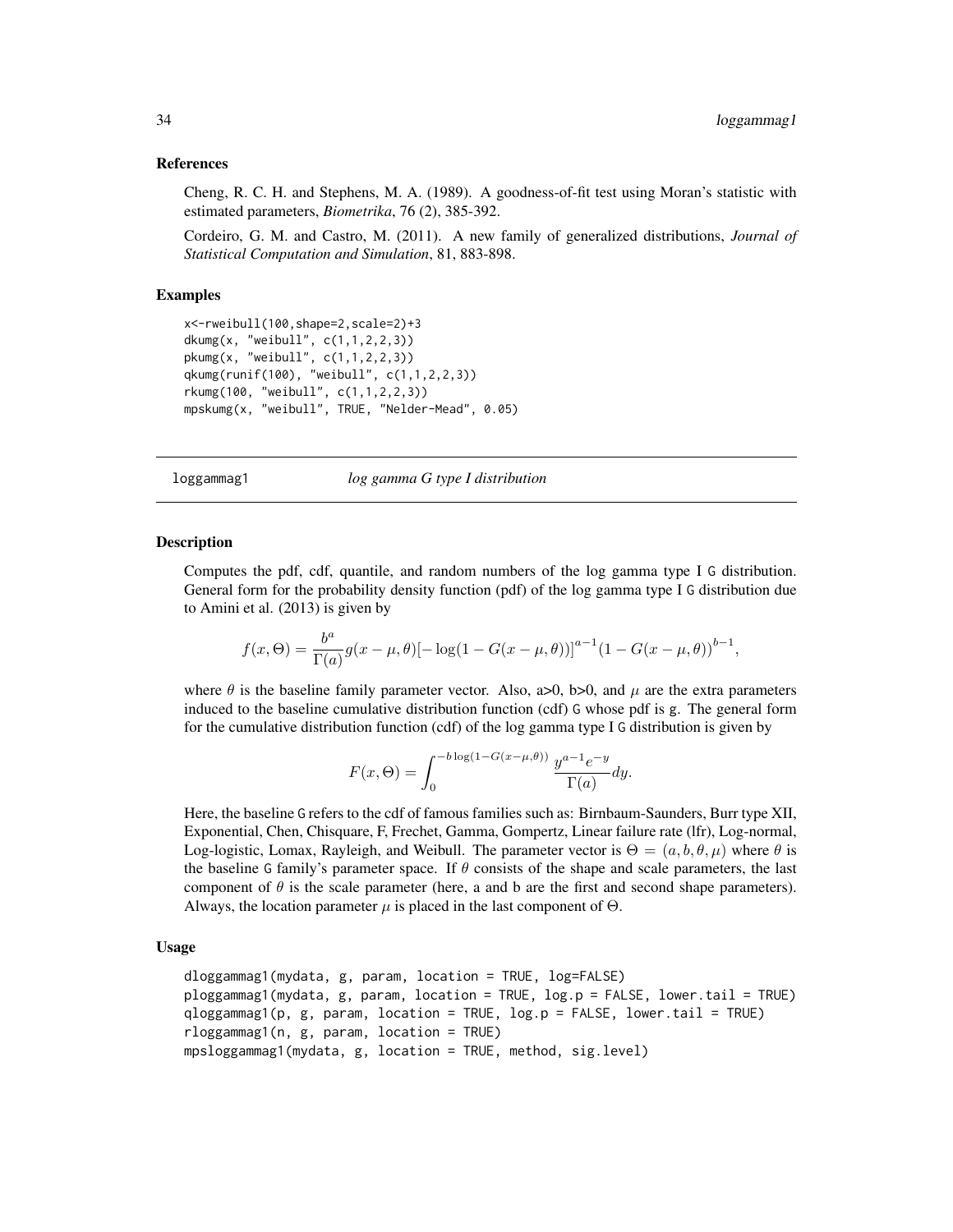#### loggammag1 35

#### **Arguments**

| g          | The name of family's pdf including: "birnbaum-saunders", "burrxii", "chisq",<br>"chen", "exp", "f", "frechet", "gamma", "gompetrz", "lfr", "log-normal",<br>"log-logistic", "lomax", "rayleigh", and "weibull". |
|------------|-----------------------------------------------------------------------------------------------------------------------------------------------------------------------------------------------------------------|
| p          | a vector of value(s) between 0 and 1 at which the quantile needs to be computed.                                                                                                                                |
| n          | number of realizations to be generated.                                                                                                                                                                         |
| mydata     | Vector of observations.                                                                                                                                                                                         |
| param      | parameter vector $\Theta = (a, b, \theta, \mu)$                                                                                                                                                                 |
| location   | If FALSE, then the location parameter will be omitted.                                                                                                                                                          |
| log        | If TRUE, then $log(pdf)$ is returned.                                                                                                                                                                           |
| log.p      | If TRUE, then $log(cd)$ is returned and quantile is computed for $exp(-p)$ .                                                                                                                                    |
| lower.tail | If FALSE, then $1$ -cdf is returned and quantile is computed for $1-p$ .                                                                                                                                        |
| method     | The used method for maximizing the sum of log-spacing function. It will be<br>"BFGS", "CG", "L-BFGS-B", "Nelder-Mead", or "SANN".                                                                               |
| sig.level  | Significance level for the Chi-square goodness-of-fit test.                                                                                                                                                     |

#### Details

It can be shown that the Moran's statistic follows a normal distribution. Also, a chi-square approximation exists for small samples whose mean and variance approximately are  $m(\log(m)+0.57722)$ -0.5-1/(12m) and m( $\pi^2/6$ -1)-0.5-1/(6m), respectively, with m=n+1, see Cheng and Stephens (1989). So, a hypothesis tesing can be constructed based on a sample of n independent realizations at the given significance level, indicated in above as sig.level.

#### Value

- 1. A vector of the same length as mydata, giving the pdf values computed at mydata.
- 2. A vector of the same length as mydata, giving the cdf values computed at mydata.
- 3. A vector of the same length as p, giving the quantile values computed at p.
- 4. A vector of the same length as n, giving the random numbers realizations.
- 5. A sequence of goodness-of-fit statistics such as: Akaike Information Criterion (AIC), Consistent Akaike Information Criterion (CAIC), Bayesian Information Criterion (BIC), Hannan-Quinn information criterion (HQIC), Cramer-von Misses statistic (CM), Anderson Darling statistic (AD), log-likelihood statistic (log), and Moran's statistic (M). The Kolmogorov-Smirnov (KS) test statistic and corresponding p-value. The Chi-square test statistic, critical upper tail Chi-square distribution, related p-value, and the convergence status.

#### Author(s)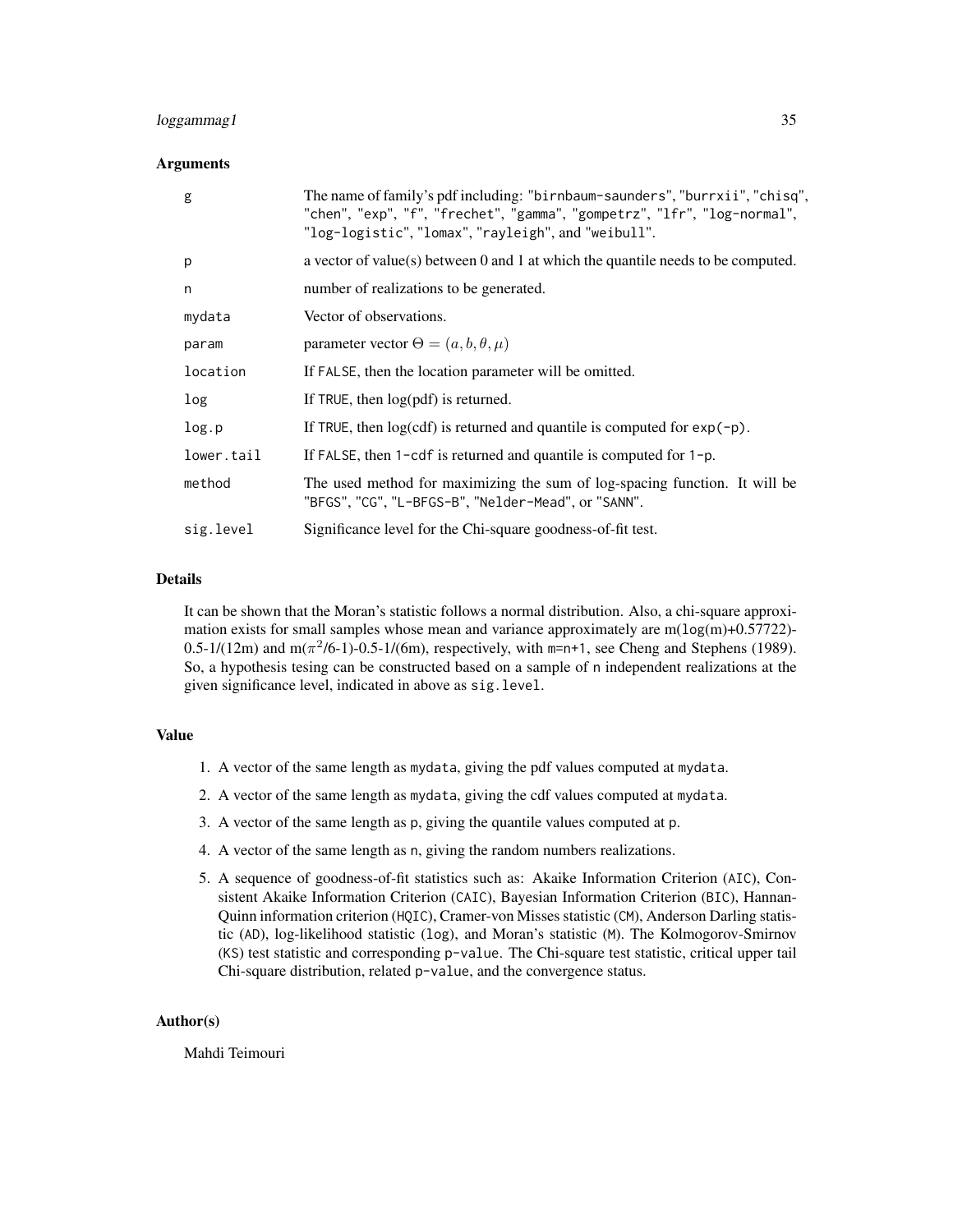<span id="page-35-0"></span>Cheng, R. C. H. and Stephens, M. A. (1989). A goodness-of-fit test using Moran's statistic with estimated parameters, *Biometrika*, 76 (2), 385-392.

Amini, M., MirMostafaee, S. M. T. K., and Ahmadi, J. (2013). Log-gamma-generated families of distributions, *Statistics*, 48 (4), 913-932.

#### Examples

```
x<-rweibull(100,shape=2,scale=2)+3
dloggammag1(x, "weibull", c(1,1,2,2,3))
ploggammag1(x, "weibull", c(1,1,2,2,3))
qloggammag1(runif(100), "weibull", c(1,1,2,2,3))
rloggammag1(100, "weibull", c(1,1,2,2,3))
mpsloggammag1(x, "weibull", TRUE, "Nelder-Mead", 0.05)
```
#### loggammag2 *log gamma G type II distribution*

#### **Description**

Computes the pdf, cdf, quantile, and random numbers of the log gamma type II G distribution. General form for the probability density function (pdf) of the log gamma type II G distribution due to Amini et al. (2013) is given by

$$
f(x, \Theta) = \frac{b^{a}}{\Gamma(a)} g(x - \mu, \theta) [-\log(G(x - \mu, \theta))]^{a-1} (G(x - \mu, \theta))^{b-1},
$$

where  $\theta$  is the baseline family parameter vector. Also, a>0, b>0, d>0, and  $\mu$  are the extra parameters induced to the baseline cumulative distribution function (cdf) G whose pdf is g. The general form for the cumulative distribution function (cdf) of the log gamma type II G distribution is given by

$$
F(x, \Theta) = 1 - \int_0^{-b \log(G(x - \mu, \theta))} \frac{y^{a - 1} e^{-y}}{\Gamma(a)} dy.
$$

Here, the baseline G refers to the cdf of famous families such as: Birnbaum-Saunders, Burr type XII, Exponential, Chen, Chisquare, F, Frechet, Gamma, Gompertz, Linear failure rate (lfr), Log-normal, Log-logistic, Lomax, Rayleigh, and Weibull. The parameter vector is  $\Theta = (a, b, \theta, \mu)$  where  $\theta$  is the baseline G family's parameter space. If  $\theta$  consists of the shape and scale parameters, the last component of  $\theta$  is the scale parameter (here, a and b are the first and second shape parameters). Always, the location parameter  $\mu$  is placed in the last component of  $\Theta$ .

```
dloggammag2(mydata, g, param, location = TRUE, log=FALSE)
ploggammag2(mydata, g, param, location = TRUE, log.p = FALSE, lower.tail = TRUE)
qloggammag2(p, g, param, location = TRUE, log.p = FALSE, lower.tail = TRUE)
rloggammag2(n, g, param, location = TRUE)
mpsloggammag2(mydata, g, location = TRUE, method, sig.level)
```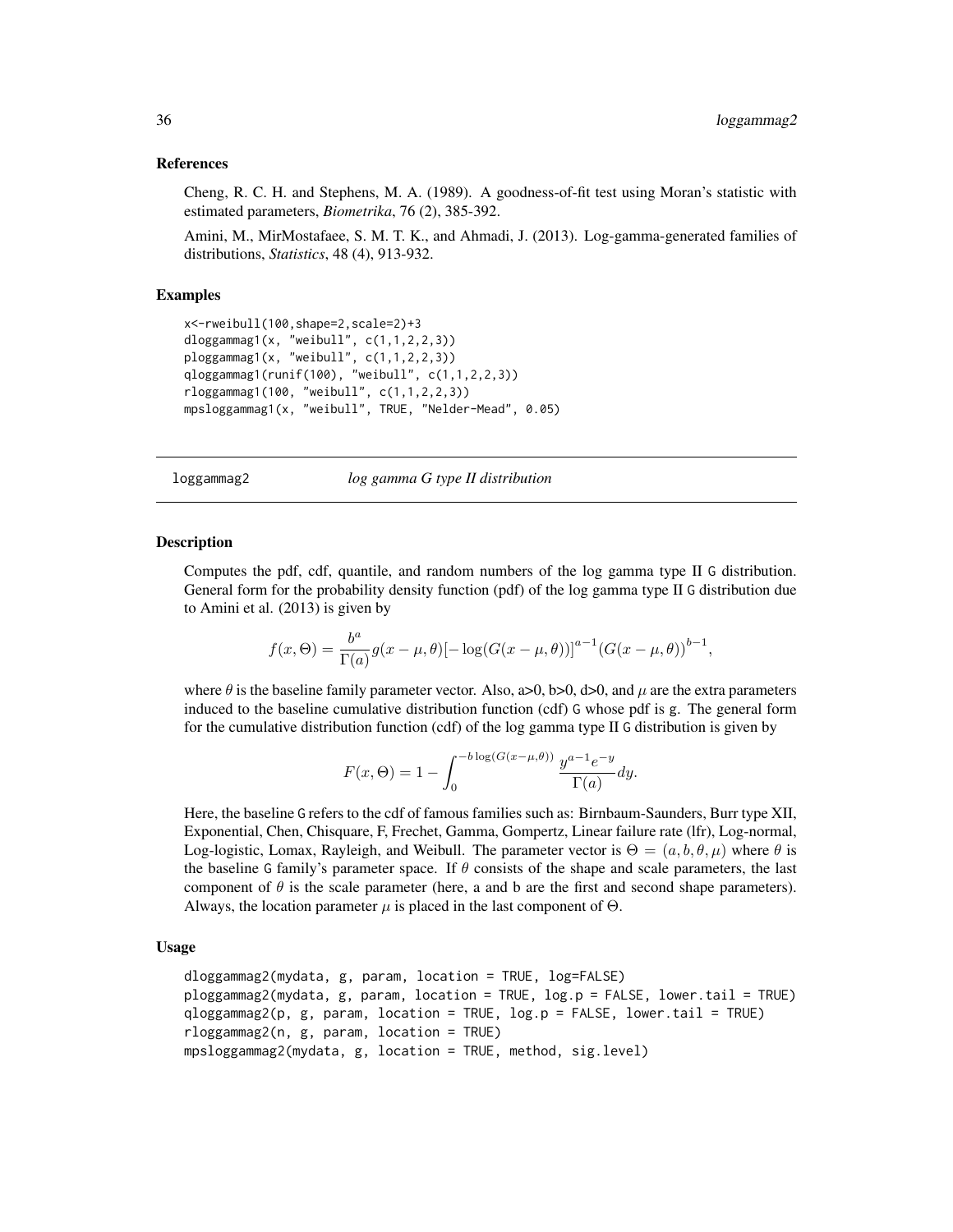#### $loggamma 2$  37

#### Arguments

| g          | The name of family's pdf including: "birnbaum-saunders", "burrxii", "chisq",<br>"chen", "exp", "f", "frechet", "gamma", "gompetrz", "lfr", "log-normal",<br>"log-logistic", "lomax", "rayleigh", and "weibull". |
|------------|-----------------------------------------------------------------------------------------------------------------------------------------------------------------------------------------------------------------|
| p          | a vector of value(s) between $0$ and $1$ at which the quantile needs to be computed.                                                                                                                            |
| n          | number of realizations to be generated.                                                                                                                                                                         |
| mydata     | Vector of observations.                                                                                                                                                                                         |
| param      | parameter vector $\Theta = (a, b, \theta, \mu)$                                                                                                                                                                 |
| location   | If FALSE, then the location parameter will be omitted.                                                                                                                                                          |
| log        | If TRUE, then $log(pdf)$ is returned.                                                                                                                                                                           |
| log.p      | If TRUE, then $log(cd)$ is returned and quantile is computed for $exp(-p)$ .                                                                                                                                    |
| lower.tail | If FALSE, then $1$ -cdf is returned and quantile is computed for $1-p$ .                                                                                                                                        |
| method     | The used method for maximizing the sum of log-spacing function. It will be<br>"BFGS", "CG", "L-BFGS-B", "Nelder-Mead", or "SANN".                                                                               |
| sig.level  | Significance level for the Chi-square goodness-of-fit test.                                                                                                                                                     |

#### Details

It can be shown that the Moran's statistic follows a normal distribution. Also, a chi-square approximation exists for small samples whose mean and variance approximately are  $m(\log(m)+0.57722)$ -0.5-1/(12m) and m( $\pi^2/6$ -1)-0.5-1/(6m), respectively, with m=n+1, see Cheng and Stephens (1989). So, a hypothesis tesing can be constructed based on a sample of n independent realizations at the given significance level, indicated in above as sig.level.

#### Value

- 1. A vector of the same length as mydata, giving the pdf values computed at mydata.
- 2. A vector of the same length as mydata, giving the cdf values computed at mydata.
- 3. A vector of the same length as p, giving the quantile values computed at p.
- 4. A vector of the same length as n, giving the random numbers realizations.
- 5. A sequence of goodness-of-fit statistics such as: Akaike Information Criterion (AIC), Consistent Akaike Information Criterion (CAIC), Bayesian Information Criterion (BIC), Hannan-Quinn information criterion (HQIC), Cramer-von Misses statistic (CM), Anderson Darling statistic (AD), log-likelihood statistic (log), and Moran's statistic (M). The Kolmogorov-Smirnov (KS) test statistic and corresponding p-value. The Chi-square test statistic, critical upper tail Chi-square distribution, related p-value, and the convergence status.

#### Author(s)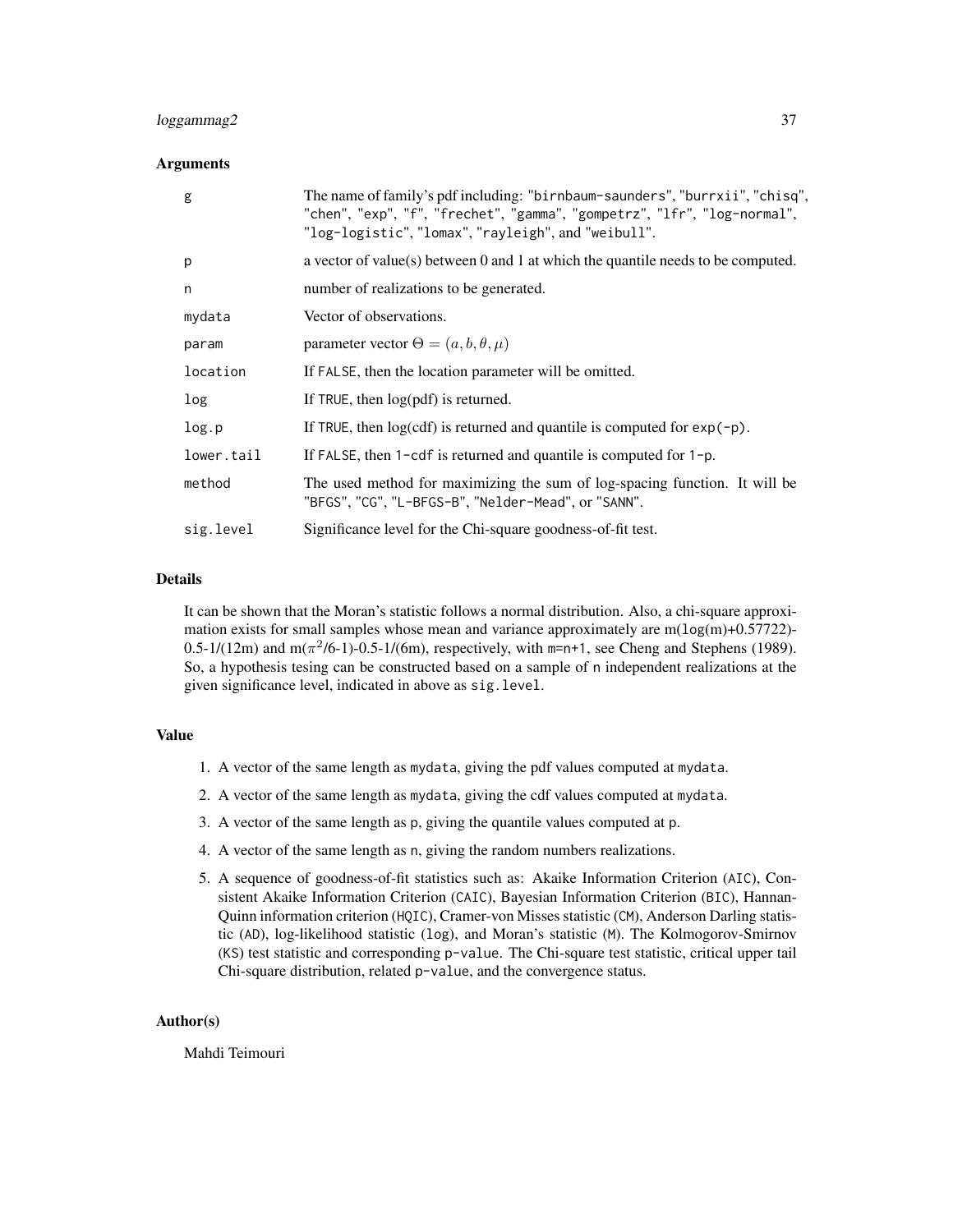<span id="page-37-0"></span>Cheng, R. C. H. and Stephens, M. A. (1989). A goodness-of-fit test using Moran's statistic with estimated parameters, *Biometrika*, 76 (2), 385-392.

Amini, M., MirMostafaee, S. M. T. K., and Ahmadi, J. (2013). Log-gamma-generated families of distributions, *Statistics*, 48 (4), 913-932.

#### Examples

```
x<-rweibull(100,shape=2,scale=2)+3
dloggammag2(x, "weibull", c(1,1,2,2,3))
ploggammag2(x, "weibull", c(1,1,2,2,3))
qloggammag2(runif(100), "weibull", c(1,1,2,2,3))
rloggammag2(100, "weibull", c(1,1,2,2,3))
mpsloggammag2(x, "weibull", TRUE, "Nelder-Mead", 0.05)
```
#### mbetag *modified beta G distribution*

#### **Description**

Computes the pdf, cdf, quantile, and random numbers of the modified beta G distribution. General form for the probability density function (pdf) of the modified beta G distribution due to Nadarajah et al. (2013) is given by

$$
f(x, \Theta) = \frac{d^{a}g(x - \mu, \theta)(G(x - \mu, \theta))^{a-1}(1 - G(x - \mu, \theta))^{b-1}}{B(a, b)[1 - (1 - d)G(x - \mu, \theta)]^{a+b}},
$$

where  $\theta$  is the baseline family parameter vector. Also, a>0, b>0, d>0, and  $\mu$  are the extra parameters induced to the baseline cumulative distribution function (cdf) G whose pdf is g. The general form for the cdf of the modified beta G distribution is given by

$$
F(x,\Theta) = \frac{\int_0^{\frac{dG(x-\mu,\theta)}{1-(1-d)G(x-\mu,\theta)}} y^{a-1} (1-y)^{b-1} dy}{B(a,b)}.
$$

Here, the baseline G refers to the cdf of famous families such as: Birnbaum-Saunders, Burr type XII, Exponential, Chen, Chisquare, F, Frechet, Gamma, Gompertz, Linear failure rate (lfr), Log-normal, Log-logistic, Lomax, Rayleigh, and Weibull. The parameter vector is  $\Theta = (a, b, d, \theta, \mu)$  where  $\theta$ is the baseline G family's parameter space. If  $\theta$  consists of the shape and scale parameters, the last component of  $\theta$  is the scale parameter (here, a, b, and d are the first, second, and the third shape parameters). Always, the location parameter  $\mu$  is placed in the last component of  $\Theta$ .

```
dmbetag(mydata, g, param, location = TRUE, log=FALSE)
pmbetag(mydata, g, param, location = TRUE, log.p = FALSE, lower.tail = TRUE)
qmbetag(p, g, param, location = TRUE, log.p = FALSE, lower.tail = TRUE)
rmbetag(n, g, param, location = TRUE)
mpsmbetag(mydata, g, location = TRUE, method, sig.level)
```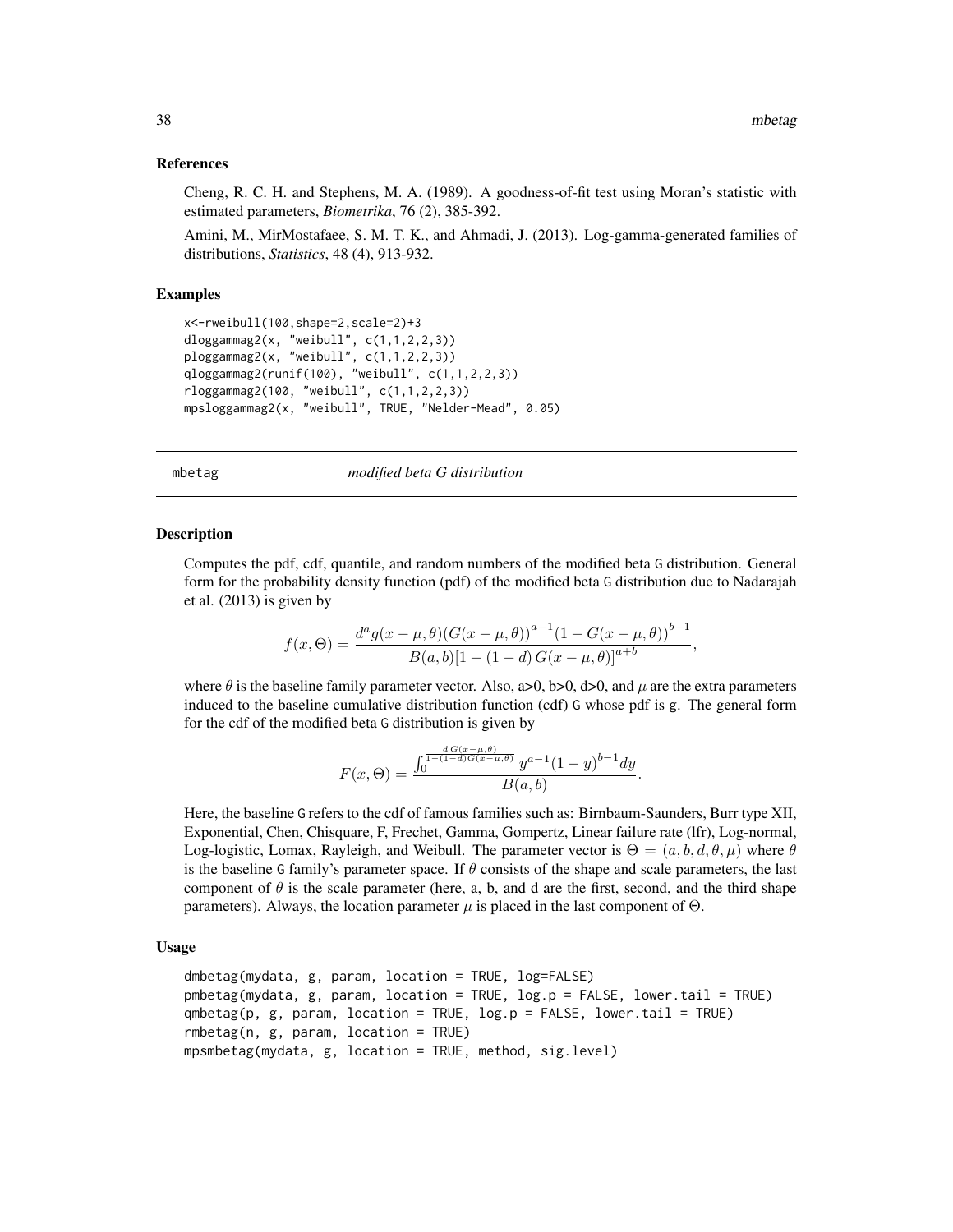#### mbetag and the state of the state of the state of the state of the state of the state of the state of the state of the state of the state of the state of the state of the state of the state of the state of the state of the

#### Arguments

| g          | The name of family's pdf including: "birnbaum-saunders", "burrxii", "chisq",<br>"chen", "exp", "f", "frechet", "gamma", "gompetrz", "lfr", "log-normal",<br>"log-logistic", "lomax", "rayleigh", and "weibull". |
|------------|-----------------------------------------------------------------------------------------------------------------------------------------------------------------------------------------------------------------|
| p          | a vector of value(s) between $0$ and $1$ at which the quantile needs to be computed.                                                                                                                            |
| n          | number of realizations to be generated.                                                                                                                                                                         |
| mydata     | Vector of observations.                                                                                                                                                                                         |
| param      | parameter vector $\Theta = (a, b, d, \theta, \mu)$                                                                                                                                                              |
| location   | If FALSE, then the location parameter will be omitted.                                                                                                                                                          |
| log        | If TRUE, then $log(pdf)$ is returned.                                                                                                                                                                           |
| log.p      | If TRUE, then $log(cdf)$ is returned and quantile is computed for $exp(-p)$ .                                                                                                                                   |
| lower.tail | If FALSE, then $1$ -cdf is returned and quantile is computed for $1-p$ .                                                                                                                                        |
| method     | The used method for maximizing the sum of log-spacing function. It will be<br>"BFGS", "CG", "L-BFGS-B", "Nelder-Mead", or "SANN".                                                                               |
| sig.level  | Significance level for the Chi-square goodness-of-fit test.                                                                                                                                                     |

#### Details

It can be shown that the Moran's statistic follows a normal distribution. Also, a chi-square approximation exists for small samples whose mean and variance approximately are  $m(\log(m)+0.57722)$ -0.5-1/(12m) and m( $\pi^2/6$ -1)-0.5-1/(6m), respectively, with m=n+1, see Cheng and Stephens (1989). So, a hypothesis tesing can be constructed based on a sample of n independent realizations at the given significance level, indicated in above as sig.level.

#### Value

- 1. A vector of the same length as mydata, giving the pdf values computed at mydata.
- 2. A vector of the same length as mydata, giving the cdf values computed at mydata.
- 3. A vector of the same length as p, giving the quantile values computed at p.
- 4. A vector of the same length as n, giving the random numbers realizations.
- 5. A sequence of goodness-of-fit statistics such as: Akaike Information Criterion (AIC), Consistent Akaike Information Criterion (CAIC), Bayesian Information Criterion (BIC), Hannan-Quinn information criterion (HQIC), Cramer-von Misses statistic (CM), Anderson Darling statistic (AD), log-likelihood statistic (log), and Moran's statistic (M). The Kolmogorov-Smirnov (KS) test statistic and corresponding p-value. The Chi-square test statistic, critical upper tail Chi-square distribution, related p-value, and the convergence status.

#### Author(s)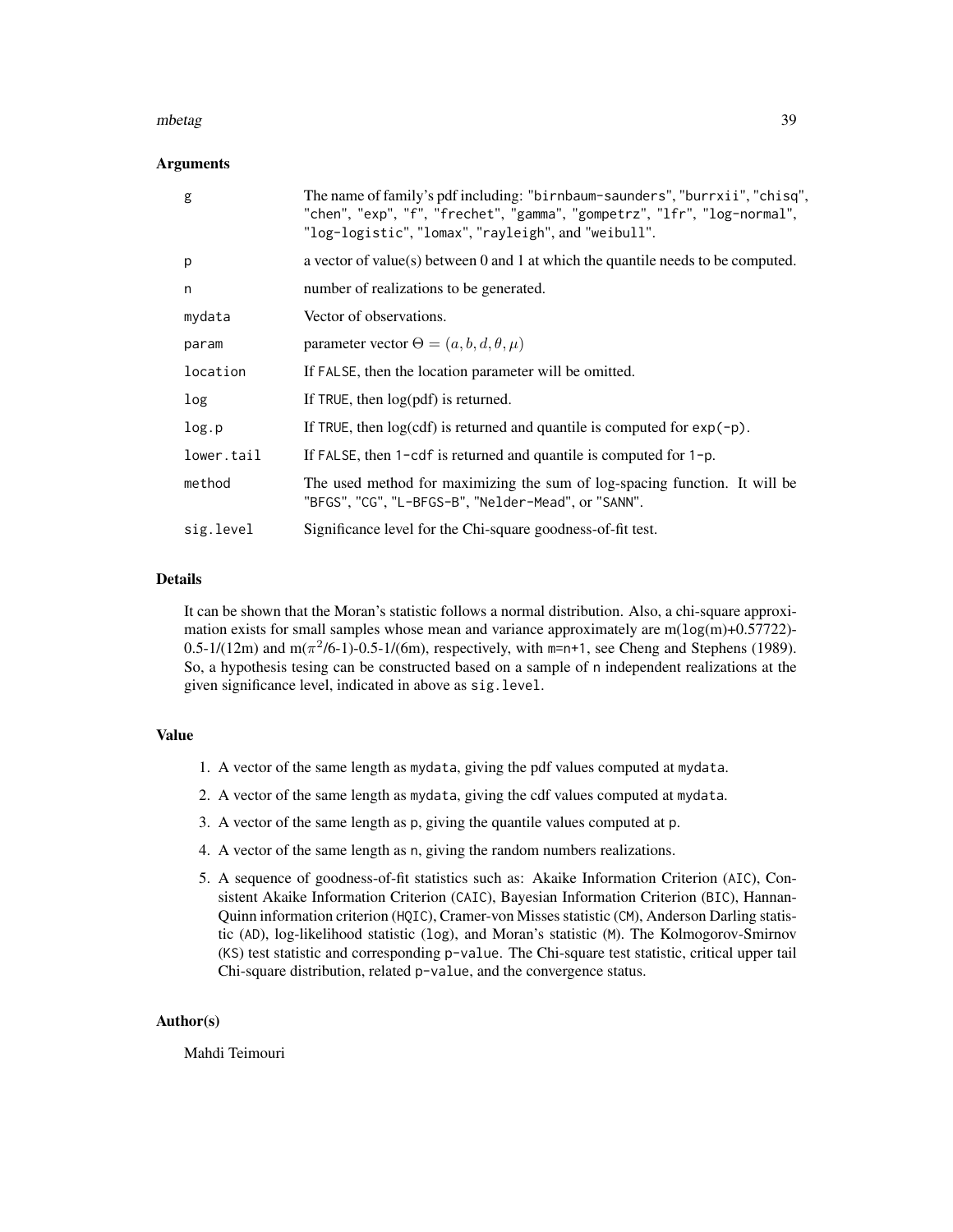<span id="page-39-0"></span>Cheng, R. C. H. and Stephens, M. A. (1989). A goodness-of-fit test using Moran's statistic with estimated parameters, *Biometrika*, 76 (2), 385-392.

Nadarajah, S., Teimouri, M., and Shih, S. H. (2014). Modified beta distributions, *Sankhya*, 76 (1), 19-48.

#### Examples

```
x<-rweibull(100,shape=2,scale=2)+3
dmbetag(x, "weibull", c(1,1,1,2,2,3))
pmbetag(x, "weibull", c(1,1,1,2,2,3))
qmbetag(runif(100), "weibull", c(1,1,1,2,2,3))
rmbetag(100, "weibull", c(1,1,1,2,2,3))
mpsmbetag(x, "weibull", TRUE, "Nelder-Mead", 0.05)
```
#### mog *Marshall-Olkin G distribution*

#### **Description**

Computes the pdf, cdf, quantile, and random numbers of the Marshall-Olkin G distribution. General form for the probability density function (pdf) of the Marshall-Olkin G distribution due to Marshall and Olkin (1997) is given by

$$
f(x,\Theta) = \frac{ag(x-\mu,\theta)}{\left[1 - \left(1 - a\right)\left(1 - G(x-\mu,\theta)\right)\right]^2},
$$

where  $\theta$  is the baseline family parameter vector. Also, a>0 and  $\mu$  are the extra parameters induced to the baseline cumulative distribution function (cdf) G whose pdf is g. The general form for the cumulative distribution function (cdf) of the Marshall-Olkin G distribution is given by

$$
F(x, \Theta) = 1 - \frac{a(1 - G(x - \mu, \theta))}{[1 - (1 - a)(1 - G(x - \mu, \theta))]}.
$$

Here, the baseline G refers to the cdf of famous families such as: Birnbaum-Saunders, Burr type XII, Exponential, Chen, Chisquare, F, Frechet, Gamma, Gompertz, Linear failure rate (lfr), Lognormal, Log-logistic, Lomax, Rayleigh, and Weibull. The parameter vector is  $\Theta = (a, \theta, \mu)$  where  $\theta$  is the baseline G family's parameter space. If  $\theta$  consists of the shape and scale parameters, the last component of  $\theta$  is the scale parameter. Always, the location parameter  $\mu$  is placed in the last component of Θ.

```
dmog(mydata, g, param, location = TRUE, log=FALSE)
pmog(mydata, g, param, location = TRUE, log.p = FALSE, lower.tail = TRUE)
qmog(p, g, param, location = TRUE, log.p = FALSE, lower.tail = TRUE)
rmog(n, g, param, location = TRUE)
mpsmog(mydata, g, location = TRUE, method, sig.level)
```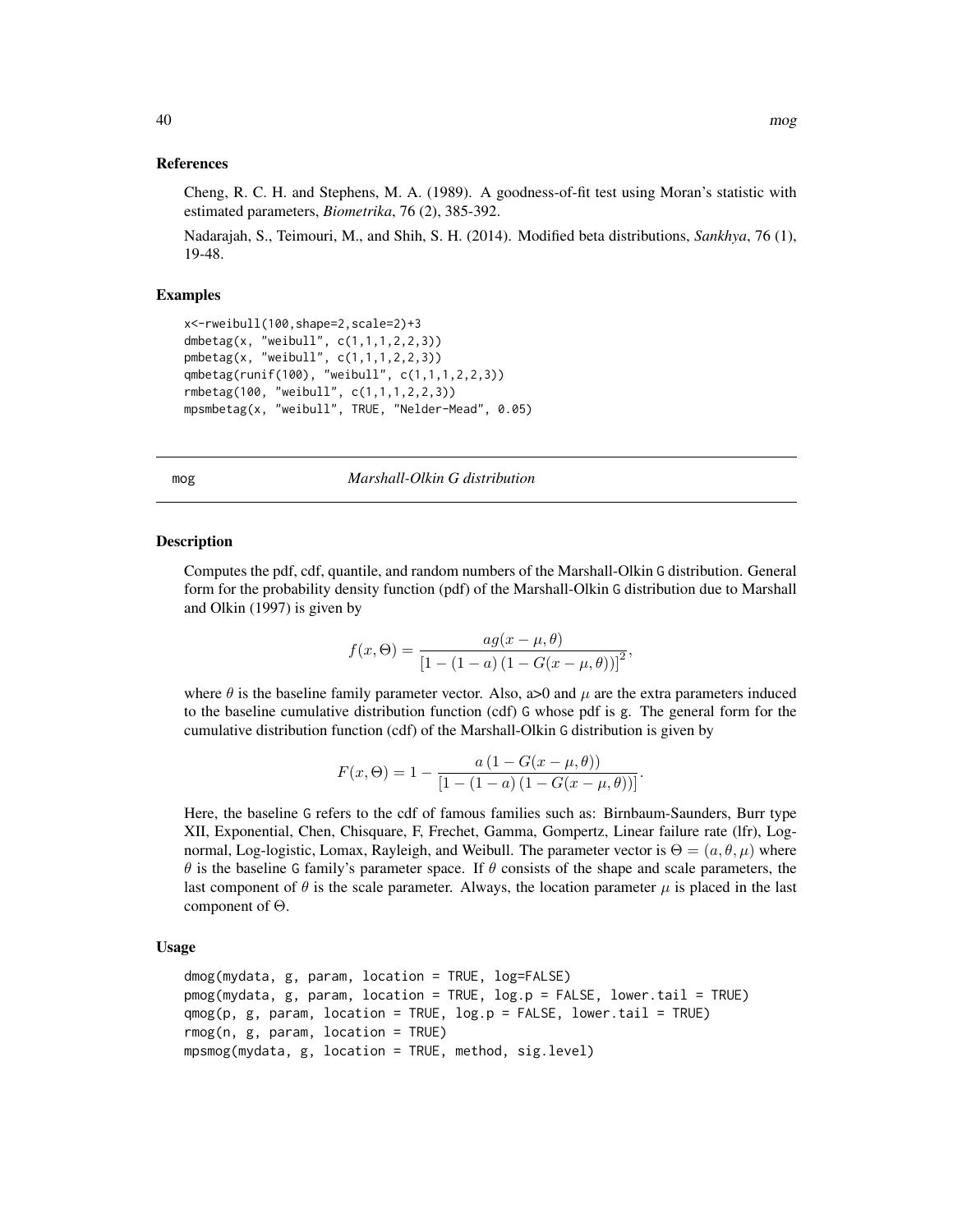#### $mog$  41

#### Arguments

| g          | The name of family's pdf including: "birnbaum-saunders", "burrxii", "chisq",<br>"chen", "exp", "f", "frechet", "gamma", "gompetrz", "lfr", "log-normal",<br>"log-logistic", "lomax", "rayleigh", and "weibull". |
|------------|-----------------------------------------------------------------------------------------------------------------------------------------------------------------------------------------------------------------|
| p          | a vector of value(s) between 0 and 1 at which the quantile needs to be computed.                                                                                                                                |
| n          | number of realizations to be generated.                                                                                                                                                                         |
| mydata     | Vector of observations.                                                                                                                                                                                         |
| param      | parameter vector $\Theta = (a, \theta, \mu)$                                                                                                                                                                    |
| location   | If FALSE, then the location parameter will be omitted.                                                                                                                                                          |
| log        | If TRUE, then $log(pdf)$ is returned.                                                                                                                                                                           |
| log.p      | If TRUE, then $log(cd)$ is returned and quantile is computed for $exp(-p)$ .                                                                                                                                    |
| lower.tail | If FALSE, then $1$ -cdf is returned and quantile is computed for $1-p$ .                                                                                                                                        |
| method     | The used method for maximizing the sum of log-spacing function. It will be<br>"BFGS", "CG", "L-BFGS-B", "Nelder-Mead", or "SANN".                                                                               |
| sig.level  | Significance level for the Chi-square goodness-of-fit test.                                                                                                                                                     |

#### Details

It can be shown that the Moran's statistic follows a normal distribution. Also, a chi-square approximation exists for small samples whose mean and variance approximately are  $m(\log(m)+0.57722)$ -0.5-1/(12m) and m( $\pi^2/6$ -1)-0.5-1/(6m), respectively, with m=n+1, see Cheng and Stephens (1989). So, a hypothesis tesing can be constructed based on a sample of n independent realizations at the given significance level, indicated in above as sig.level.

#### Value

- 1. A vector of the same length as mydata, giving the pdf values computed at mydata.
- 2. A vector of the same length as mydata, giving the cdf values computed at mydata.
- 3. A vector of the same length as p, giving the quantile values computed at p.
- 4. A vector of the same length as n, giving the random numbers realizations.
- 5. A sequence of goodness-of-fit statistics such as: Akaike Information Criterion (AIC), Consistent Akaike Information Criterion (CAIC), Bayesian Information Criterion (BIC), Hannan-Quinn information criterion (HQIC), Cramer-von Misses statistic (CM), Anderson Darling statistic (AD), log-likelihood statistic (log), and Moran's statistic (M). The Kolmogorov-Smirnov (KS) test statistic and corresponding p-value. The Chi-square test statistic, critical upper tail Chi-square distribution, related p-value, and the convergence status.

#### Author(s)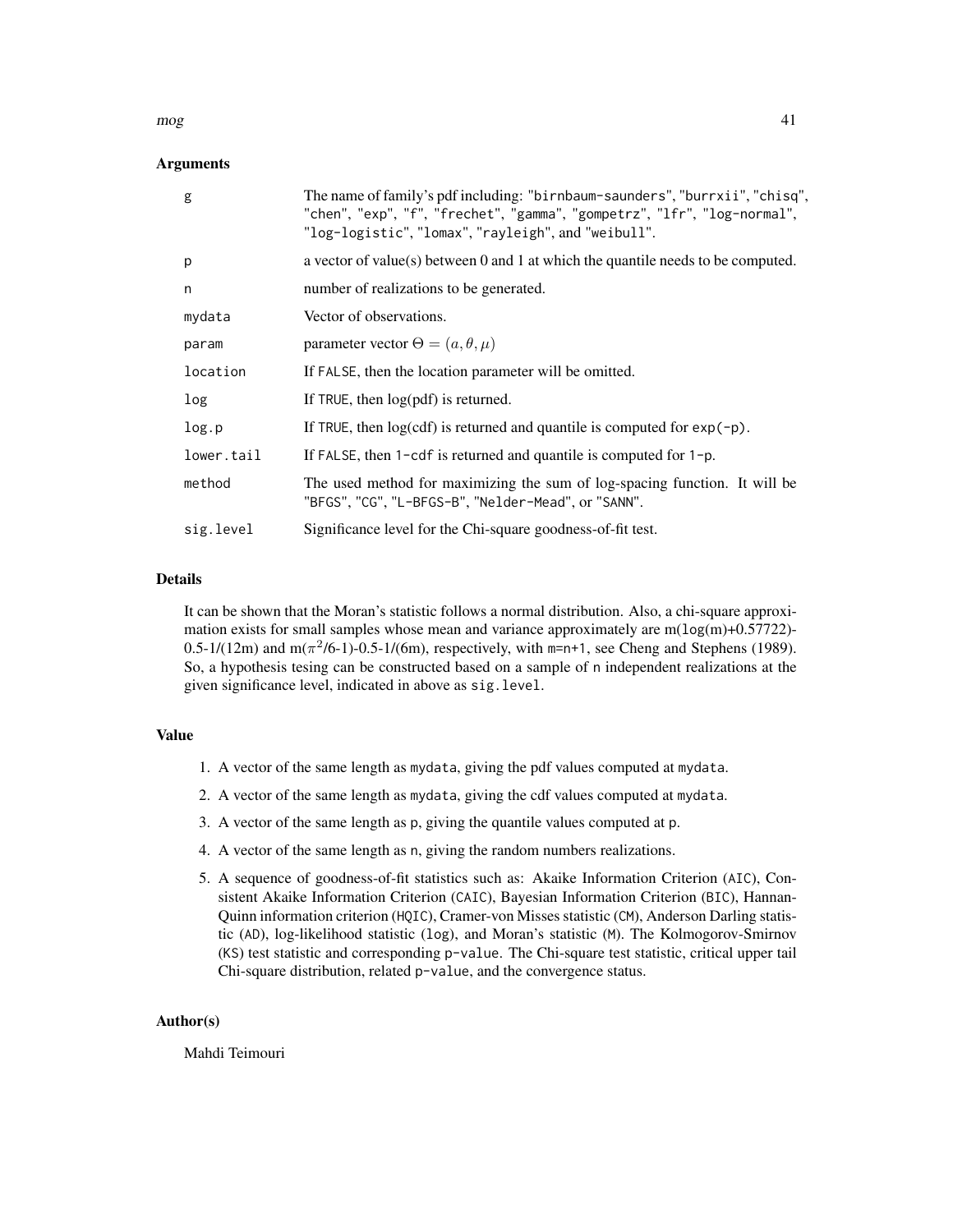<span id="page-41-0"></span>Cheng, R. C. H. and Stephens, M. A. (1989). A goodness-of-fit test using Moran's statistic with estimated parameters, *Biometrika*, 76 (2), 385-392.

Marshall, A. W. and Olkin, I. (1997). A new method for adding a parameter to a family of distributions with application to the exponential and Weibull families, *Biometrika*, 84, 641-652.

#### Examples

```
x<-rweibull(100,shape=2,scale=2)+3
dmog(x, "weibull", c(0.5,2,2,3))
pmog(x, "weibull", c(0.5,2,2,3))
qmog(runif(100), "weibull", c(0.5,2,2,3))
rmog(100, "weibull", c(0.5,2,2,3))
mpsmog(x, "weibull", TRUE, "Nelder-Mead", 0.05)
```
mokumg *Marshall-Olkin Kumaraswamy G distribution*

#### Description

Computes the pdf, cdf, quantile, and random numbers of the Marshall-Olkin Kumaraswamy G distribution. General form for the probability density function (pdf) of the Marshall-Olkin Kumaraswamy G distribution due to Roshini and Thobias (2017) is given by

$$
f(x,\Theta) = \frac{abdg(x-\mu,\theta)(G(x-\mu,\theta))^{a-1}[1 - (G(x-\mu,\theta))^{a}]^{b-1}}{\left[1 - (1-d)[1 - (G(x-\mu,\theta))^{a}]^{b}\right]^{2}},
$$

where  $\theta$  is the baseline family parameter vector. Also, a  $> 0$ , b  $> 0$ , d  $> 0$ , and  $\mu$  are the extra parameters induced to the baseline cumulative distribution function (cdf) G whose pdf is g. The general form for the cumulative distribution function (cdf) of the Marshall-Olkin Kumaraswamy G distribution is given by

$$
F(x, \Theta) = 1 - \frac{d[1 - (G(x - \mu, \theta))^{a}]^{b}}{1 - (1 - d) [1 - (G(x - \mu, \theta))^{a}]^{b}}.
$$

Here, the baseline G refers to the cdf of famous families such as: Birnbaum-Saunders, Burr type XII, Exponential, Chen, Chisquare, F, Frechet, Gamma, Gompertz, Linear failure rate (lfr), Log-normal, Log-logistic, Lomax, Rayleigh, and Weibull. The parameter vector is  $\Theta = (a, b, d, \theta, \mu)$  where  $\theta$ is the baseline G family's parameter space. If  $\theta$  consists of the shape and scale parameters, the last component of  $\theta$  is the scale parameter (here, a, b, and d are the first, second, and the third shape parameters). Always, the location parameter  $\mu$  is placed in the last component of  $\Theta$ .

```
dmokumg(mydata, g, param, location = TRUE, log=FALSE)
pmokumg(mydata, g, param, location = TRUE, log.p = FALSE, lower.tail = TRUE)
qmokumg(p, g, param, location = TRUE, log.p = FALSE, lower.tail = TRUE)
rmokumg(n, g, param, location = TRUE)
mpsmokumg(mydata, g, location = TRUE, method, sig.level)
```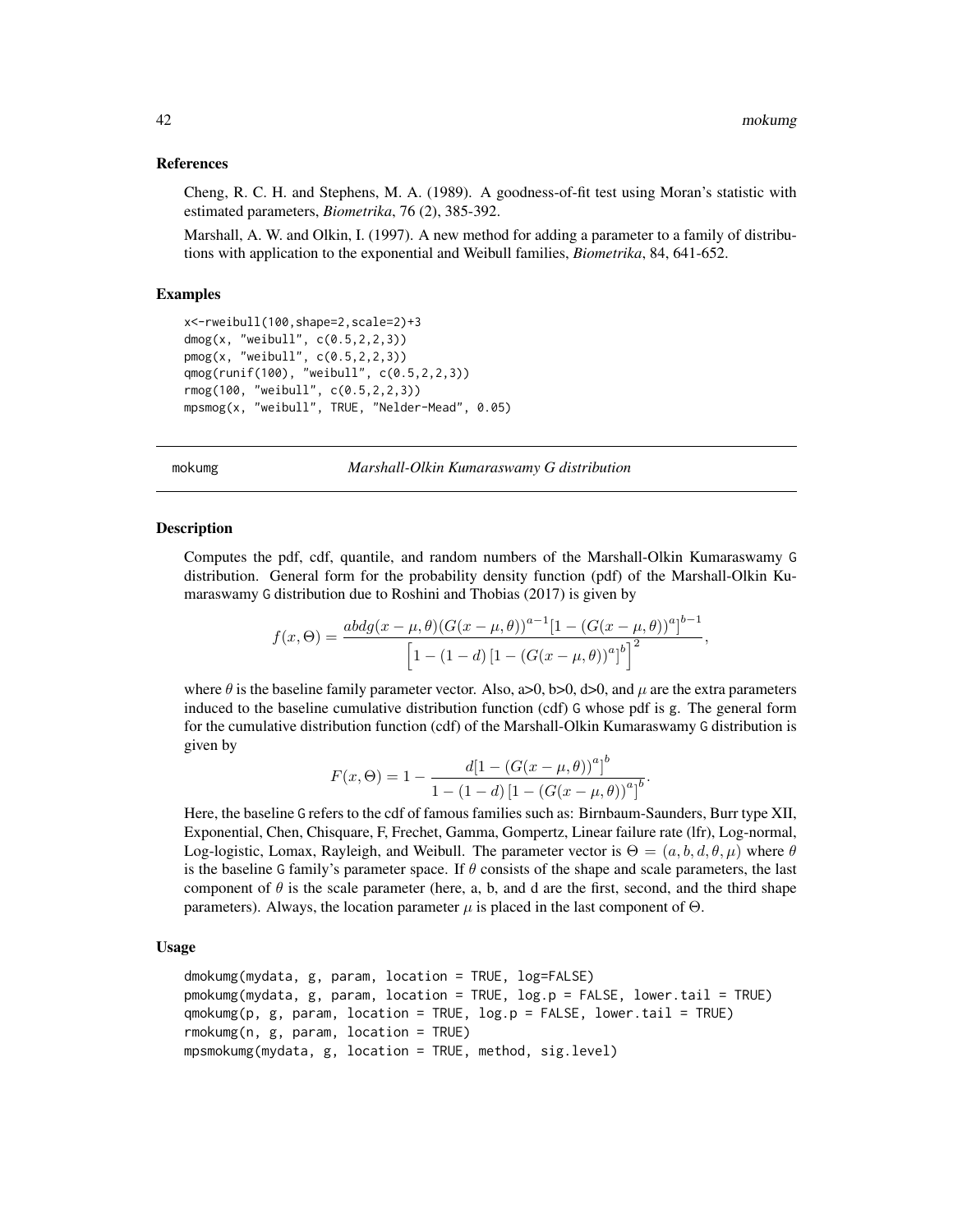#### mokumg 43

#### Arguments

| g          | The name of family's pdf including: "birnbaum-saunders", "burrxii", "chisq",<br>"chen", "exp", "f", "frechet", "gamma", "gompetrz", "lfr", "log-normal",<br>"log-logistic", "lomax", "rayleigh", and "weibull". |
|------------|-----------------------------------------------------------------------------------------------------------------------------------------------------------------------------------------------------------------|
| p          | a vector of value(s) between 0 and 1 at which the quantile needs to be computed.                                                                                                                                |
| n          | number of realizations to be generated.                                                                                                                                                                         |
| mydata     | Vector of observations.                                                                                                                                                                                         |
| param      | parameter vector $\Theta = (a, b, d, \theta, \mu)$                                                                                                                                                              |
| location   | If FALSE, then the location parameter will be omitted.                                                                                                                                                          |
| log        | If TRUE, then $log(pdf)$ is returned.                                                                                                                                                                           |
| log.p      | If TRUE, then $log(cd)$ is returned and quantile is computed for $exp(-p)$ .                                                                                                                                    |
| lower.tail | If FALSE, then $1$ -cdf is returned and quantile is computed for $1-p$ .                                                                                                                                        |
| method     | The used method for maximizing the sum of log-spacing function. It will be<br>"BFGS", "CG", "L-BFGS-B", "Nelder-Mead", or "SANN".                                                                               |
| sig.level  | Significance level for the Chi-square goodness-of-fit test.                                                                                                                                                     |

#### Details

It can be shown that the Moran's statistic follows a normal distribution. Also, a chi-square approximation exists for small samples whose mean and variance approximately are  $m(\log(m)+0.57722)$ -0.5-1/(12m) and m( $\pi^2/6$ -1)-0.5-1/(6m), respectively, with m=n+1, see Cheng and Stephens (1989). So, a hypothesis tesing can be constructed based on a sample of n independent realizations at the given significance level, indicated in above as sig.level.

#### Value

- 1. A vector of the same length as mydata, giving the pdf values computed at mydata.
- 2. A vector of the same length as mydata, giving the cdf values computed at mydata.
- 3. A vector of the same length as p, giving the quantile values computed at p.
- 4. A vector of the same length as n, giving the random numbers realizations.
- 5. A sequence of goodness-of-fit statistics such as: Akaike Information Criterion (AIC), Consistent Akaike Information Criterion (CAIC), Bayesian Information Criterion (BIC), Hannan-Quinn information criterion (HQIC), Cramer-von Misses statistic (CM), Anderson Darling statistic (AD), log-likelihood statistic (log), and Moran's statistic (M). The Kolmogorov-Smirnov (KS) test statistic and corresponding p-value. The Chi-square test statistic, critical upper tail Chi-square distribution, related p-value, and the convergence status.

#### Author(s)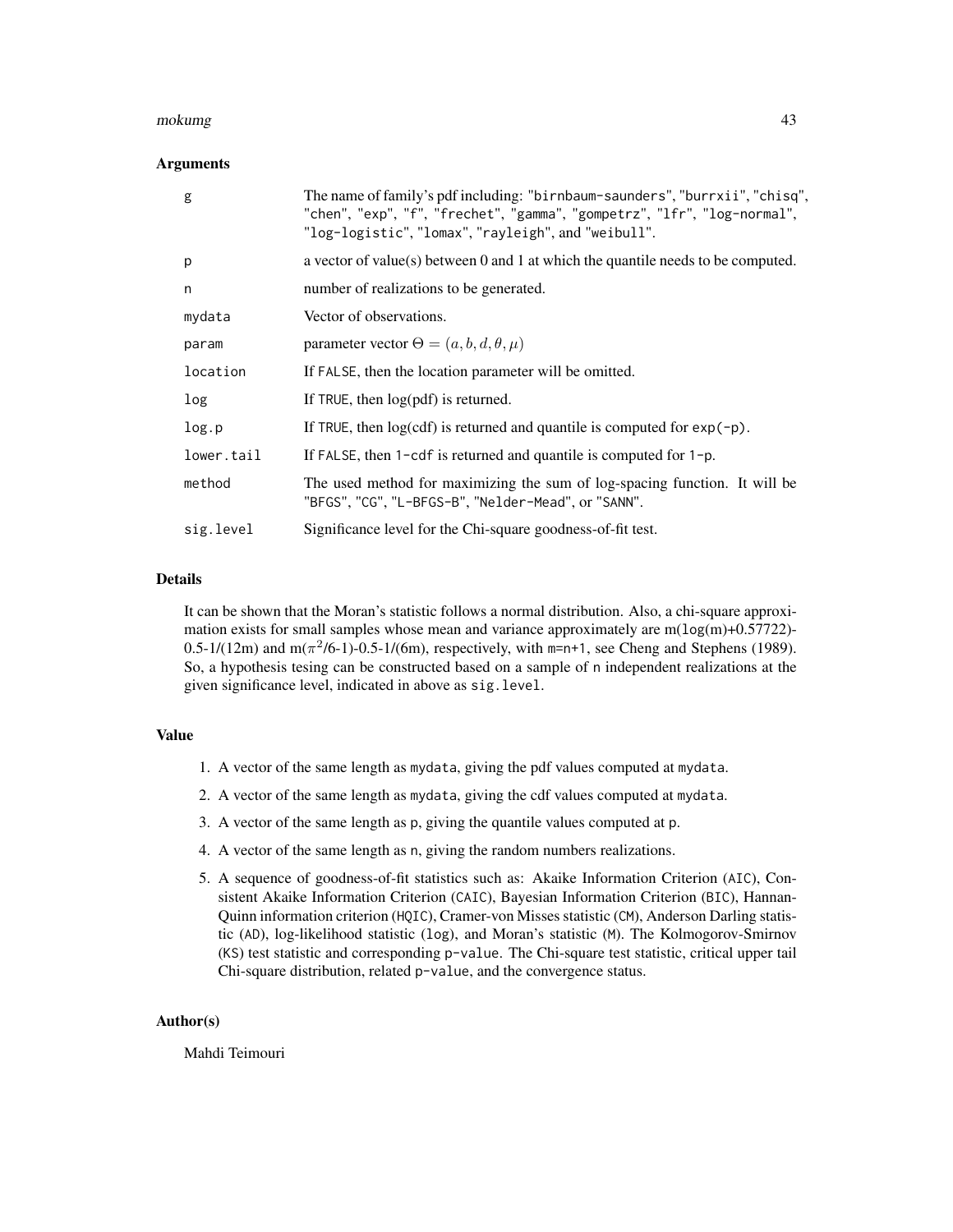<span id="page-43-0"></span>Cheng, R. C. H. and Stephens, M. A. (1989). A goodness-of-fit test using Moran's statistic with estimated parameters, *Biometrika*, 76 (2), 385-392.

Roshini, G. and Thobias, S. (2017). Marshall-Olkin Kumaraswamy Distribution, *International Mathematical Forum*, 12 (2), 47-69.

#### Examples

```
x<-rweibull(100,shape=2,scale=2)+3
dmokumg(x, "weibull", c(1,1,1,2,2,3))
pmokumg(x, "weibull", c(1,1,1,2,2,3))
qmokumg(runif(100), "weibull", c(1,1,1,2,2,3))
rmokumg(100, "weibull", c(1,1,1,2,2,3))
mpsmokumg(x, "weibull", TRUE, "Nelder-Mead", 0.05)
```
ologlogg *odd log-logistic G distribution*

#### Description

Computes the pdf, cdf, quantile, and random numbers of the odd log-logistic G distribution. General form for the probability density function (pdf) of the odd log-logistic G distribution due to Gauss et al. (2017) is given by

$$
f(x,\Theta) = \frac{a b d g(x-\mu,\theta) (G(x-\mu,\theta))^{a d-1} \left[ \bar{G}(x-\mu,\theta) \right]^{d-1}}{\left[ (G(x-\mu,\theta))^{d} - (\bar{G}(x-\mu,\theta))^{d} \right]^{a+1}} \left\{ 1 - \left[ \frac{(G(x-\mu,\theta))^{d}}{(G(x-\mu,\theta))^{d} - (\bar{G}(x-\mu,\theta))^{d}} \right]^{a} \right\}^{b-1},
$$

with  $\bar{G}(x - \mu, \theta) = 1 - G(x - \mu, \theta)$  where  $\theta$  is the baseline family parameter vector. Also, a>0, b>0, d>0, and  $\mu$  are the extra parameters induced to the baseline cumulative distribution function (cdf) G whose pdf is g. The general form for the cumulative distribution function (cdf) of the odd log-logistic G distribution is given by

$$
F(x,\Theta) = 1 - \left\{ 1 - \left[ \frac{\left(G(x-\mu,\theta)\right)^d}{\left(G(x-\mu,\theta)\right)^d - \left(\bar{G}(x-\mu,\theta)\right)^d} \right]^a \right\}^b.
$$

Here, the baseline G refers to the cdf of famous families such as: Birnbaum-Saunders, Burr type XII, Exponential, Chen, Chisquare, F, Frechet, Gamma, Gompertz, Linear failure rate (lfr), Log-normal, Log-logistic, Lomax, Rayleigh, and Weibull. The parameter vector is  $\Theta = (a, b, d, \theta, \mu)$  where  $\theta$ is the baseline G family's parameter space. If  $\theta$  consists of the shape and scale parameters, the last component of  $\theta$  is the scale parameter (here, a, b, and d are the first, second, and the third shape parameters). Always, the location parameter  $\mu$  is placed in the last component of  $\Theta$ .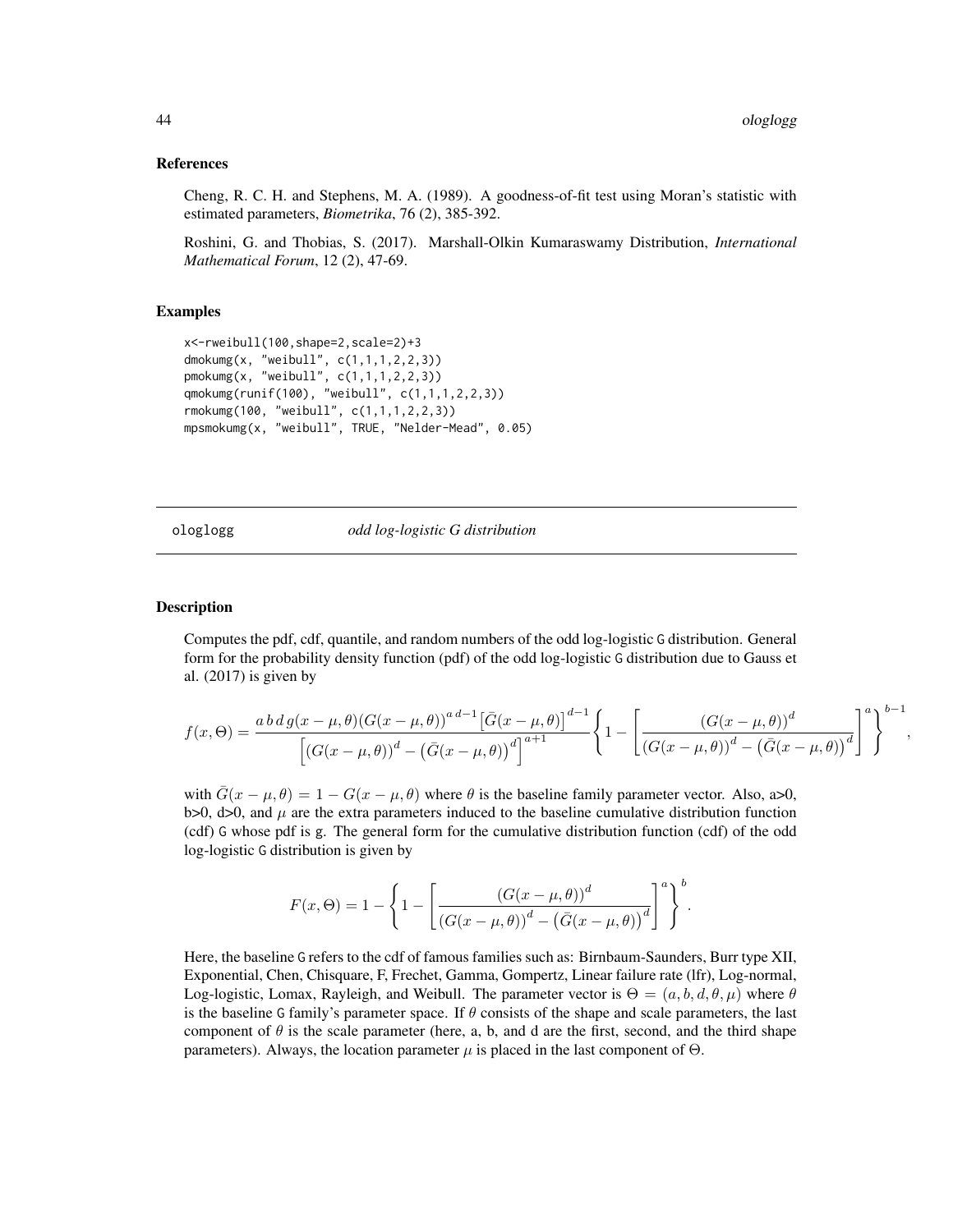#### ologlogg 45

#### Usage

```
dologlogg(mydata, g, param, location = TRUE, log=FALSE)
pologlogg(mydata, g, param, location = TRUE, log.p = FALSE, lower.tail = TRUE)
qologlogg(p, g, param, location = TRUE, log.p = FALSE, lower.tail = TRUE)
rologlogg(n, g, param, location = TRUE)
mpsologlogg(mydata, g, location = TRUE, method, sig.level)
```
#### Arguments

| g          | The name of family's pdf including: "birnbaum-saunders", "burrxii", "chisq",<br>"chen", "exp", "f", "frechet", "gamma", "gompetrz", "lfr", "log-normal",<br>"log-logistic", "lomax", "rayleigh", and "weibull". |
|------------|-----------------------------------------------------------------------------------------------------------------------------------------------------------------------------------------------------------------|
| p          | a vector of value(s) between 0 and 1 at which the quantile needs to be computed.                                                                                                                                |
| n          | number of realizations to be generated.                                                                                                                                                                         |
| mydata     | Vector of observations.                                                                                                                                                                                         |
| param      | parameter vector $\Theta = (a, b, d, \theta, \mu)$                                                                                                                                                              |
| location   | If FALSE, then the location parameter will be omitted.                                                                                                                                                          |
| log        | If TRUE, then $log(pdf)$ is returned.                                                                                                                                                                           |
| log.p      | If TRUE, then $log(cdf)$ is returned and quantile is computed for $exp(-p)$ .                                                                                                                                   |
| lower.tail | If FALSE, then $1$ -cdf is returned and quantile is computed for $1-p$ .                                                                                                                                        |
| method     | The used method for maximizing the sum of log-spacing function. It will be<br>"BFGS", "CG", "L-BFGS-B", "Nelder-Mead", or "SANN".                                                                               |
| sig.level  | Significance level for the Chi-square goodness-of-fit test.                                                                                                                                                     |

#### Details

It can be shown that the Moran's statistic follows a normal distribution. Also, a chi-square approximation exists for small samples whose mean and variance approximately are  $m(\log(m)+0.57722)$ -0.5-1/(12m) and m( $\pi^2/6$ -1)-0.5-1/(6m), respectively, with m=n+1, see Cheng and Stephens (1989). So, a hypothesis tesing can be constructed based on a sample of n independent realizations at the given significance level, indicated in above as sig.level.

#### Value

- 1. A vector of the same length as mydata, giving the pdf values computed at mydata.
- 2. A vector of the same length as mydata, giving the cdf values computed at mydata.
- 3. A vector of the same length as p, giving the quantile values computed at p.
- 4. A vector of the same length as n, giving the random numbers realizations.
- 5. A sequence of goodness-of-fit statistics such as: Akaike Information Criterion (AIC), Consistent Akaike Information Criterion (CAIC), Bayesian Information Criterion (BIC), Hannan-Quinn information criterion (HQIC), Cramer-von Misses statistic (CM), Anderson Darling statistic (AD), log-likelihood statistic (log), and Moran's statistic (M). The Kolmogorov-Smirnov (KS) test statistic and corresponding p-value. The Chi-square test statistic, critical upper tail Chi-square distribution, related p-value, and the convergence status.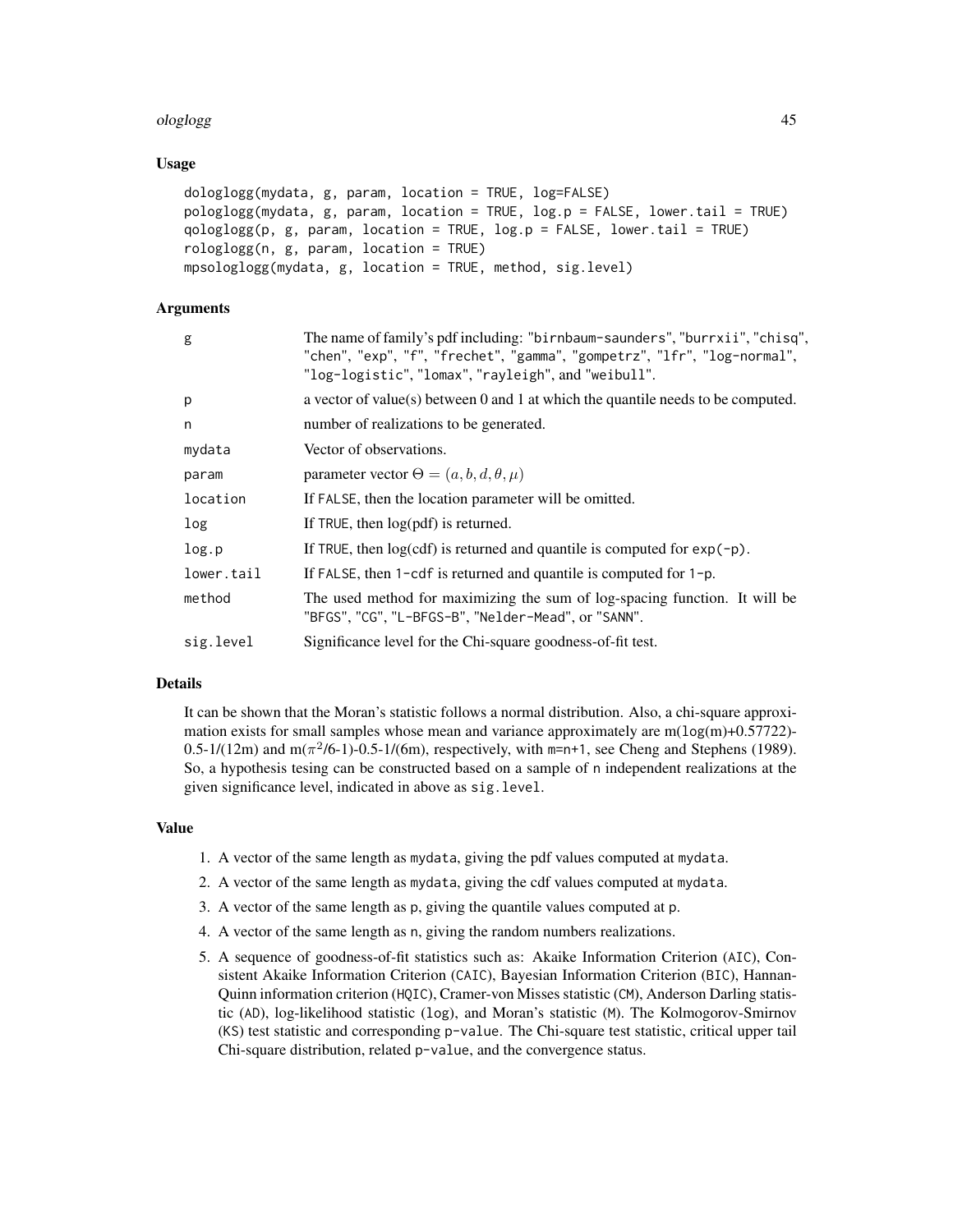#### <span id="page-45-0"></span>Author(s)

Mahdi Teimouri

#### References

Cheng, R. C. H. and Stephens, M. A. (1989). A goodness-of-fit test using Moran's statistic with estimated parameters, *Biometrika*, 76 (2), 385-392.

Gauss, M. C., Alizadeh, M., Ozel, G., Hosseini, B. Ortega, E. M. M., and Altunc, E. (2017). The generalized odd log-logistic family of distributions: properties, regression models and applications, *Journal of Statistical Computation and Simulation*, 87(5), 908-932.

#### Examples

```
x<-rweibull(100,shape=2,scale=2)+3
dologlogg(x, "weibull", c(1,1,1,2,2,3))
pologlogg(x, "weibull", c(1,1,1,2,2,3))
qologlogg(runif(100), "weibull", c(1,1,1,2,2,3))
rologlogg(100, "weibull", c(1,1,1,2,2,3))
mpsologlogg(x, "weibull", TRUE, "Nelder-Mead", 0.05)
```

```
texpsg truncated-exponential skew-symmetric G distribution
```
#### **Description**

Computes the pdf, cdf, quantile, and random numbers of the truncated-exponential skew-symmetric G distribution. General form for the probability density function (pdf) of the truncated-exponential skew-symmetric G distribution due to Nadarajah et al. (2014) is given by

$$
f(x,\Theta) = \frac{a}{1 - e^{-a}}g(x - \mu, \theta)e^{-aG(x - \mu, \theta)},
$$

where  $\theta$  is the baseline family parameter vector. Also, a>0 and  $\mu$  are the extra parameters induced to the baseline cumulative distribution function (cdf) G whose pdf is g. The general form for the cumulative distribution function (cdf) of the truncated-exponential skew-symmetric G distribution is given by

$$
F(x, \Theta) = \frac{1 - e^{-aG(x - \mu, \theta)}}{1 - e^{-a}}.
$$

Here, the baseline G refers to the cdf of famous families such as: Birnbaum-Saunders, Burr type XII, Exponential, Chen, Chisquare, F, Frechet, Gamma, Gompertz, Linear failure rate (lfr), Lognormal, Log-logistic, Lomax, Rayleigh, and Weibull. The parameter vector is  $\Theta = (a, \theta, \mu)$  where  $θ$  is the baseline G family's parameter space. If  $θ$  consists of the shape and scale parameters, the last component of  $\theta$  is the scale parameter. Always, the location parameter  $\mu$  is placed in the last component of Θ.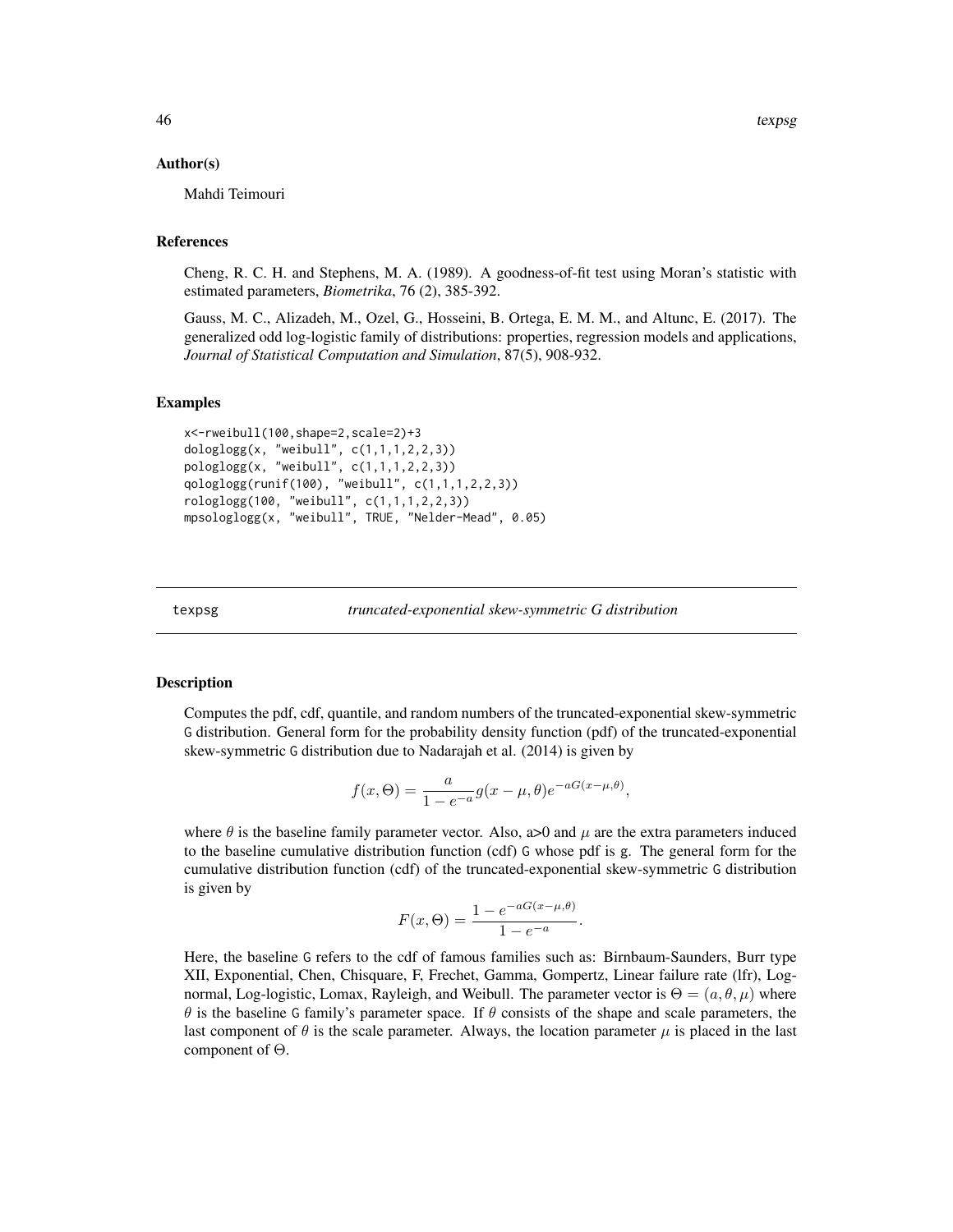#### texpsg and the state of the state of the state of the state of the state of the state of the state of the state of the state of the state of the state of the state of the state of the state of the state of the state of the

#### Usage

```
dtexpsg(mydata, g, param, location = TRUE, log=FALSE)
ptexpsg(mydata, g, param, location = TRUE, log.p = FALSE, lower.tail = TRUE)
qtexpsg(p, g, param, location = TRUE, log.p = FALSE, lower.tail = TRUE)
rtexpsg(n, g, param, location = TRUE)
mpstexpsg(mydata, g, location = TRUE, method, sig.level)
```
### Arguments

| g          | The name of family's pdf including: "birnbaum-saunders", "burrxii", "chisq",<br>"chen", "exp", "f", "frechet", "gamma", "gompetrz", "lfr", "log-normal",<br>"log-logistic", "lomax", "rayleigh", and "weibull". |
|------------|-----------------------------------------------------------------------------------------------------------------------------------------------------------------------------------------------------------------|
| p          | a vector of value(s) between 0 and 1 at which the quantile needs to be computed.                                                                                                                                |
| n          | number of realizations to be generated.                                                                                                                                                                         |
| mydata     | Vector of observations.                                                                                                                                                                                         |
| param      | parameter vector $\Theta = (a, \theta, \mu)$                                                                                                                                                                    |
| location   | If FALSE, then the location parameter will be omitted.                                                                                                                                                          |
| log        | If TRUE, then $log(pdf)$ is returned.                                                                                                                                                                           |
| log.p      | If TRUE, then $log(cdf)$ is returned and quantile is computed for $exp(-p)$ .                                                                                                                                   |
| lower.tail | If FALSE, then $1$ -cdf is returned and quantile is computed for $1-p$ .                                                                                                                                        |
| method     | The used method for maximizing the sum of log-spacing function. It will be<br>"BFGS", "CG", "L-BFGS-B", "Nelder-Mead", or "SANN".                                                                               |
| sig.level  | Significance level for the Chi-square goodness-of-fit test.                                                                                                                                                     |

#### Details

It can be shown that the Moran's statistic follows a normal distribution. Also, a chi-square approximation exists for small samples whose mean and variance approximately are  $m(\log(m)+0.57722)$ -0.5-1/(12m) and m( $\pi^2/6$ -1)-0.5-1/(6m), respectively, with m=n+1, see Cheng and Stephens (1989). So, a hypothesis tesing can be constructed based on a sample of n independent realizations at the given significance level, indicated in above as sig.level.

#### Value

- 1. A vector of the same length as mydata, giving the pdf values computed at mydata.
- 2. A vector of the same length as mydata, giving the cdf values computed at mydata.
- 3. A vector of the same length as p, giving the quantile values computed at p.
- 4. A vector of the same length as n, giving the random numbers realizations.
- 5. A sequence of goodness-of-fit statistics such as: Akaike Information Criterion (AIC), Consistent Akaike Information Criterion (CAIC), Bayesian Information Criterion (BIC), Hannan-Quinn information criterion (HQIC), Cramer-von Misses statistic (CM), Anderson Darling statistic (AD), log-likelihood statistic (log), and Moran's statistic (M). The Kolmogorov-Smirnov (KS) test statistic and corresponding p-value. The Chi-square test statistic, critical upper tail Chi-square distribution, related p-value, and the convergence status.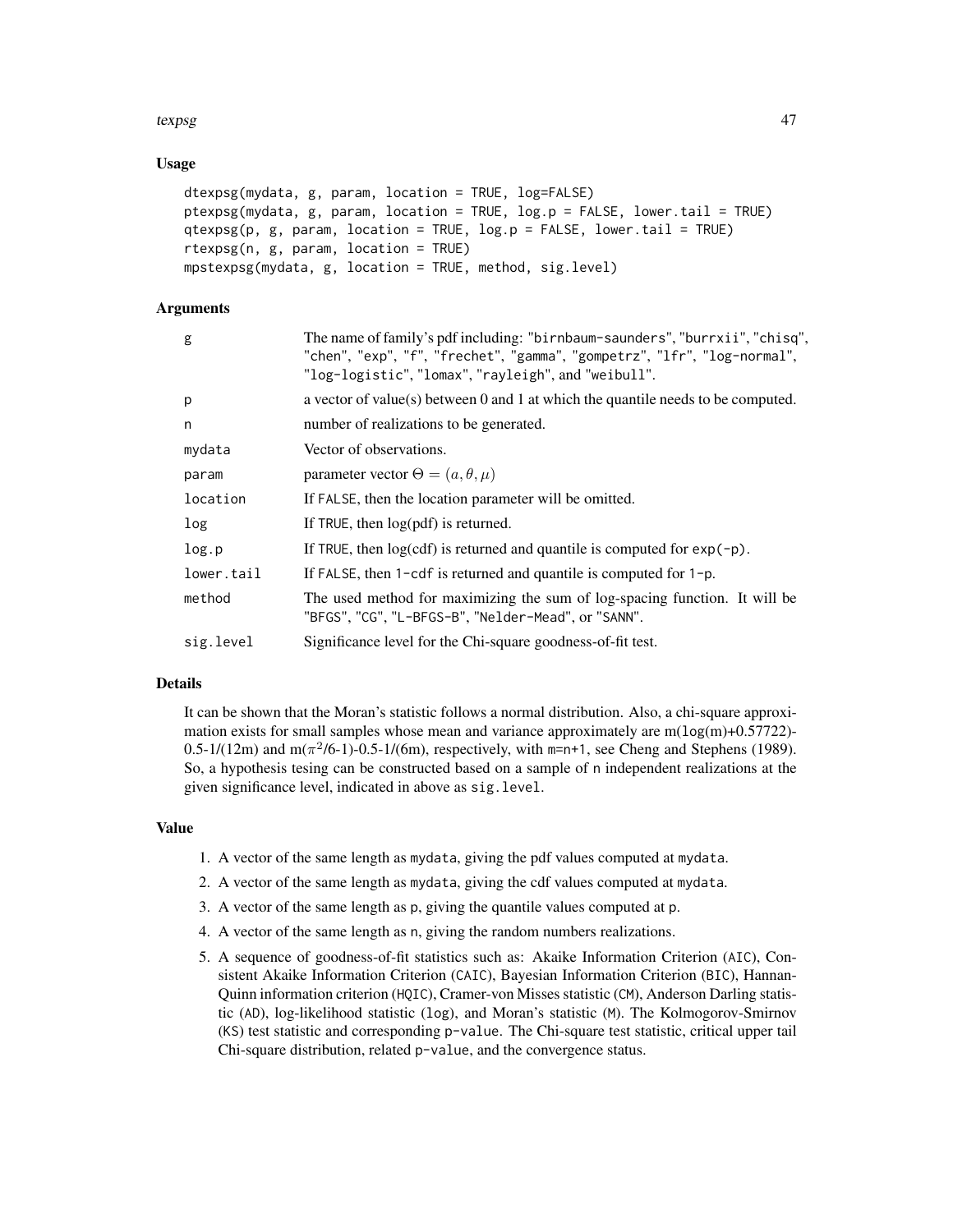#### Author(s)

Mahdi Teimouri

#### References

Cheng, R. C. H. and Stephens, M. A. (1989). A goodness-of-fit test using Moran's statistic with estimated parameters, *Biometrika*, 76 (2), 385-392.

Nadarajah, S., Nassiri, V., and Mohammadpour, A. (2014). Truncated-exponential skew-symmetric distributions, *Statistics*, 48 (4), 872-895.

#### Examples

```
x<-rweibull(100,shape=2,scale=2)+3
dtexpsg(x, "weibull", c(1,2,2,3))
ptexpsg(x, "weibull", c(1,2,2,3))
qtexpsg(runif(100), "weibull", c(1,2,2,3))
rtexpsg(100, "weibull", c(1,2,2,3))
mpstexpsg(x, "weibull", TRUE,"Nelder-Mead", 0.05)
```
 $weight$ 

#### **Description**

Computes the pdf, cdf, quantile, and random numbers of the Weibull extended or  $T-X$ {log-logistic} G distribution. General form for the probability density function (pdf) of the Weibull extended G distribution due to Alzaatreh et al. (2013) is given by

$$
f(x,\Theta) = \frac{a g(x-\mu,\theta)}{b(1-G(x-\mu,\theta))^2} \left(\frac{G(x-\mu,\theta)}{1-G(x-\mu,\theta)}\right)^{\frac{1}{b}-1} \exp\left\{-a\left(\frac{G(x-\mu,\theta)}{1-G(x-\mu,\theta)}\right)^{\frac{1}{b}}\right\},\,
$$

where  $\theta$  is the baseline family parameter vector. Also, a>0, b>0, and  $\mu$  are the extra parameters induced to the baseline cumulative distribution function (cdf) G whose pdf is g. The general form for the cumulative distribution function (cdf) of the Weibull extended G distribution is given by

$$
F(x,\Theta) = 1 - \exp\left\{-a\left(\frac{G(x-\mu,\theta)}{1-G(x-\mu,\theta)}\right)^{\frac{1}{b}}\right\}.
$$

Here, the baseline G refers to the cdf of famous families such as: Birnbaum-Saunders, Burr type XII, Exponential, Chen, Chisquare, F, Frechet, Gamma, Gompertz, Linear failure rate (lfr), Log-normal, Log-logistic, Lomax, Rayleigh, and Weibull. The parameter vector is  $\Theta = (a, b, \theta, \mu)$  where  $\theta$  is the baseline G family's parameter space. If  $\theta$  consists of the shape and scale parameters, the last component of  $\theta$  is the scale parameter (here, a and b are the first and second shape parameters). Always, the location parameter  $\mu$  is placed in the last component of  $\Theta$ .

<span id="page-47-0"></span>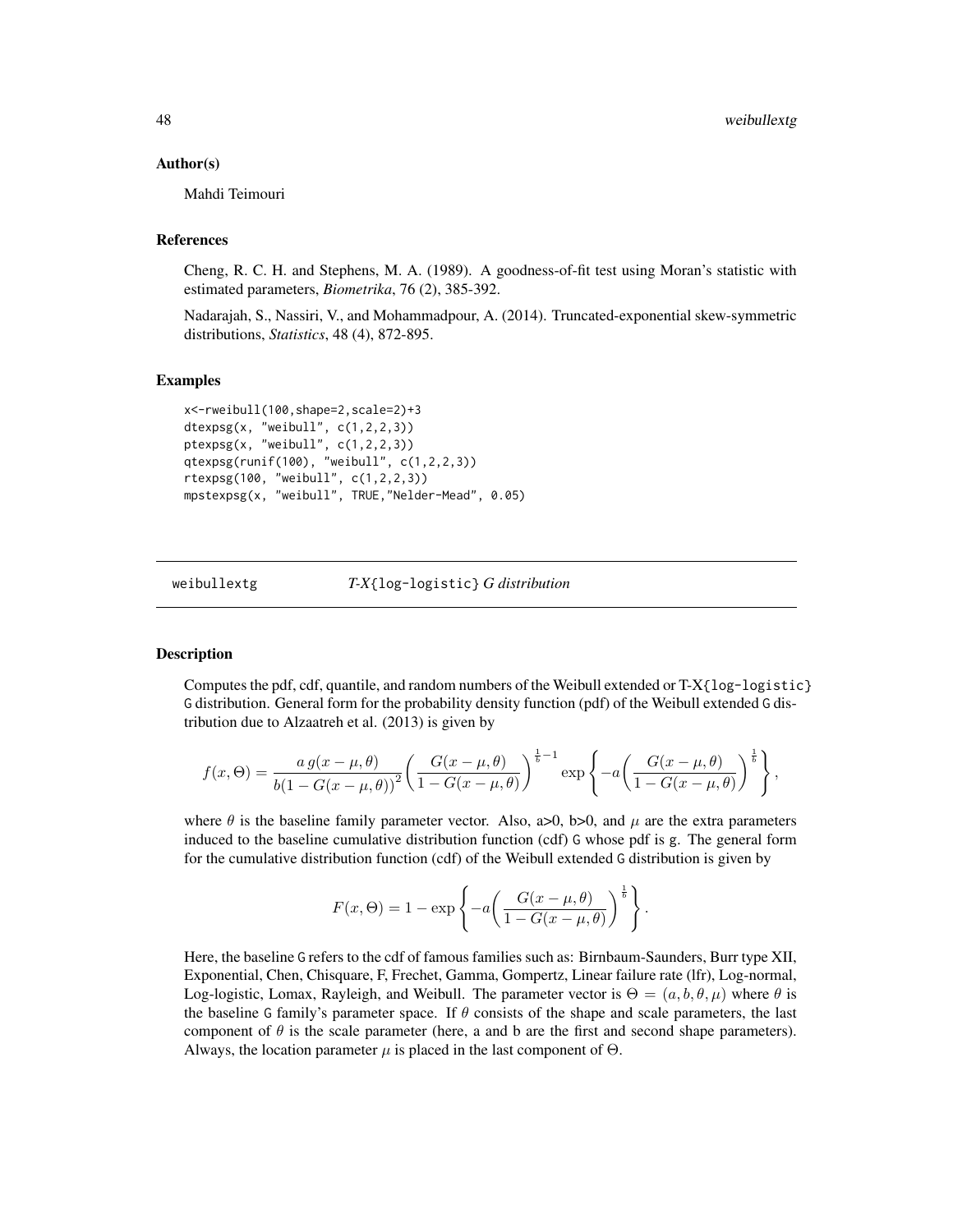#### weibullextg 49

#### Usage

```
dweibullextg(mydata, g, param, location = TRUE, log=FALSE)
pweibullextg(mydata, g, param, location = TRUE, log.p = FALSE, lower.tail = TRUE)
qweibullextg(p, g, param, location = TRUE, log.p = FALSE, lower.tail = TRUE)
rweibullextg(n, g, param, location = TRUE)
mpsweibullextg(mydata, g, location = TRUE, method, sig.level)
```
#### Arguments

| g          | The name of family's pdf including: "birnbaum-saunders", "burrxii", "chisq",<br>"chen", "exp", "f", "frechet", "gamma", "gompetrz", "lfr", "log-normal",<br>"log-logistic", "lomax", "rayleigh", and "weibull". |
|------------|-----------------------------------------------------------------------------------------------------------------------------------------------------------------------------------------------------------------|
| p          | a vector of value(s) between 0 and 1 at which the quantile needs to be computed.                                                                                                                                |
| n          | number of realizations to be generated.                                                                                                                                                                         |
| mydata     | Vector of observations.                                                                                                                                                                                         |
| param      | parameter vector $\Theta = (a, b, \theta, \mu)$                                                                                                                                                                 |
| location   | If FALSE, then the location parameter will be omitted.                                                                                                                                                          |
| log        | If TRUE, then $log(pdf)$ is returned.                                                                                                                                                                           |
| log.p      | If TRUE, then $log(cd)$ is returned and quantile is computed for $exp(-p)$ .                                                                                                                                    |
| lower.tail | If FALSE, then $1$ -cdf is returned and quantile is computed for $1-p$ .                                                                                                                                        |
| method     | The used method for maximizing the sum of log-spacing function. It will be<br>"BFGS", "CG", "L-BFGS-B", "Nelder-Mead", or "SANN".                                                                               |
| sig.level  | Significance level for the Chi-square goodness-of-fit test.                                                                                                                                                     |

#### Details

It can be shown that the Moran's statistic follows a normal distribution. Also, a chi-square approximation exists for small samples whose mean and variance approximately are  $m(\log(m)+0.57722)$ -0.5-1/(12m) and m( $\pi^2/6$ -1)-0.5-1/(6m), respectively, with m=n+1, see Cheng and Stephens (1989). So, a hypothesis tesing can be constructed based on a sample of n independent realizations at the given significance level, indicated in above as sig.level.

#### Value

- 1. A vector of the same length as mydata, giving the pdf values computed at mydata.
- 2. A vector of the same length as mydata, giving the cdf values computed at mydata.
- 3. A vector of the same length as p, giving the quantile values computed at p.
- 4. A vector of the same length as n, giving the random numbers realizations.
- 5. A sequence of goodness-of-fit statistics such as: Akaike Information Criterion (AIC), Consistent Akaike Information Criterion (CAIC), Bayesian Information Criterion (BIC), Hannan-Quinn information criterion (HQIC), Cramer-von Misses statistic (CM), Anderson Darling statistic (AD), log-likelihood statistic (log), and Moran's statistic (M). The Kolmogorov-Smirnov (KS) test statistic and corresponding p-value. The Chi-square test statistic, critical upper tail Chi-square distribution, related p-value, and the convergence status.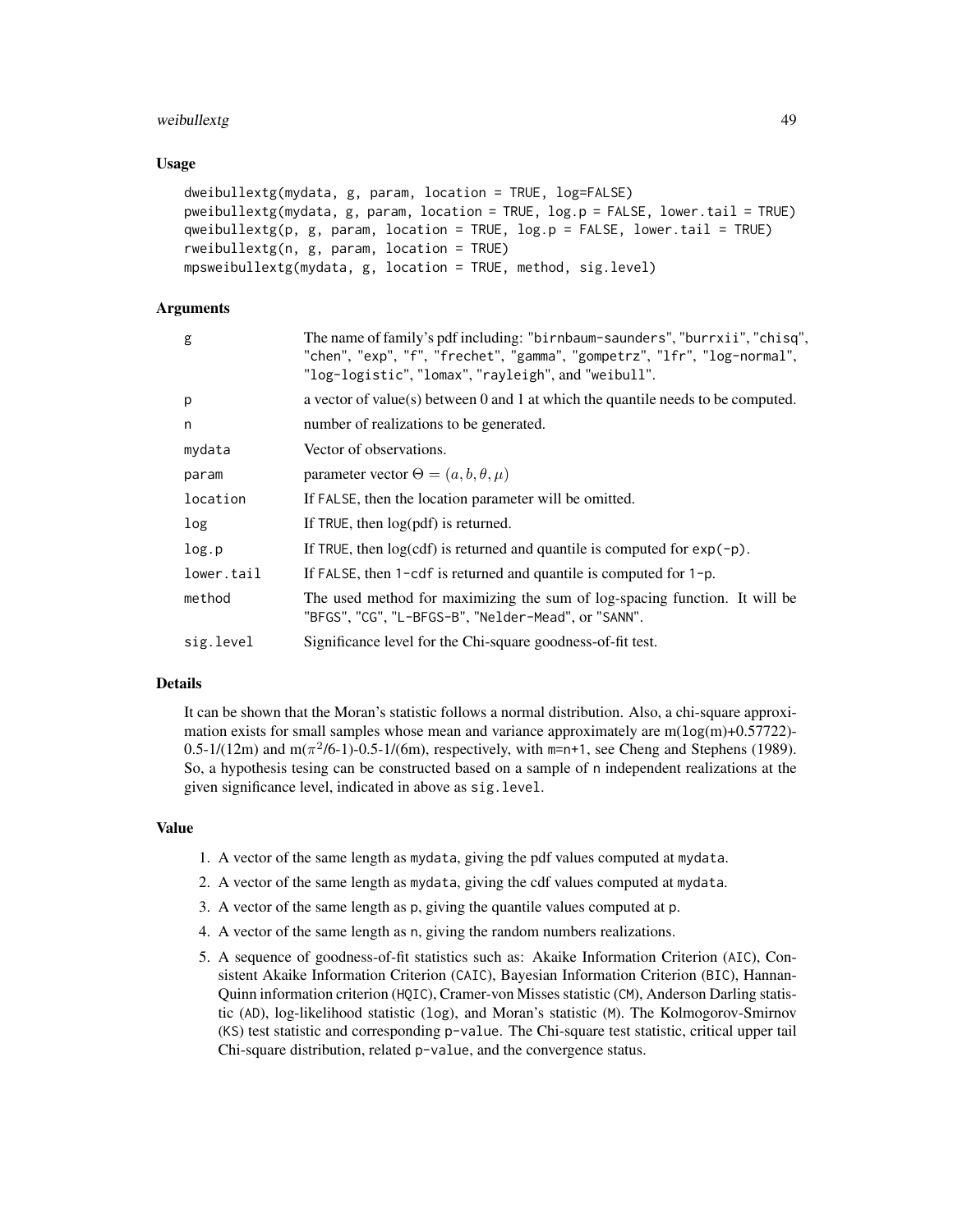#### <span id="page-49-0"></span>Author(s)

Mahdi Teimouri

#### References

Cheng, R. C. H. and Stephens, M. A. (1989). A goodness-of-fit test using Moran's statistic with estimated parameters, *Biometrika*, 76 (2), 385-392.

Alzaatreh, A., Lee, C., and Famoye, F. (2013). A new method for generating families of continuous distributions, *Metron*, 71, 63-79.

#### Examples

```
x<-rweibull(100, shape=2, scale=2)+3
dweibullextg(x, "weibull", c(1,1,2,2,3))
pweibullextg(x, "weibull", c(1,1,2,2,3))
qweibullextg(runif(100), "weibull", c(1,1,2,2,3))
rweibullextg(100, "weibull", c(1,1,2,2,3))
mpsweibullextg(x, "weibull", TRUE, "Nelder-Mead", 0.05)
```
weibullg *Weibull G distribution*

#### Description

Computes the pdf, cdf, quantile, and random numbers of the Weibull G distribution. General form for the probability density function (pdf) of the Weibull G distribution due to Alzaatreh et al. (2013) is given by

$$
f(x,\Theta) = \frac{a}{b^a} \frac{g(x-\mu,\theta)}{1-G(x-\mu,\theta)} \left[-\log\left(1-G(x-\mu,\theta)\right)\right]^{a-1} e^{-\left(\frac{-\log(1-G(x-\mu,\theta))}{b}\right)^a},
$$

where  $\theta$  is the baseline family parameter vector. Also, a>0, b>0, and  $\mu$  are the extra parameters induced to the baseline cumulative distribution function (cdf) G whose pdf is g. The general form for the cumulative distribution function (cdf) of the Weibull G distribution is given by

$$
F(x,\Theta) = 1 - e^{-\left(\frac{-\log(1 - G(x - \mu,\theta))}{b}\right)^a}.
$$

The weibullg is the special case (Weibull-X) of the Alzaatreh et al. (2013) families of distributions. Here, the baseline G refers to the cdf of famous families such as: Birnbaum-Saunders, Burr type XII, Exponential, Chen, Chisquare, F, Frechet, Gamma, Gompertz, Linear failure rate (lfr), Log-normal, Log-logistic, Lomax, Rayleigh, and Weibull. The parameter vector is  $\Theta = (a, b, \theta, \mu)$  where  $\theta$  is the baseline G family's parameter space. If  $\theta$  consists of the shape and scale parameters, the last component of  $\theta$  is the scale parameter (here, a and b are the first and second shape parameters). Always, the location parameter  $\mu$  is placed in the last component of  $\Theta$ .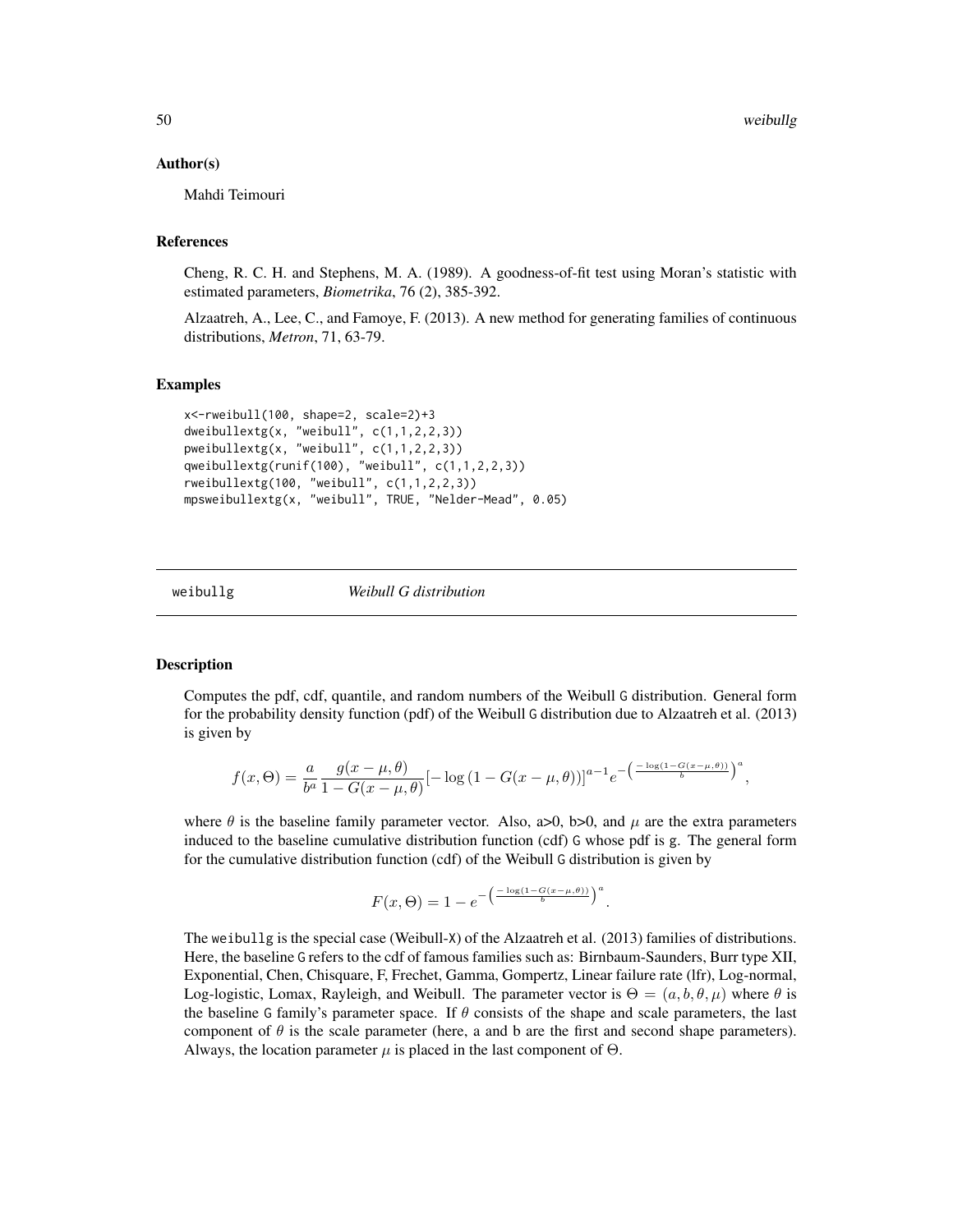#### weibullg 51

#### Usage

```
dweibullg(mydata, g, param, location = TRUE, log=FALSE)
pweibullg(mydata, g, param, location = TRUE, log.p = FALSE, lower.tail = TRUE)
qweibullg(p, g, param, location = TRUE, log.p = FALSE, lower.tail = TRUE)
rweibullg(n, g, param, location = TRUE)
mpsweibullg(mydata, g, location = TRUE, method, sig.level)
```
#### Arguments

| g          | The name of family's pdf including: "birnbaum-saunders", "burrxii", "chisq",<br>"chen", "exp", "f", "frechet", "gamma", "gompetrz", "lfr", "log-normal",<br>"log-logistic", "lomax", "rayleigh", and "weibull". |
|------------|-----------------------------------------------------------------------------------------------------------------------------------------------------------------------------------------------------------------|
| p          | a vector of value(s) between 0 and 1 at which the quantile needs to be computed.                                                                                                                                |
| n          | number of realizations to be generated.                                                                                                                                                                         |
| mydata     | Vector of observations.                                                                                                                                                                                         |
| param      | parameter vector $\Theta = (a, b, \theta, \mu)$                                                                                                                                                                 |
| location   | If FALSE, then the location parameter will be omitted.                                                                                                                                                          |
| log        | If TRUE, then $log(pdf)$ is returned.                                                                                                                                                                           |
| log.p      | If TRUE, then $log(cdf)$ is returned and quantile is computed for $exp(-p)$ .                                                                                                                                   |
| lower.tail | If FALSE, then $1$ -cdf is returned and quantile is computed for $1-p$ .                                                                                                                                        |
| method     | The used method for maximizing the sum of log-spacing function. It will be<br>"BFGS", "CG", "L-BFGS-B", "Nelder-Mead", or "SANN".                                                                               |
| sig.level  | Significance level for the Chi-square goodness-of-fit test.                                                                                                                                                     |

#### Details

It can be shown that the Moran's statistic follows a normal distribution. Also, a chi-square approximation exists for small samples whose mean and variance approximately are  $m(\log(m)+0.57722)$ -0.5-1/(12m) and m( $\pi^2/6$ -1)-0.5-1/(6m), respectively, with m=n+1, see Cheng and Stephens (1989). So, a hypothesis tesing can be constructed based on a sample of n independent realizations at the given significance level, indicated in above as sig.level.

#### Value

- 1. A vector of the same length as mydata, giving the pdf values computed at mydata.
- 2. A vector of the same length as mydata, giving the cdf values computed at mydata.
- 3. A vector of the same length as p, giving the quantile values computed at p.
- 4. A vector of the same length as n, giving the random numbers realizations.
- 5. A sequence of goodness-of-fit statistics such as: Akaike Information Criterion (AIC), Consistent Akaike Information Criterion (CAIC), Bayesian Information Criterion (BIC), Hannan-Quinn information criterion (HQIC), Cramer-von Misses statistic (CM), Anderson Darling statistic (AD), log-likelihood statistic (log), and Moran's statistic (M). The Kolmogorov-Smirnov (KS) test statistic and corresponding p-value. The Chi-square test statistic, critical upper tail Chi-square distribution, related p-value, and the convergence status.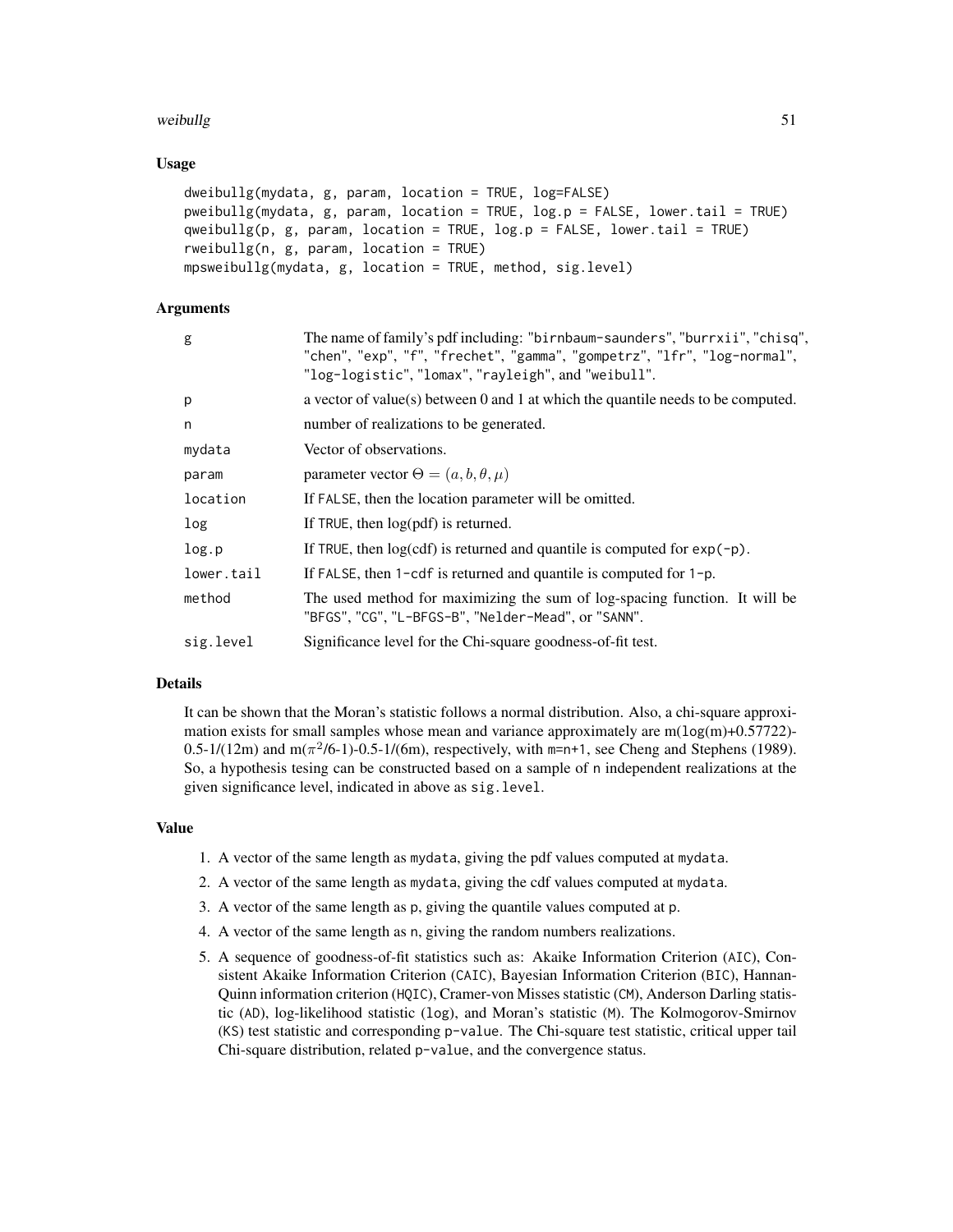#### Author(s)

Mahdi Teimouri

#### References

Cheng, R. C. H. and Stephens, M. A. (1989). A goodness-of-fit test using Moran's statistic with estimated parameters, *Biometrika*, 76 (2), 385-392.

Alzaatreh, A., Lee, C., and Famoye, F. (2013). A new method for generating families of continuous distributions, *Metron*, 71, 63-79.

#### Examples

```
x<-rweibull(100,shape=2,scale=2)+3
dweibullg(x, "weibull", c(1,1,2,2,3))
pweibullg(x, "weibull", c(1,1,2,2,3))
qweibullg(runif(100), "weibull", c(1,1,2,2,3))
rweibullg(100, "weibull", c(1,1,2,2,3))
mpsweibullg(x, "weibull", TRUE, "Nelder-Mead", 0.05)
```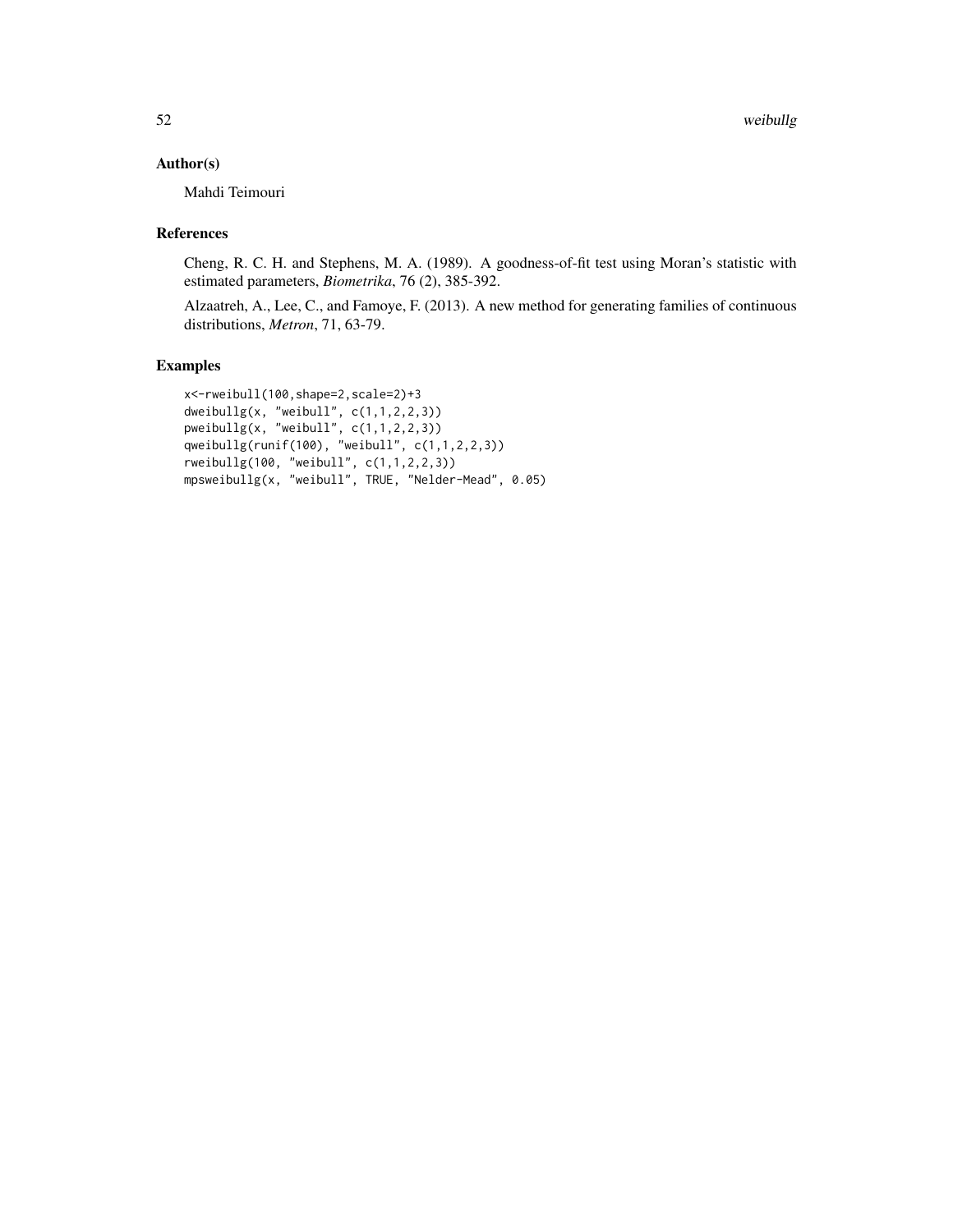# <span id="page-52-0"></span>Index

betaexpg , [4](#page-3-0) betag, <mark>[6](#page-5-0)</mark> dbetaexpg *(*betaexpg *)* , [4](#page-3-0) dbetag *(*betag *)* , [6](#page-5-0) dexpexppg *(*expexppg *)* , [8](#page-7-0) dexpg *(*expg *)* , [10](#page-9-0) dexpgg *(*expgg *)* , [12](#page-11-0) dexpkumg *(*expkumg *)* , [14](#page-13-0) dgammag *(*gammag *)* , [16](#page-15-0) dgammag1 *(*gammag1 *)* , [18](#page-17-0) dgammag2 *(*gammag2 *)* , [20](#page-19-0) dgbetag *(*gbetag *)* , [22](#page-21-0) dgexppg *(*gexppg *)* , [24](#page-23-0) dgmbetaexpg *(*gmbetaexpg *)* , [26](#page-25-0) dgtransg *(*gtransg *)* , [28](#page-27-0) dgxlogisticg *(*gxlogisticg *)* , [30](#page-29-0) dkumg *(*kumg *)* , [32](#page-31-0) dloggammag1 *(*loggammag1 *)* , [34](#page-33-0) dloggammag2 *(*loggammag2 *)* , [36](#page-35-0) dmbetag *(*mbetag *)* , [38](#page-37-0) dmog *(*mog *)* , [40](#page-39-0) dmokumg *(*mokumg *)* , [42](#page-41-0) dologlogg *(*ologlogg *)* , [44](#page-43-0) dtexpsg *(*texpsg *)* , [46](#page-45-0) dweibullextg *(*weibullextg *)* , [48](#page-47-0) dweibullg *(*weibullg *)* , [50](#page-49-0) expexppg, [8](#page-7-0) expg , [10](#page-9-0) expgg , [12](#page-11-0) expkumg , [14](#page-13-0)

gammag , [16](#page-15-0) gammag1 , [18](#page-17-0) gammag2 , [20](#page-19-0) gbetag , [22](#page-21-0) gexppg , [24](#page-23-0) gmbetaexpg , [26](#page-25-0) gtransg , [28](#page-27-0)

gxlogisticg , [30](#page-29-0)

kumg , [32](#page-31-0)

loggammag1 , [34](#page-33-0) loggammag2 , [36](#page-35-0) mbetag, [38](#page-37-0) mog , [40](#page-39-0) mokumg , [42](#page-41-0) MPS-package, [2](#page-1-0) mpsbetaexpg *(*betaexpg *)* , [4](#page-3-0) mpsbetag *(*betag *)* , [6](#page-5-0) mpsexpexppg *(*expexppg *)* , [8](#page-7-0) mpsexpg *(*expg *)* , [10](#page-9-0) mpsexpgg *(*expgg *)* , [12](#page-11-0) mpsexpkumg *(*expkumg *)* , [14](#page-13-0) mpsgammag *(*gammag *)* , [16](#page-15-0) mpsgammag1 *(*gammag1 *)* , [18](#page-17-0) mpsgammag2 *(*gammag2 *)* , [20](#page-19-0) mpsgbetag *(*gbetag *)* , [22](#page-21-0) mpsgexppg *(*gexppg *)* , [24](#page-23-0) mpsgmbetaexpg *(*gmbetaexpg *)* , [26](#page-25-0) mpsgtransg *(*gtransg *)* , [28](#page-27-0) mpsgxlogisticg *(*gxlogisticg *)* , [30](#page-29-0) mpskumg *(*kumg *)* , [32](#page-31-0) mpsloggammag1 *(*loggammag1 *)* , [34](#page-33-0) mpsloggammag2 *(*loggammag2 *)* , [36](#page-35-0) mpsmbetag *(*mbetag *)* , [38](#page-37-0) mpsmog *(*mog *)* , [40](#page-39-0) mpsmokumg *(*mokumg *)* , [42](#page-41-0) mpsologlogg *(*ologlogg *)* , [44](#page-43-0) mpstexpsg *(*texpsg *)* , [46](#page-45-0) mpsweibullextg *(*weibullextg *)* , [48](#page-47-0) mpsweibullg *(*weibullg *)* , [50](#page-49-0)

ologlogg , [44](#page-43-0)

pbetaexpg *(*betaexpg *)* , [4](#page-3-0) pbetag *(*betag *)* , [6](#page-5-0) pexpexppg *(*expexppg *)* , [8](#page-7-0)